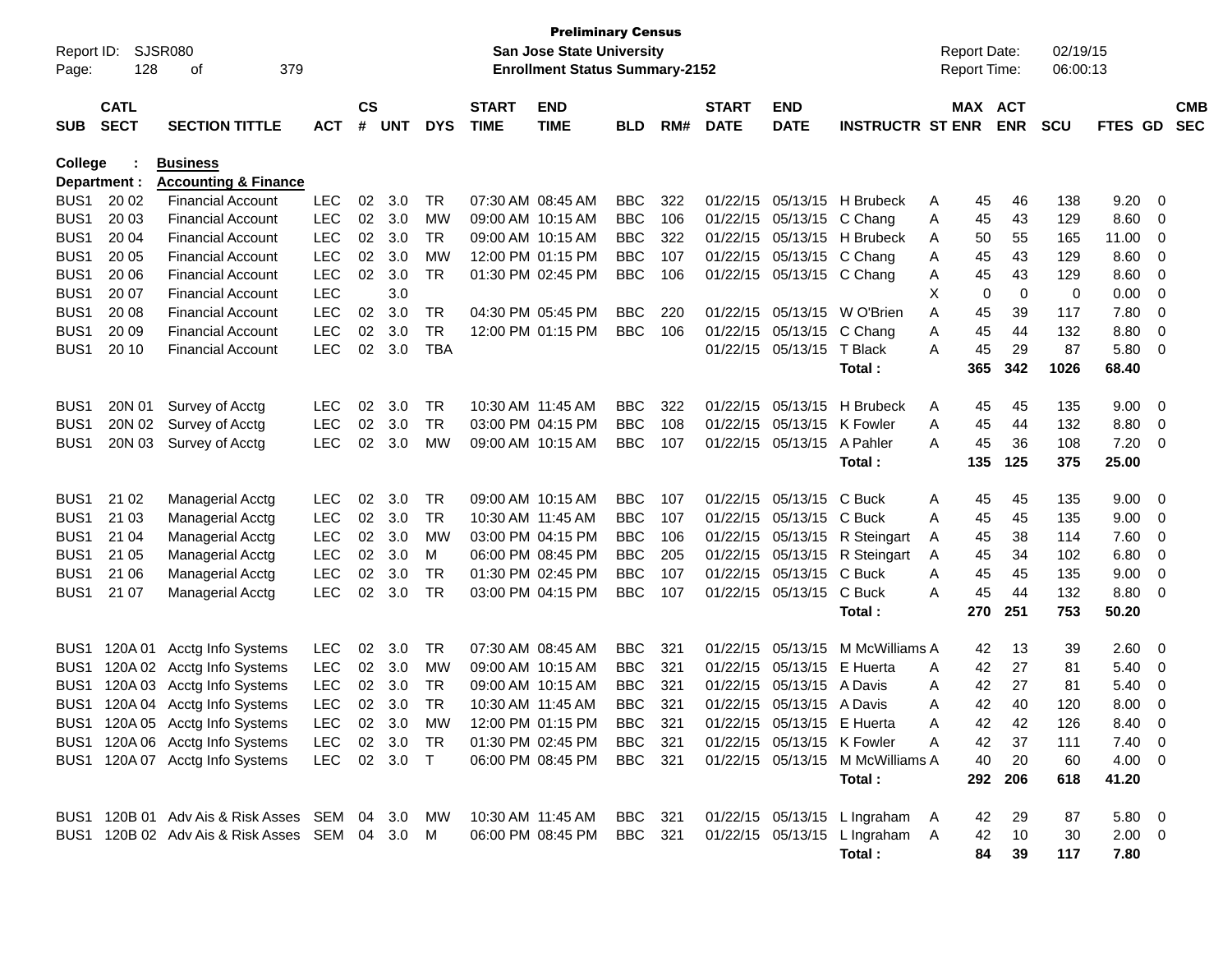| Report ID:<br>Page: | 129                        | <b>SJSR080</b><br>379<br>оf                                            |               |                    |            |            |                             | <b>Preliminary Census</b><br>San Jose State University<br><b>Enrollment Status Summary-2152</b> |            |     |                             |                           |                                 | <b>Report Date:</b><br>Report Time: |           |                              | 02/19/15<br>06:00:13 |                    |                          |                          |
|---------------------|----------------------------|------------------------------------------------------------------------|---------------|--------------------|------------|------------|-----------------------------|-------------------------------------------------------------------------------------------------|------------|-----|-----------------------------|---------------------------|---------------------------------|-------------------------------------|-----------|------------------------------|----------------------|--------------------|--------------------------|--------------------------|
| SUB.                | <b>CATL</b><br><b>SECT</b> | <b>SECTION TITTLE</b>                                                  | <b>ACT</b>    | $\mathsf{cs}$<br># | <b>UNT</b> | <b>DYS</b> | <b>START</b><br><b>TIME</b> | <b>END</b><br><b>TIME</b>                                                                       | <b>BLD</b> | RM# | <b>START</b><br><b>DATE</b> | <b>END</b><br><b>DATE</b> | <b>INSTRUCTR ST ENR</b>         |                                     |           | <b>MAX ACT</b><br><b>ENR</b> | <b>SCU</b>           | FTES GD            |                          | <b>CMB</b><br><b>SEC</b> |
| BUS <sub>1</sub>    |                            | 120D 01 Acctg Top in IT Audi                                           | <b>LEC</b>    | 02                 | 3.0        | MW         |                             | 01:30 PM 02:45 PM                                                                               | <b>BBC</b> | 321 |                             | 01/22/15 05/13/15         | L Ingraham<br>Total:            | A                                   | 42<br>42  | 27<br>27                     | 81<br>81             | $5.40 \ 0$<br>5.40 |                          |                          |
| BUS <sub>1</sub>    |                            | 120G 01 Systms Develop in AI LEC                                       |               |                    | 02 3.0     | МW         |                             | 03:00 PM 04:15 PM                                                                               | <b>BBC</b> | 321 |                             | 01/22/15 05/13/15         | L Ingraham<br>Total:            | A                                   | 42<br>42  | 23<br>23                     | 69<br>69             | $4.60 \ 0$<br>4.60 |                          |                          |
| BUS1                |                            | 121A 01 Inter Acctg I                                                  | <b>LEC</b>    | 02                 | 3.0        | <b>TR</b>  |                             | 12:00 PM 01:15 PM                                                                               | <b>BBC</b> | 326 |                             | 01/22/15 05/13/15         | J Zhang                         | A                                   | 42        | 42                           | 126                  | 8.40 0             |                          |                          |
| BUS1                |                            | 121A 02 Inter Acctg I                                                  | <b>LEC</b>    | 02                 | 3.0        | <b>MW</b>  |                             | 10:30 AM 11:45 AM                                                                               | <b>BBC</b> | 003 | 01/22/15                    | 05/13/15                  | T Black                         | A                                   | 45        | 35                           | 105                  | 7.00               | $\overline{\phantom{0}}$ |                          |
| BUS <sub>1</sub>    |                            | 121A 03 Inter Acctg I                                                  | <b>LEC</b>    | 02                 | 3.0        | <b>TR</b>  |                             | 10:30 AM 11:45 AM                                                                               | <b>BBC</b> | 326 | 01/22/15                    | 05/13/15                  | J Zhang                         | A                                   | 45        | 42                           | 126                  | 8.40               | - 0                      |                          |
| BUS1                |                            | 121A 04 Inter Acctg I                                                  | <b>LEC</b>    | 02                 | 3.0        | <b>TR</b>  |                             | 09:00 AM 10:15 AM                                                                               | <b>BBC</b> | 326 |                             | 01/22/15 05/13/15         | M Bullen<br>Total:              | А                                   | 45<br>177 | 41<br>160                    | 123<br>480           | 8.20<br>32.00      | - 0                      |                          |
|                     |                            | BUS1 121B 01 Inter Acctg II                                            | <b>LEC</b>    | 02                 | 3.0        | <b>TR</b>  |                             | 07:30 AM 08:45 AM                                                                               | <b>BBC</b> | 106 |                             | 01/22/15 05/13/15         | M Calegari                      | A                                   | 45        | 43                           | 129                  | $8.60 \ 0$         |                          |                          |
| BUS1                |                            | 121B 02 Inter Acctg II                                                 | <b>LEC</b>    | 02                 | 3.0        | <b>MW</b>  |                             | 09:00 AM 10:15 AM                                                                               | <b>BBC</b> | 004 | 01/22/15                    | 05/13/15                  | E Jenkins                       | A                                   | 100       | 100                          | 300                  | 20.00              | - 0                      |                          |
| BUS1                |                            | 121B 03 Inter Acctg II                                                 | <b>LEC</b>    | 02                 | 3.0        | <b>TR</b>  |                             | 12:00 PM 01:15 PM                                                                               | <b>BBC</b> | 322 | 01/22/15                    | 05/13/15                  | D He                            | A                                   | 45        | 48                           | 144                  | 9.60               | - 0                      |                          |
| BUS1                |                            | 121B 04 Inter Acctg II                                                 | <b>LEC</b>    | 02                 | 3.0        | $\top$     |                             | 06:00 PM 08:45 PM                                                                               | <b>BBC</b> | 322 |                             | 01/22/15 05/13/15         | D He                            | А                                   | 40        | 38                           | 114                  | 7.60 0             |                          |                          |
|                     |                            |                                                                        |               |                    |            |            |                             |                                                                                                 |            |     |                             |                           | Total :                         |                                     | 230       | 229                          | 687                  | 45.80              |                          |                          |
| BUS1                | 122A 01                    | Mgmt Actg Cntrl Sys                                                    | LEC           | 03                 | 3.0        | MW         |                             | 09:00 AM 10:15 AM                                                                               | <b>BBC</b> | 003 | 01/22/15                    | 05/13/15                  | T Black                         | A                                   | 45        | 12                           | 36                   | $2.40 \ 0$         |                          |                          |
| BUS <sub>1</sub>    | 122A 02                    | Mgmt Actg Cntrl Sys                                                    | LEC           | 03                 | 3.0        | <b>MW</b>  |                             | 10:30 AM 11:45 AM                                                                               | <b>BBC</b> | 106 | 01/22/15                    | 05/13/15                  | Y Tian                          | A                                   | 45        | 43                           | 129                  | $8.60 \quad 0$     |                          |                          |
| BUS <sub>1</sub>    | 122A 03                    | Mgmt Actg Cntrl Sys                                                    | LEC           | 03                 | 3.0        | MW         |                             | 12:00 PM 01:15 PM                                                                               | <b>BBC</b> | 003 | 01/22/15                    | 05/13/15                  | T Black                         | A                                   | 45        | 31                           | 93                   | 6.20               | - 0                      |                          |
| BUS <sub>1</sub>    | 122A 04                    | Mgmt Actg Cntrl Sys                                                    | LEC           | 03                 | 3.0        | <b>MW</b>  |                             | 12:00 PM 01:15 PM                                                                               | <b>BBC</b> | 106 | 01/22/15                    | 05/13/15                  | Y Tian                          | Α                                   | 45        | 41                           | 123                  | 8.20               | -0                       |                          |
| BUS1                |                            | 122A 05 Mgmt Actg Cntrl Sys                                            | <b>LEC</b>    | 03                 | 3.0        | W          |                             | 06:00 PM 08:45 PM                                                                               | <b>BBC</b> | 106 |                             | 01/22/15 05/13/15 Y Tian  |                                 | А                                   | 45        | 34                           | 102                  | 6.80 0             |                          |                          |
|                     |                            |                                                                        |               |                    |            |            |                             |                                                                                                 |            |     |                             |                           | Total:                          |                                     | 225       | 161                          | 483                  | 32.20              |                          |                          |
| BUS1                | 123A 01                    | Tax Factor Bus Inv                                                     | LEC.          | 02                 | 3.0        | МW         |                             | 09:00 AM 10:15 AM                                                                               | <b>BBC</b> | 322 | 01/22/15                    | 05/13/15                  | T Moschetti                     | A                                   | 45        | 45                           | 135                  | $9.00 \t 0$        |                          |                          |
| BUS <sub>1</sub>    | 123A 02                    | Tax Factor Bus Inv                                                     | <b>LEC</b>    | 02                 | 3.0        | <b>MW</b>  |                             | 10:30 AM 11:45 AM                                                                               | <b>BBC</b> | 322 | 01/22/15                    | 05/13/15                  | T Moschetti                     | A                                   | 45        | 48                           | 144                  | 9.60               | $\overline{\mathbf{0}}$  |                          |
| BUS <sub>1</sub>    | 123A 03                    | Tax Factor Bus Inv                                                     | <b>LEC</b>    | 02                 | 3.0        | <b>TR</b>  |                             | 12:00 PM 01:15 PM                                                                               | <b>BBC</b> | 003 | 01/22/15                    | 05/13/15                  | J Busch                         | A                                   | 45        | 42                           | 126                  | 8.40               | 0                        |                          |
| BUS1                | 123A 04                    | Tax Factor Bus Inv                                                     | <b>LEC</b>    | 02                 | 3.0        | $\top$     |                             | 06:00 PM 08:45 PM                                                                               | <b>BBC</b> | 108 |                             | 01/22/15 05/13/15         | J Busch                         | A                                   | 45        | 39                           | 117                  | 7.80               | - 0                      |                          |
|                     |                            |                                                                        |               |                    |            |            |                             |                                                                                                 |            |     |                             |                           | Total :                         |                                     | 180       | 174                          | 522                  | 34.80              |                          |                          |
|                     |                            | BUS1 123C 01 Tax Indv Pass Ent                                         | SEM 04 3.0    |                    |            | МW         |                             | 01:30 PM 02:45 PM                                                                               | BBC 322    |     |                             |                           | 01/22/15 05/13/15 T Moschetti A |                                     | 45        | 46                           | 138                  | $9.20 \ 0$         |                          |                          |
|                     |                            | BUS1 123C 02 Tax Indv Pass Ent                                         | SEM 04 3.0 MW |                    |            |            |                             | 03:00 PM 04:15 PM                                                                               | BBC 322    |     |                             |                           | 01/22/15 05/13/15 T Moschetti A |                                     | 45        | 44                           | 132                  | 8.80 0             |                          |                          |
|                     |                            |                                                                        |               |                    |            |            |                             |                                                                                                 |            |     |                             |                           | Total:                          |                                     | 90        | 90                           | 270                  | 18.00              |                          |                          |
|                     |                            | BUS1 124 01 Forensic Acctg                                             | LEC 02 3.0 TR |                    |            |            |                             | 03:00 PM 04:15 PM BBC 220                                                                       |            |     |                             |                           | 01/22/15 05/13/15 W O'Brien     | A                                   | 45        | 28                           | 84                   | $5.60$ 0           |                          |                          |
|                     |                            |                                                                        |               |                    |            |            |                             |                                                                                                 |            |     |                             |                           | Total:                          |                                     | 45        | 28                           | 84                   | 5.60               |                          |                          |
|                     |                            | BUS1 125 01 Spec Fin Rpt Topcs LEC 03 3.0 MW 10:30 AM 11:45 AM BBC 107 |               |                    |            |            |                             |                                                                                                 |            |     |                             |                           | 01/22/15 05/13/15 E Jenkins     | A                                   | 45        | 42                           | 126                  | 8.40 0             |                          |                          |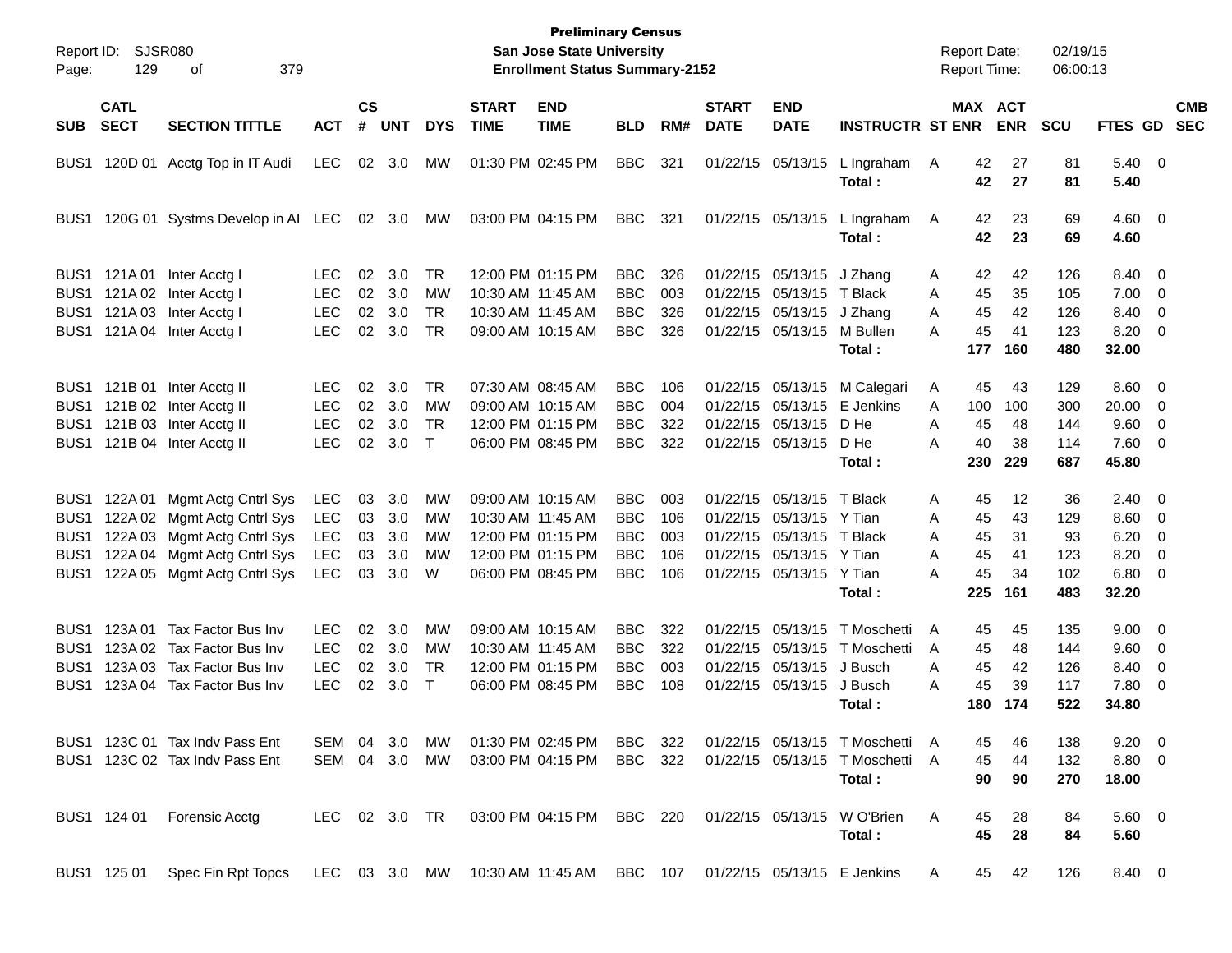| $\mathsf{cs}$<br><b>CATL</b><br><b>END</b><br><b>START</b><br><b>END</b><br><b>MAX ACT</b><br><b>START</b><br><b>SECT</b><br><b>SECTION TITTLE</b><br>#<br><b>UNT</b><br><b>DYS</b><br><b>TIME</b><br><b>TIME</b><br>RM#<br><b>DATE</b><br><b>DATE</b><br><b>INSTRUCTR ST ENR</b><br><b>ENR</b><br><b>SCU</b><br><b>FTES GD</b><br><b>SUB</b><br><b>ACT</b><br><b>BLD</b><br><b>LEC</b><br><b>BBC</b><br>E Jenkins<br>35<br>105<br>$7.00 \t 0$<br>BUS1 125 02<br>Spec Fin Rpt Topcs<br>03<br>3.0<br>MW<br>01:30 PM 02:45 PM<br>106<br>01/22/15 05/13/15<br>Α<br>45<br>77<br>Total:<br>90<br>231<br>15.40                                                                                                                      | <b>CMB</b><br><b>SEC</b><br>$1.00 \t 0$                                             |
|-------------------------------------------------------------------------------------------------------------------------------------------------------------------------------------------------------------------------------------------------------------------------------------------------------------------------------------------------------------------------------------------------------------------------------------------------------------------------------------------------------------------------------------------------------------------------------------------------------------------------------------------------------------------------------------------------------------------------------|-------------------------------------------------------------------------------------|
|                                                                                                                                                                                                                                                                                                                                                                                                                                                                                                                                                                                                                                                                                                                               |                                                                                     |
|                                                                                                                                                                                                                                                                                                                                                                                                                                                                                                                                                                                                                                                                                                                               |                                                                                     |
| 125A 01<br>WritingforAcctg<br><b>LEC</b><br>03<br>3.0<br>TBA<br>01/22/15 05/13/15<br>C Lycurgus<br>30<br>5<br>15<br>BUS1<br>A<br>$5\phantom{1}$<br>30<br>15<br>Total:<br>1.00                                                                                                                                                                                                                                                                                                                                                                                                                                                                                                                                                 |                                                                                     |
| 125C 01 Prof Devel & Comm<br><b>LEC</b><br>3.0<br>X<br>0<br>$0.00 \t 0$<br>0<br>0<br>BUS <sub>1</sub><br>$\mathbf 0$<br>$\bf{0}$<br>0<br>0.00<br>Total:                                                                                                                                                                                                                                                                                                                                                                                                                                                                                                                                                                       |                                                                                     |
| BUS1 126 01<br>09:00 AM 10:15 AM<br>$4.80\ 0$<br><b>LEC</b><br>02<br>3.0<br>TR<br><b>BBC</b><br>106<br>01/22/15 05/13/15<br>M Calegari<br>72<br>Adv Acctg<br>45<br>24<br>A<br><b>TR</b><br><b>LEC</b><br>02<br>3.0<br>10:30 AM 11:45 AM<br><b>BBC</b><br>106<br>01/22/15 05/13/15<br>45<br>26<br>78<br>5.20<br>BUS1<br>126 02<br>Adv Acctg<br>M Calegari<br>A<br>90<br>50<br>150<br>Total:<br>10.00                                                                                                                                                                                                                                                                                                                           | $\overline{\phantom{0}}$                                                            |
| BUS1 127B 01 Adv Honors Practicum LEC<br>06:00 PM 08:45 PM<br><b>BBC</b><br><b>B</b> Parineh<br>3.60 0<br>02 3.0 M<br>106<br>01/22/15 05/13/15<br>A<br>40<br>18<br>54<br>40<br>18<br>54<br>3.60<br>Total:                                                                                                                                                                                                                                                                                                                                                                                                                                                                                                                     |                                                                                     |
| BUS1 128 01<br>TR<br>09:00 AM 10:15 AM<br><b>BBC</b><br>M McWilliams A<br>$8.00 \t 0$<br>Acct Non-Prf Org<br><b>LEC</b><br>02<br>3.0<br>003<br>01/22/15 05/13/15<br>45<br>40<br>120<br>45<br>40<br>120<br>8.00<br>Total:                                                                                                                                                                                                                                                                                                                                                                                                                                                                                                      |                                                                                     |
| <b>TR</b><br>09:00 AM 10:15 AM<br><b>BBC</b><br>129A 01 Financial Auditing<br><b>LEC</b><br>02<br>3.0<br>108<br>01/22/15 05/13/15<br>K Fowler<br>45<br>23<br>69<br>$4.60 \quad 0$<br>BUS <sub>1</sub><br>A<br>129A 02 Financial Auditing<br><b>LEC</b><br>02<br>3.0<br><b>TR</b><br><b>BBC</b><br>108<br>01/22/15 05/13/15<br>K Fowler<br>45<br>37<br>10:30 AM 11:45 AM<br>Α<br>111<br>7.40<br>BUS1<br><b>LEC</b><br>02<br>3.0<br><b>BBC</b><br>108<br>01/22/15 05/13/15<br>45<br>48<br>144<br>9.60 0<br>129A 03 Financial Auditing<br>М<br>06:00 PM 08:45 PM<br>M Williams<br>BUS1<br>A<br>135<br>324<br>21.60<br>Total:<br>108                                                                                              | $\overline{\phantom{0}}$                                                            |
| BUS1 170 01<br><b>Fund of Finance</b><br>19.80 0<br><b>LEC</b><br>02<br>3.0<br>МW<br>07:30 AM 08:45 AM<br>BBC<br>202<br>01/22/15 05/13/15<br><b>B</b> Parineh<br>100<br>99<br>297<br>Α<br>Fund of Finance<br><b>LEC</b><br>02<br>3.0<br><b>BBC</b><br>L Roden<br>8.60<br>BUS1<br>170 02<br>МW<br>09:00 AM 10:15 AM<br>108<br>01/22/15<br>05/13/15<br>45<br>43<br>129<br>Α<br><b>LEC</b><br><b>BBC</b><br>20.00<br>BUS1 170 03<br>Fund of Finance<br>02<br>3.0<br><b>TR</b><br>09:00 AM 10:15 AM<br>202<br>01/22/15 05/13/15<br>M Burak<br>100<br>100<br>300<br>A                                                                                                                                                              | $\overline{\phantom{0}}$<br>0                                                       |
| <b>LEC</b><br>02<br>3.0<br>8.80<br>BUS1 170 04<br>Fund of Finance<br>МW<br>10:30 AM 11:45 AM<br><b>BBC</b><br>108<br>01/22/15 05/13/15<br>L Roden<br>45<br>44<br>132<br>Α<br><b>LEC</b><br><b>TR</b><br><b>BBC</b><br>003<br>BUS1 170 05<br>Fund of Finance<br>02<br>3.0<br>10:30 AM 11:45 AM<br>01/22/15<br>05/13/15<br>M Burak<br>45<br>132<br>8.80<br>А<br>44<br><b>LEC</b><br><b>TR</b><br><b>BBC</b><br>220<br>45<br>135<br>BUS1 170 06<br>Fund of Finance<br>02<br>3.0<br>12:00 PM 01:15 PM<br>01/22/15 05/13/15 J Cho<br>45<br>9.00<br>Α<br>BUS1 170 07<br>Fund of Finance<br><b>LEC</b><br>$02\,$<br>3.0<br>MW<br>12:00 PM 01:15 PM<br><b>BBC</b><br>108<br>01/22/15 05/13/15 S Ahuja<br>43<br>129<br>8.60<br>45<br>A | 0<br>$\overline{\mathbf{0}}$<br>$\overline{\phantom{0}}$<br>$\overline{\mathbf{0}}$ |
| 8.80 0<br>BUS1 170 08<br><b>Fund of Finance</b><br><b>LEC</b><br>$02\,$<br>3.0<br>TR<br>10:30 AM 11:45 AM<br><b>BBC</b><br>01/22/15 05/13/15 X Xu<br>45<br>44<br>132<br>220<br>Α<br>BUS1 170 09<br>3.0<br>01/22/15 05/13/15 X Xu<br>8.40 0<br><b>Fund of Finance</b><br><b>LEC</b><br>02<br>TR<br>01:30 PM 02:45 PM<br><b>BBC</b><br>326<br>45<br>42<br>126<br>Α<br>BUS1 170 10<br>02 3.0<br>01/22/15 05/13/15 S Ahuja<br>$8.60$ 0<br><b>Fund of Finance</b><br><b>LEC</b><br>МW<br>03:00 PM 04:15 PM<br><b>BBC</b><br>45<br>43<br>129<br>108<br>Α<br>BUS1 170 11<br>01/22/15 05/13/15 X Xu<br>Fund of Finance<br><b>LEC</b><br>02<br>3.0<br>TR<br>03:00 PM 04:15 PM<br><b>BBC</b><br>326<br>45<br>42<br>126<br>8.40 0<br>Α   |                                                                                     |
| BUS1 170 12<br>01/22/15 05/13/15 S Ahuja<br>$8.60$ 0<br><b>Fund of Finance</b><br><b>LEC</b><br>02<br>3.0<br>M<br>06:00 PM 08:45 PM<br><b>BBC</b><br>45<br>43<br>129<br>107<br>Α<br>BUS1 170 13<br>3.0<br>01/22/15 05/13/15 D Abbott<br>$9.20 \ 0$<br><b>Fund of Finance</b><br><b>LEC</b><br>02<br>$\top$<br>06:00 PM 08:45 PM<br><b>BBC</b><br>45<br>46<br>138<br>107<br>Α<br>BUS1 170 14<br>3.0<br>01/22/15 05/13/15 D Abbott<br>$9.00 \t 0$<br><b>Fund of Finance</b><br>LEC<br>02<br>- W<br>06:00 PM 08:45 PM<br>BBC<br>45<br>135<br>108<br>45<br>Α<br>BUS1 170 15<br><b>LEC</b><br>01/22/15 05/13/15 E Webb<br>Fund of Finance<br>02 3.0<br>06:00 PM 08:45 PM<br>BBC<br>107<br>45<br>30<br>90<br>$6.00 \t 0$<br>R<br>A  |                                                                                     |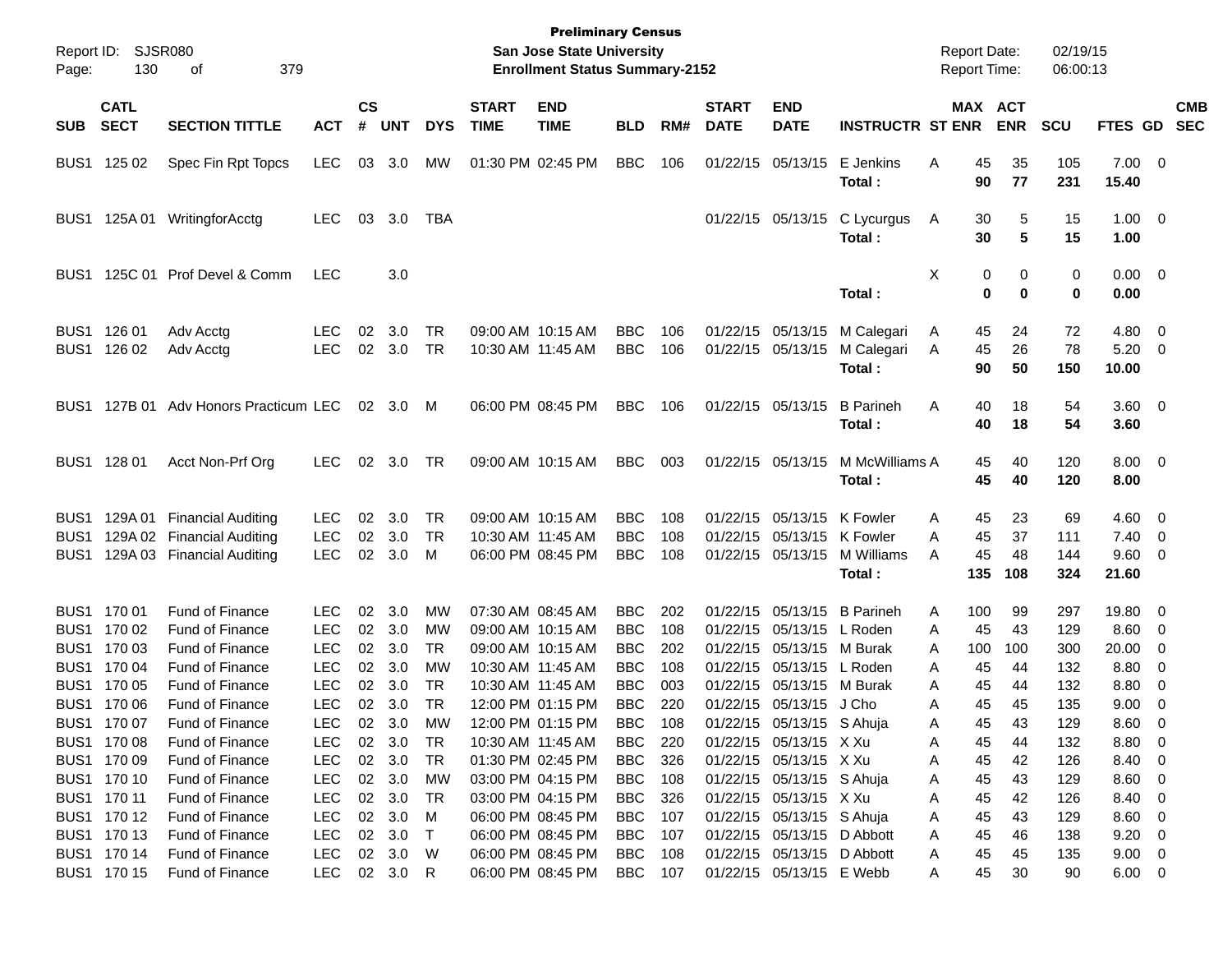| Report ID:<br>Page:                                      | 131                        | <b>SJSR080</b><br>379<br>οf                                                            |                                        |                    |                   |                              |                             | <b>Preliminary Census</b><br>San Jose State University<br><b>Enrollment Status Summary-2152</b> |                                        |                   |                             |                                                             |                                                                                | <b>Report Date:</b><br>Report Time: |                       |                       | 02/19/15<br>06:00:13     |                                         |                                                            |                          |
|----------------------------------------------------------|----------------------------|----------------------------------------------------------------------------------------|----------------------------------------|--------------------|-------------------|------------------------------|-----------------------------|-------------------------------------------------------------------------------------------------|----------------------------------------|-------------------|-----------------------------|-------------------------------------------------------------|--------------------------------------------------------------------------------|-------------------------------------|-----------------------|-----------------------|--------------------------|-----------------------------------------|------------------------------------------------------------|--------------------------|
| <b>SUB</b>                                               | <b>CATL</b><br><b>SECT</b> | <b>SECTION TITTLE</b>                                                                  | <b>ACT</b>                             | $\mathsf{cs}$<br># | <b>UNT</b>        | <b>DYS</b>                   | <b>START</b><br><b>TIME</b> | <b>END</b><br><b>TIME</b>                                                                       | <b>BLD</b>                             | RM#               | <b>START</b><br><b>DATE</b> | <b>END</b><br><b>DATE</b>                                   | <b>INSTRUCTR ST ENR</b>                                                        |                                     |                       | MAX ACT<br><b>ENR</b> | <b>SCU</b>               | <b>FTES GD</b>                          |                                                            | <b>CMB</b><br><b>SEC</b> |
|                                                          | BUS1 170 16<br>BUS1 170 17 | <b>Fund of Finance</b><br><b>Fund of Finance</b>                                       | <b>LEC</b><br><b>LEC</b>               | 02                 | 3.0<br>3.0        | МW                           |                             | 03:00 PM 04:15 PM                                                                               | <b>BBC</b>                             | 226               |                             | 01/22/15 05/13/15                                           | L Roden<br>Total:                                                              | Х<br>A                              | 0<br>45<br>830        | 0<br>37<br>790        | 0<br>111<br>2370         | 0.00<br>7.40<br>158.00                  | $\overline{\phantom{0}}$<br>$\overline{0}$                 |                          |
| BUS <sub>1</sub><br>BUS <sub>1</sub><br>BUS <sub>1</sub> | 171A 01                    | <b>Financial Instit</b><br>171A 02 Financial Instit<br>171A 03 Financial Instit        | <b>LEC</b><br><b>LEC</b><br><b>LEC</b> | 02<br>02<br>02     | 3.0<br>3.0<br>3.0 | TR<br><b>TR</b><br>M         |                             | 09:00 AM 10:15 AM<br>01:30 PM 02:45 PM<br>06:00 PM 08:45 PM                                     | <b>BBC</b><br><b>BBC</b><br><b>BBC</b> | 021<br>322<br>322 |                             | 01/22/15 05/13/15<br>01/22/15 05/13/15<br>01/22/15 05/13/15 | S Ivanov<br>S Ivanov<br>A Reza<br>Total:                                       | A<br>A<br>A                         | 45<br>45<br>45<br>135 | 45<br>45<br>43<br>133 | 135<br>135<br>129<br>399 | 9.00<br>9.00<br>8.60<br>26.60           | $\overline{\phantom{0}}$<br>- 0<br>- 0                     |                          |
| BUS1                                                     |                            | 171B 01 Commercial Banking                                                             | <b>LEC</b>                             | 02                 | 3.0               | W                            |                             | 06:00 PM 08:45 PM                                                                               | <b>BBC</b>                             | 107               |                             | 01/22/15 05/13/15                                           | S Ahuja<br>Total:                                                              | Α                                   | 45<br>45              | 44<br>44              | 132<br>132               | 8.80 0<br>8.80                          |                                                            |                          |
| BUS1<br>BUS <sub>1</sub><br>BUS1                         | 172A 01<br>172A 02         | <b>Investmt Analysis</b><br><b>Investmt Analysis</b><br>172A 03 Investmt Analysis      | <b>LEC</b><br><b>LEC</b><br><b>LEC</b> | 02<br>02<br>02     | 3.0<br>3.0<br>3.0 | TR<br>M<br>$\top$            |                             | 01:30 PM 02:45 PM<br>01:30 PM 04:15 PM<br>06:00 PM 08:45 PM                                     | <b>BBC</b><br><b>BBC</b><br><b>BBC</b> | 220<br>107<br>326 |                             | 01/22/15 05/13/15<br>01/22/15 05/13/15<br>01/22/15 05/13/15 | J Cho<br>A Reza<br>J Cho<br>Total:                                             | A<br>A<br>A                         | 45<br>45<br>45<br>135 | 44<br>47<br>40<br>131 | 132<br>141<br>120<br>393 | 8.80<br>9.40<br>8.00<br>26.20           | $\overline{\phantom{0}}$<br>- 0<br>$\overline{\mathbf{0}}$ |                          |
| BUS1                                                     |                            | 172B 01 Portfolio Mgmt                                                                 | <b>LEC</b>                             | 02                 | 3.0               | МW                           |                             | 09:00 AM 10:15 AM                                                                               | <b>BBC</b>                             | 021               |                             | 01/22/15 05/13/15                                           | F Jones<br>Total:                                                              | A                                   | 45<br>45              | 47<br>47              | 141<br>141               | $9.40 \quad 0$<br>9.40                  |                                                            |                          |
| BUS <sub>1</sub><br>BUS <sub>1</sub><br>BUS1             |                            | 173A 01 Fin Mgt Theory Pol<br>173A 02 Fin Mgt Theory Pol<br>173A 03 Fin Mgt Theory Pol | <b>LEC</b><br><b>LEC</b><br><b>LEC</b> | 02<br>02<br>02     | 3.0<br>3.0<br>3.0 | <b>TR</b><br><b>TR</b><br>MW |                             | 10:30 AM 11:45 AM<br>01:30 PM 02:45 PM<br>12:00 PM 01:15 PM                                     | <b>BBC</b><br><b>BBC</b><br><b>BBC</b> | 021<br>108<br>322 |                             | 01/22/15 05/13/15<br>01/22/15 05/13/15                      | 01/22/15 05/13/15 B Campsey<br><b>B</b> Campsey<br>M Pagani<br>Total:          | A<br>A<br>A                         | 45<br>45<br>45<br>135 | 48<br>40<br>44<br>132 | 144<br>120<br>132<br>396 | $9.60 \quad 0$<br>8.00<br>8.80<br>26.40 | - 0<br>- 0                                                 |                          |
| BUS1                                                     |                            | 173B 01 Prob in Fin Mgmt                                                               | LEC.                                   | 02                 | 3.0               | W                            |                             | 06:00 PM 08:45 PM                                                                               | <b>BBC</b>                             | 302               |                             | 01/22/15 05/13/15                                           | A Vuorikoski A<br>Total:                                                       |                                     | 45<br>45              | 43<br>43              | 129<br>129               | $8.60 \quad 0$<br>8.60                  |                                                            |                          |
| BUS1                                                     |                            | 173C 01 Entrepreneurial Fina                                                           | LEC                                    |                    | 02 3.0            | МW                           |                             | 01:30 PM 02:45 PM                                                                               | <b>BBC</b>                             | 108               |                             | 01/22/15 05/13/15                                           | L Roden<br>Total :                                                             | A                                   | 45<br>45              | 40<br>40              | 120<br>120               | $8.00 \t 0$<br>8.00                     |                                                            |                          |
|                                                          |                            | BUS1 175 01 Real Est Finance                                                           | LEC 02 3.0 T                           |                    |                   |                              |                             | 06:00 PM 08:45 PM BBC 106                                                                       |                                        |                   |                             | 01/22/15 05/13/15 L Souza                                   | Total:                                                                         | A                                   | 45<br>45              | 41<br>41              | 123<br>123               | $8.20 \ 0$<br>8.20                      |                                                            |                          |
|                                                          | BUS1 177 01<br>BUS1 177 02 | Inter Bus Fin<br>Inter Bus Fin                                                         | LEC 02 3.0 W<br>LEC 02 3.0 T           |                    |                   |                              |                             | 01:30 PM 04:15 PM BBC 107<br>06:00 PM 08:45 PM                                                  | BBC 302                                |                   |                             |                                                             | 01/22/15 05/13/15 A Vuorikoski A<br>01/22/15 05/13/15 A Vuorikoski A<br>Total: |                                     | 45<br>45<br>90        | 41<br>45<br>86        | 123<br>135<br>258        | $8.20 \ 0$<br>$9.00 \t 0$<br>17.20      |                                                            |                          |
|                                                          |                            | BUS1 179B 01 Selec Top Bus Fin                                                         |                                        |                    |                   |                              |                             | LEC 02 3.0 MW 10:30 AM 11:45 AM BBC 021 01/22/15 05/13/15 F Jones                               |                                        |                   |                             |                                                             |                                                                                | A                                   | 45                    | 46                    | 138                      | $9.25$ 1                                |                                                            |                          |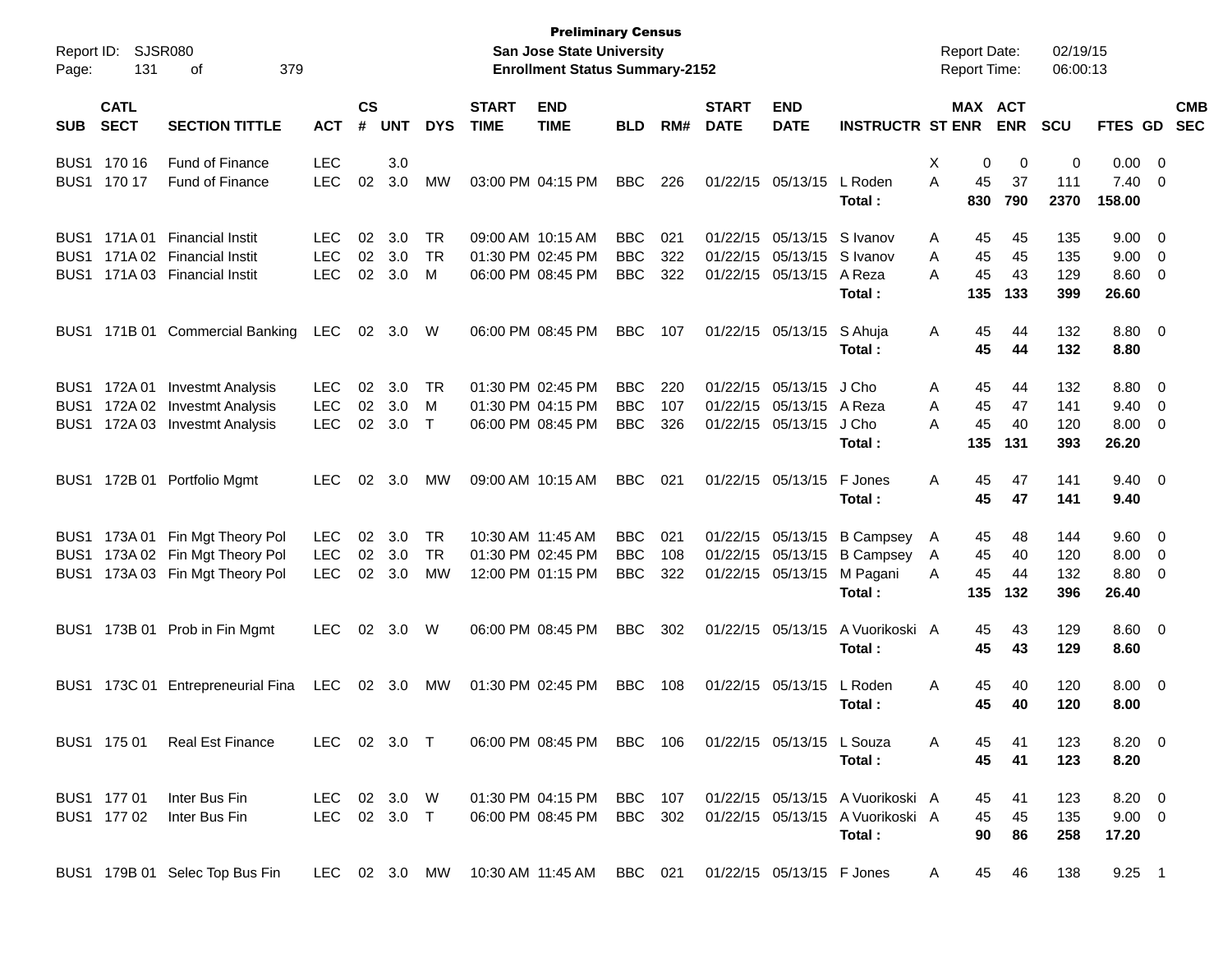| Report ID:<br>Page: | 132                        | SJSR080<br>379<br>οf            |            |                    |            |            |                             | <b>Preliminary Census</b><br><b>San Jose State University</b><br><b>Enrollment Status Summary-2152</b> |            |     |                             |                                                  |                                                       |              | <b>Report Date:</b><br><b>Report Time:</b> |                                        | 02/19/15<br>06:00:13            |                                    |                          |
|---------------------|----------------------------|---------------------------------|------------|--------------------|------------|------------|-----------------------------|--------------------------------------------------------------------------------------------------------|------------|-----|-----------------------------|--------------------------------------------------|-------------------------------------------------------|--------------|--------------------------------------------|----------------------------------------|---------------------------------|------------------------------------|--------------------------|
| <b>SUB</b>          | <b>CATL</b><br><b>SECT</b> | <b>SECTION TITTLE</b>           | <b>ACT</b> | $\mathsf{cs}$<br># | <b>UNT</b> | <b>DYS</b> | <b>START</b><br><b>TIME</b> | <b>END</b><br><b>TIME</b>                                                                              | <b>BLD</b> | RM# | <b>START</b><br><b>DATE</b> | <b>END</b><br><b>DATE</b>                        | <b>INSTRUCTR ST ENR</b>                               |              | MAX ACT                                    | <b>ENR</b>                             | <b>SCU</b>                      | FTES GD                            | <b>CMB</b><br><b>SEC</b> |
|                     |                            |                                 |            |                    |            |            |                             |                                                                                                        |            |     |                             |                                                  | Total:                                                |              | 45                                         | 46                                     | 138                             | 9.25                               |                          |
| BUS1                | 180A 01                    | Indiv Study Acctg               | <b>SUP</b> | 36                 | 1.0        | <b>TBA</b> |                             |                                                                                                        |            |     | 01/22/15                    | 05/13/15                                         | E Grace<br>Total:                                     | $\mathsf{A}$ | $\overline{4}$<br>4                        | $\overline{1}$<br>$\blacktriangleleft$ | $\mathbf{1}$<br>1               | $0.07$ 0<br>0.07                   |                          |
| BUS <sub>1</sub>    | 180C 01                    | Indiv Study Finan               | <b>SUP</b> | 36                 | 1.0        | <b>TBA</b> |                             |                                                                                                        |            |     |                             | 01/22/15 05/13/15                                | Total:                                                | A            | 5<br>5                                     | 0<br>$\mathbf{0}$                      | 0<br>$\mathbf 0$                | $0.00 \t 0$<br>0.00                |                          |
| BUS <sub>1</sub>    | 196D 01                    | Stud Managed Fund               | LEC        | 03                 | 3.0        | TR         |                             | 03:00 PM 04:15 PM                                                                                      | <b>BBC</b> | 322 | 01/22/15                    | 05/13/15                                         | S Ivanov<br>Total:                                    | A            | 20<br>20                                   | 12<br>12                               | 36<br>36                        | $2.40 \quad 0$<br>2.40             |                          |
|                     | Department :               | <b>Accounting &amp; Finance</b> |            |                    |            |            |                             |                                                                                                        |            |     |                             | <b>Lower Division:</b><br><b>Upper Division:</b> | <b>Department Total:</b><br><b>Graduate Division:</b> |              | 4231<br>770<br>3461<br>0                   | 718<br>2981<br>$\bf{0}$                | 3699 11095<br>2154<br>8941<br>0 | 739.72<br>143.60<br>596.12<br>0.00 |                          |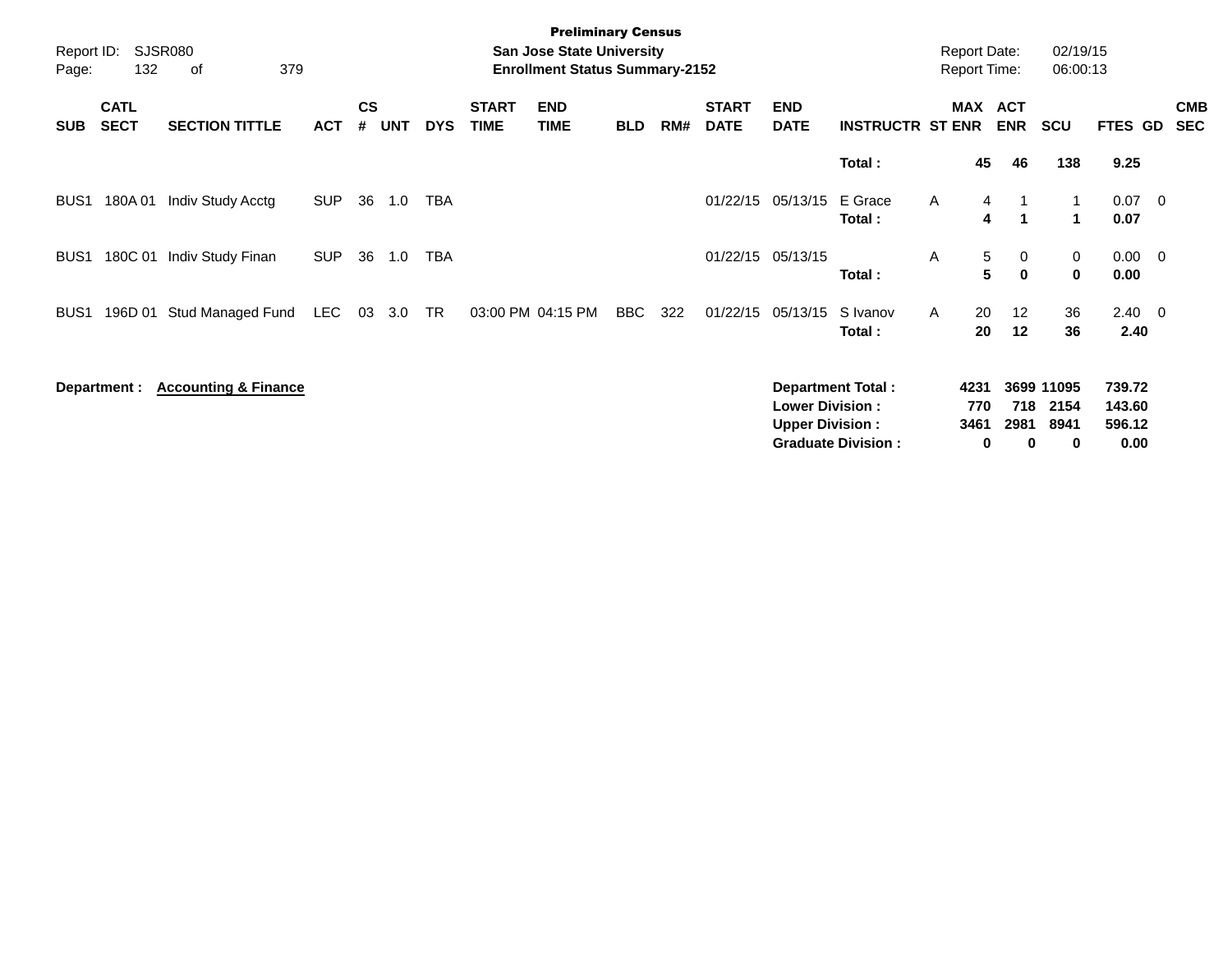| Report ID:<br>Page:      | 133                        | <b>SJSR080</b><br>379<br>οf                            |                    |                    |                  |             |                             | <b>Preliminary Census</b><br>San Jose State University<br><b>Enrollment Status Summary-2152</b> |                |     |                             |                                                         |                          | <b>Report Date:</b><br><b>Report Time:</b> |                       | 02/19/15<br>06:00:13 |                            |                          |
|--------------------------|----------------------------|--------------------------------------------------------|--------------------|--------------------|------------------|-------------|-----------------------------|-------------------------------------------------------------------------------------------------|----------------|-----|-----------------------------|---------------------------------------------------------|--------------------------|--------------------------------------------|-----------------------|----------------------|----------------------------|--------------------------|
| <b>SUB</b>               | <b>CATL</b><br><b>SECT</b> | <b>SECTION TITTLE</b>                                  | <b>ACT</b>         | $\mathsf{cs}$<br># | <b>UNT</b>       | <b>DYS</b>  | <b>START</b><br><b>TIME</b> | <b>END</b><br><b>TIME</b>                                                                       | <b>BLD</b>     | RM# | <b>START</b><br><b>DATE</b> | <b>END</b><br><b>DATE</b>                               | <b>INSTRUCTR ST ENR</b>  |                                            | MAX ACT<br><b>ENR</b> | <b>SCU</b>           | <b>FTES GD</b>             | <b>CMB</b><br><b>SEC</b> |
| College                  | Department :               | <b>Business</b><br><b>Business Graduate Programs</b>   |                    |                    |                  |             |                             |                                                                                                 |                |     |                             |                                                         |                          |                                            |                       |                      |                            |                          |
| <b>BUS</b>               | 220 01                     | Fin & Mgnrl Accounti LEC 02 3.0 T                      |                    |                    |                  |             |                             | 06:00 PM 08:45 PM                                                                               | <b>BBC</b>     | 021 |                             | 01/22/15 05/13/15                                       | W O'Brien<br>Total:      | Α<br>45<br>45                              | 42<br>42              | 126<br>126           | 10.50 42<br>10.50          |                          |
| <b>BUS</b>               | 220101                     | Forensic Acctg                                         | <b>LEC</b>         | 02                 | 3.0              | MW          |                             | 01:30 PM 05:30 PM                                                                               | <b>BBC</b>     | 003 |                             | 04/22/15 05/13/15                                       | M Bullen<br>Total:       | Α<br>35<br>35                              | 27<br>27              | 81<br>81             | 6.75 27<br>6.75            |                          |
| <b>BUS</b>               |                            | 220K 01 Practicum                                      | <b>LEC</b>         | 02                 | 6.0              |             | MTWE 01:30 PM 05:30 PM      |                                                                                                 | <b>BBC</b>     | 003 |                             | 01/05/15 04/03/15                                       | E Grace<br>Total:        | Α<br>35<br>35                              | 22<br>22              | 132<br>132           | 11.00 22<br>11.00          |                          |
| <b>BUS</b>               |                            | 220M 01 Accounting Ethics                              | <b>LEC</b>         | 01                 | 3.0              | TBA         |                             |                                                                                                 |                |     |                             | 01/22/15 04/02/15                                       | J Zhang<br>Total:        | 35<br>A<br>35                              | 31<br>31              | 93<br>93             | 7.75 31<br>7.75            |                          |
| <b>BUS</b>               |                            | 220T 01 Acctg Info Sys/Tax                             | <b>LEC</b>         | 02                 | 6.0              | TBA         |                             |                                                                                                 |                |     | 01/05/15 04/03/15           |                                                         | Total:                   | 35<br>A<br>35                              | 0<br>0                | 0<br>0               | $0.00 \t 0$<br>0.00        |                          |
| <b>BUS</b>               |                            | 220U 01 IT Audit & Int Contr                           | <b>LEC</b>         | 02                 | 3.0              | <b>TRF</b>  |                             | 01:30 PM 05:30 PM                                                                               | <b>BBC</b>     | 321 |                             | 04/23/15 05/13/15                                       | A Davis<br>Total:        | Α<br>35<br>35                              | 30<br>30              | 90<br>90             | 7.50 30<br>7.50            |                          |
| <b>BUS</b>               |                            | 220X 01 Bus Anal & Val Fin                             | <b>LEC</b>         | 02                 | 3.0              |             | MTRF 01:30 PM 05:30 PM      |                                                                                                 | <b>BBC</b>     | 003 |                             | 04/06/15 04/21/15                                       | F Jones<br>Total:        | Α<br>35<br>35                              | 31<br>31              | 93<br>93             | 7.75 31<br>7.75            |                          |
| <b>BUS</b>               | 224 01                     | Fin Statement Analy                                    | <b>LEC</b>         |                    | 02 3.0           | R           |                             | 03:00 PM 05:45 PM                                                                               | <b>BBC</b>     | 321 |                             | 01/22/15 05/13/15                                       | M McWilliams A<br>Total: | 45<br>45                                   | 14<br>14              | 42<br>42             | 3.50 14<br>3.50            |                          |
| <b>BUS</b>               | 230 01                     | <b>Marketing Mgmt</b>                                  | <b>LEC</b>         | 02                 | 3.0              | M           |                             | 06:00 PM 08:45 PM                                                                               | <b>BBC</b>     | 022 |                             | 01/22/15 05/13/15                                       | H Combs<br>Total:        | Α<br>45<br>45                              | 46<br>46              | 138<br>138           | 11.50 46<br>11.50          |                          |
| <b>BUS</b>               | 250 01                     | Law & Ethics                                           | <b>LEC</b>         | 02                 | 3.0              | W           |                             | 06:00 PM 08:45 PM                                                                               | <b>BBC</b>     | 021 |                             | 01/22/15 05/13/15                                       | S Malos<br>Total :       | Α<br>45                                    | 46<br>45<br>46        | 138<br>138           | 11.50 46<br>11.50          |                          |
| <b>BUS</b>               | 284 01                     | Mang Product Devel LEC 02 3.0 R                        |                    |                    |                  |             |                             | 06:00 PM 08:45 PM                                                                               | BBC 022        |     |                             | 01/22/15 05/13/15 M Zhou                                | Total:                   | A<br>45<br>45                              | 44<br>44              | 132<br>132           | 11.00 44<br>11.00          |                          |
| <b>BUS</b><br><b>BUS</b> | 290 01<br>290 02           | <b>Strategic Thinking</b><br><b>Strategic Thinking</b> | LEC.<br><b>LEC</b> |                    | 02 3.0<br>02 3.0 | M<br>$\top$ |                             | 06:00 PM 08:45 PM<br>06:00 PM 08:45 PM                                                          | BBC 021<br>BBC | 022 |                             | 01/22/15 05/13/15 T Kothari<br>01/22/15 05/13/15 R Wood | Total:                   | 40<br>A<br>Α<br>40<br>80                   | 20<br>18<br>38        | 60<br>54<br>114      | 5.00 20<br>4.50 18<br>9.50 |                          |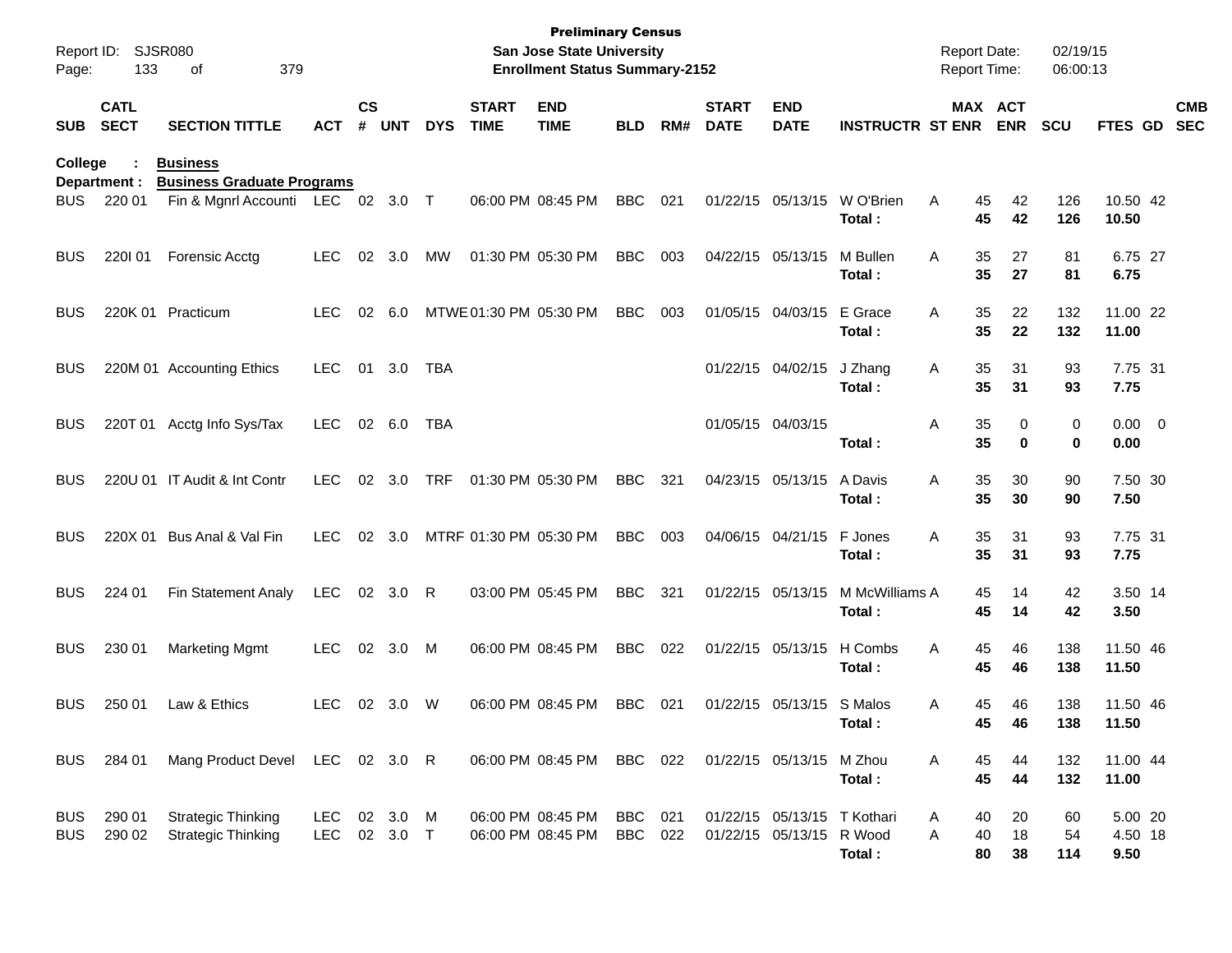| Report ID:<br>Page:      | 134                        | <b>SJSR080</b><br>379<br>οf       |                          |                    |            |                   |                             | <b>Preliminary Census</b><br><b>San Jose State University</b><br><b>Enrollment Status Summary-2152</b> |            |     |                             |                                                   |                           | <b>Report Date:</b><br><b>Report Time:</b> |                        |                                  | 02/19/15<br>06:00:13 |                        |                |                          |
|--------------------------|----------------------------|-----------------------------------|--------------------------|--------------------|------------|-------------------|-----------------------------|--------------------------------------------------------------------------------------------------------|------------|-----|-----------------------------|---------------------------------------------------|---------------------------|--------------------------------------------|------------------------|----------------------------------|----------------------|------------------------|----------------|--------------------------|
| <b>SUB</b>               | <b>CATL</b><br><b>SECT</b> | <b>SECTION TITTLE</b>             | <b>ACT</b>               | $\mathsf{cs}$<br># | <b>UNT</b> | <b>DYS</b>        | <b>START</b><br><b>TIME</b> | <b>END</b><br><b>TIME</b>                                                                              | <b>BLD</b> | RM# | <b>START</b><br><b>DATE</b> | <b>END</b><br><b>DATE</b>                         | <b>INSTRUCTR ST ENR</b>   | <b>MAX</b>                                 |                        | <b>ACT</b><br><b>ENR</b>         | <b>SCU</b>           | FTES GD                |                | <b>CMB</b><br><b>SEC</b> |
| <b>BUS</b>               | 297D 01                    | Spec Topics Bus Adm LEC           |                          |                    | 3.0        |                   |                             |                                                                                                        |            |     |                             |                                                   | Total:                    | X                                          | 0<br>0                 | 0<br>$\mathbf 0$                 | 0<br>$\mathbf{0}$    | $0.00 \t 0$<br>0.00    |                |                          |
| <b>BUS</b><br><b>BUS</b> | 298 01<br>298 03           | Ind Study Prob<br>Ind Study Prob  | <b>SUP</b><br><b>SUP</b> | 24<br>24           | 3.0<br>1.0 | TBA<br><b>TBA</b> |                             |                                                                                                        |            |     | 01/22/15<br>01/22/15        | 05/13/15<br>05/13/15                              | <b>G</b> Lester<br>Total: | A<br>A                                     | 5<br>$\mathbf{1}$<br>6 | 0<br>$\mathbf 1$                 | 3<br>0<br>3          | 0.25<br>0.00<br>0.25   | - 1<br>- 0     |                          |
| <b>BUS</b>               | 298C 01                    | <b>CMBA</b> Internship            | <b>SUP</b>               | 48                 | 3.0        | <b>TBA</b>        |                             |                                                                                                        |            |     | 01/22/15                    | 05/13/15                                          | M Pagani<br>Total:        | A                                          | 5<br>5                 | $\overline{7}$<br>$\overline{7}$ | 21<br>21             | 1.75<br>1.75           | $\overline{7}$ |                          |
| <b>BUS</b>               | 298I01                     | Applied Bus Intern                | <b>SUP</b>               | 48                 | 1.0        | TBA               |                             |                                                                                                        |            |     | 01/22/15                    | 05/13/15                                          | M Pagani<br>Total:        | A                                          | 5<br>5                 | $\overline{c}$<br>$\overline{2}$ | 2<br>$\mathbf{2}$    | $0.17$ 2<br>0.17       |                |                          |
|                          | Department :               | <b>Business Graduate Programs</b> |                          |                    |            |                   |                             |                                                                                                        |            |     |                             | <b>Lower Division :</b><br><b>Upper Division:</b> | <b>Department Total:</b>  |                                            | 531<br>0<br>0          | 381<br>$\bf{0}$<br>0             | 1205<br>0<br>0       | 100.42<br>0.00<br>0.00 |                |                          |

**Graduate Division : 531 381 1205 100.42**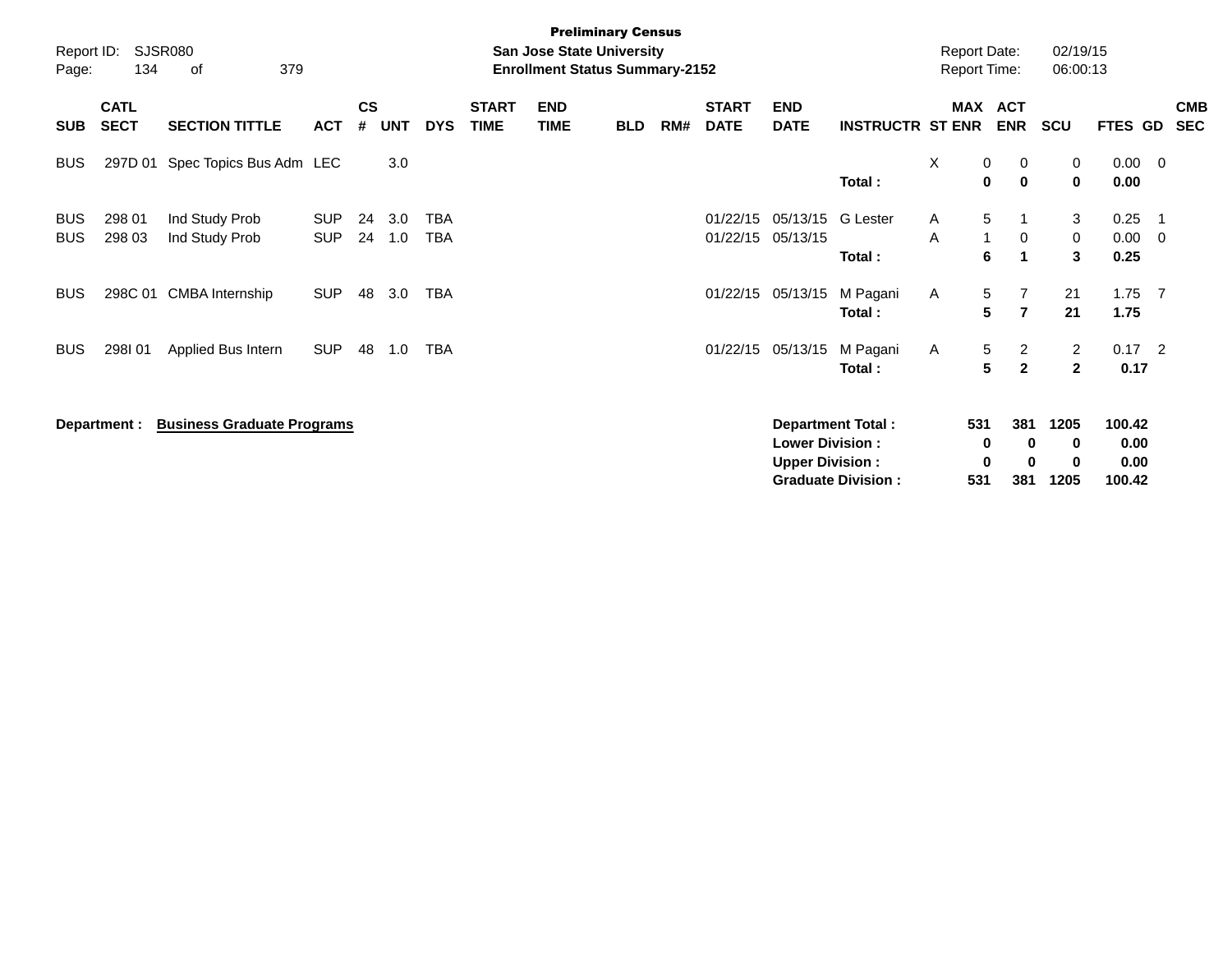| Report ID:<br>Page: | 135                        | SJSR080<br>379<br>οf                      |               |                    |            |            |                             | <b>Preliminary Census</b><br><b>San Jose State University</b><br><b>Enrollment Status Summary-2152</b> |                |     |                             |                             |                                 |   | <b>Report Date:</b><br>Report Time: |            | 02/19/15<br>06:00:13 |                |                          |                          |
|---------------------|----------------------------|-------------------------------------------|---------------|--------------------|------------|------------|-----------------------------|--------------------------------------------------------------------------------------------------------|----------------|-----|-----------------------------|-----------------------------|---------------------------------|---|-------------------------------------|------------|----------------------|----------------|--------------------------|--------------------------|
| <b>SUB</b>          | <b>CATL</b><br><b>SECT</b> | <b>SECTION TITTLE</b>                     | <b>ACT</b>    | $\mathsf{cs}$<br># | <b>UNT</b> | <b>DYS</b> | <b>START</b><br><b>TIME</b> | <b>END</b><br><b>TIME</b>                                                                              | <b>BLD</b>     | RM# | <b>START</b><br><b>DATE</b> | <b>END</b><br><b>DATE</b>   | <b>INSTRUCTR ST ENR</b>         |   | MAX ACT                             | <b>ENR</b> | <b>SCU</b>           | FTES GD        |                          | <b>CMB</b><br><b>SEC</b> |
| College             |                            | <b>Business</b>                           |               |                    |            |            |                             |                                                                                                        |                |     |                             |                             |                                 |   |                                     |            |                      |                |                          |                          |
|                     | Department :               | <b>Global Innovation &amp; Leadership</b> |               |                    |            |            |                             |                                                                                                        |                |     |                             |                             |                                 |   |                                     |            |                      |                |                          |                          |
| BUS5                | 16 01                      | Intro Lrdshp & Innov                      | LEC           | 02                 | 3.0        | Т          |                             | 06:00 PM 08:45 PM                                                                                      | <b>BBC</b>     | 323 |                             | 01/22/15 05/13/15           | S Lilienthal<br>Total:          | A | 40<br>40                            | 26<br>26   | 78<br>78             | 5.20<br>5.20   | $\overline{\phantom{0}}$ |                          |
| BUS <sub>5</sub>    | 140 01                     | Fund of Oper Mgmt                         | LEC           | 02                 | 3.0        | <b>TBA</b> |                             |                                                                                                        |                |     |                             | 01/22/15 05/13/15           | A Loomba                        | Α | 45                                  | 42         | 126                  | 8.40           | 0                        |                          |
| BUS <sub>5</sub>    | 140 02                     | Fund of Oper Mgmt                         | <b>LEC</b>    | 02                 | 3.0        | MW         |                             | 10:30 AM 11:45 AM                                                                                      | <b>BBC</b>     | 326 |                             | 01/22/15 05/13/15           | G Mathur                        | Α | 45                                  | 45         | 135                  | 9.00           | 0                        |                          |
| BUS <sub>5</sub>    | 140 03                     | Fund of Oper Mgmt                         | <b>LEC</b>    | 02                 | 3.0        | MW         |                             | 10:30 AM 11:45 AM                                                                                      | <b>BBC</b>     | 204 |                             | 01/22/15 05/13/15           | S Zhou                          | Α | 120                                 | 118        | 354                  | 23.60          | 0                        |                          |
| BUS <sub>5</sub>    | 140 04                     | Fund of Oper Mgmt                         | <b>LEC</b>    | 02                 | 3.0        | МW         |                             | 09:00 AM 10:15 AM                                                                                      | <b>BBC</b>     | 326 |                             | 01/22/15 05/13/15           | G Mathur                        | A | 45                                  | 43         | 129                  | 8.65           | -1                       |                          |
| BUS <sub>5</sub>    | 140 05                     | Fund of Oper Mgmt                         | <b>LEC</b>    | 02                 | 3.0        | W          |                             | 06:00 PM 08:45 PM                                                                                      | <b>BBC</b>     | 202 |                             | 01/22/15 05/13/15           | D Gilliss                       | Α | 120                                 | 105        | 315                  | 21.00          | 0                        |                          |
| BUS <sub>5</sub>    | 140 06                     | Fund of Oper Mgmt                         | <b>LEC</b>    | 02                 | 3.0        | TR         |                             | 07:30 AM 08:45 AM                                                                                      | <b>BBC</b>     | 320 |                             | 01/22/15 05/13/15           | D Bentley                       | A | 45                                  | 43         | 129                  | 8.60           | 0                        |                          |
| BUS <sub>5</sub>    | 140 07                     | Fund of Oper Mgmt                         | <b>LEC</b>    | 02                 | 3.0        | <b>MW</b>  |                             | 10:30 AM 11:45 AM                                                                                      | <b>BBC</b>     | 104 |                             | 01/22/15 05/13/15           | R Kepple                        | A | 45                                  | 43         | 129                  | 8.60           | 0                        |                          |
| BUS <sub>5</sub>    | 140 08                     | Fund of Oper Mgmt                         | <b>LEC</b>    | 02                 | 3.0        | TR         |                             | 09:00 AM 10:15 AM                                                                                      | <b>BBC</b>     | 102 |                             | 01/22/15 05/13/15           | D Bentley                       | Α | 45                                  | 43         | 129                  | 8.60           | 0                        |                          |
| BUS <sub>5</sub>    | 140 09                     | Fund of Oper Mgmt                         | <b>LEC</b>    | 02                 | 3.0        | <b>TR</b>  |                             | 12:00 PM 01:15 PM                                                                                      | <b>BBC</b>     | 324 |                             | 01/22/15 05/13/15           | D Gilliss                       | Α | 45                                  | 41         | 123                  | 8.20           | 0                        |                          |
| BUS <sub>5</sub>    | 140 10                     | Fund of Oper Mgmt                         | <b>LEC</b>    | 02                 | 3.0        | <b>TR</b>  |                             | 01:30 PM 02:45 PM                                                                                      | <b>BBC</b>     | 324 |                             | 01/22/15 05/13/15           | D Gilliss                       | A | 45                                  | 41         | 123                  | 8.25           | $\overline{1}$           |                          |
| BUS <sub>5</sub>    | 140 11                     | Fund of Oper Mgmt                         | <b>LEC</b>    | 02                 | 3.0        | TR         |                             | 10:30 AM 11:45 AM                                                                                      | <b>BBC</b>     | 320 |                             | 01/22/15 05/13/15           | X Qi                            | Α | 45                                  | 44         | 132                  | 8.80           | 0                        |                          |
| BUS <sub>5</sub>    | 140 12                     | Fund of Oper Mgmt                         | <b>LEC</b>    | 02                 | 3.0        | м          |                             | 06:00 PM 08:45 PM                                                                                      | <b>DMH</b>     | 208 |                             | 01/22/15 05/13/15           | X Qi                            | Α | 45                                  | 42         | 126                  | 8.40           | 0                        |                          |
|                     |                            |                                           |               |                    |            |            |                             |                                                                                                        |                |     |                             |                             | Total:                          |   | 690                                 | 650        | 1950                 | 130.10         |                          |                          |
| BUS <sub>5</sub>    | 141 01                     | <b>Materials Mgt</b>                      | <b>LEC</b>    | 02                 | 3.0        | TR         |                             | 07:30 AM 08:45 AM                                                                                      | <b>BBC</b>     | 102 |                             | 01/22/15 05/13/15           | J Marino                        | Α | 45                                  | 49         | 147                  | 9.80           | $\overline{\phantom{0}}$ |                          |
|                     |                            |                                           |               |                    |            |            |                             |                                                                                                        |                |     |                             |                             | Total:                          |   | 45                                  | 49         | 147                  | 9.80           |                          |                          |
| BUS <sub>5</sub>    | 142 01                     | <b>Total Quality Mgmt</b>                 | <b>LEC</b>    | 02                 | 3.0        | MW         |                             | 07:30 AM 08:45 AM                                                                                      | <b>BBC</b>     | 102 |                             | 01/22/15 05/13/15           | J Marino                        | Α | 45                                  | 54         | 162                  | 10.80          | $\overline{\phantom{0}}$ |                          |
|                     |                            |                                           |               |                    |            |            |                             |                                                                                                        |                |     |                             |                             | Total:                          |   | 45                                  | 54         | 162                  | 10.80          |                          |                          |
| BUS <sub>5</sub>    | 144 01                     | Supply Chain Mgmt                         | <b>LEC</b>    | 02                 | 3.0        | TR         |                             | 01:30 PM 02:45 PM                                                                                      | <b>BBC</b>     | 320 |                             | 01/22/15 05/13/15           | M Zhou                          | A | 45                                  | 43         | 129                  | 8.60           | 0                        |                          |
| BUS <sub>5</sub>    | 144 02                     | Supply Chain Mgmt                         | <b>LEC</b>    | 02                 | 3.0        | $\top$     |                             | 06:00 PM 08:45 PM                                                                                      | <b>CCB</b>     | 102 |                             | 01/22/15 05/13/15           | M Zhou                          | Α | 45                                  | 42         | 126                  | 8.40           | 0                        |                          |
|                     |                            |                                           |               |                    |            |            |                             |                                                                                                        |                |     |                             |                             | Total:                          |   | 90                                  | 85         | 255                  | 17.00          |                          |                          |
| BUS <sub>5</sub>    | 146 01                     | Project Management                        | LEC           |                    | 3.0        |            |                             |                                                                                                        |                |     |                             |                             |                                 | X | 0                                   | 0          | 0                    | 0.00           | $\overline{0}$           |                          |
|                     | BUS5 146 02                | Project Management LEC 02 3.0 R           |               |                    |            |            |                             | 03:00 PM 05:45 PM                                                                                      | BBC            | 302 |                             | 01/22/15 05/13/15 G Mathur  |                                 | A | 45                                  | 41         | 123                  | 8.20           | $\Omega$                 |                          |
|                     |                            |                                           |               |                    |            |            |                             |                                                                                                        |                |     |                             |                             | Total:                          |   | 45                                  | 41         | 123                  | 8.20           |                          |                          |
|                     | BUS5 147 01                | Servic Oper Mgmt                          | LEC 02 3.0 TR |                    |            |            |                             | 12:00 PM 01:15 PM BBC 320                                                                              |                |     |                             | 01/22/15 05/13/15 X Qi      |                                 | A | 45                                  | 44         | 132                  | 8.80 0         |                          |                          |
|                     |                            |                                           |               |                    |            |            |                             |                                                                                                        |                |     |                             |                             | Total:                          |   | 45                                  | 44         | 132                  | 8.80           |                          |                          |
|                     | BUS5 162 01                | Intl & Compar Mgmt                        | LEC           |                    | 02 3.0     | $\top$     |                             | 06:00 PM 08:45 PM                                                                                      | <b>BBC</b> 222 |     |                             | 01/22/15 05/13/15 R Pollard |                                 | A | 45                                  | 46         | 138                  | $9.20 \quad 0$ |                          |                          |
|                     | BUS5 162 02                | Intl & Compar Mgmt                        | <b>LEC</b>    |                    | 02 3.0     | R          |                             | 03:00 PM 05:45 PM                                                                                      | <b>BBC</b>     | 102 |                             |                             | 01/22/15 05/13/15 W Van Hooff A |   | 45                                  | 46         | 138                  | $9.20 \ 0$     |                          |                          |
|                     | BUS5 162 03                | Intl & Compar Mgmt                        | LEC 02 3.0 R  |                    |            |            |                             | 06:00 PM 08:45 PM                                                                                      | BBC 222        |     |                             |                             | 01/22/15 05/13/15 W Van Hooff A |   | 40                                  | 40         | 120                  | 8.00 0         |                          |                          |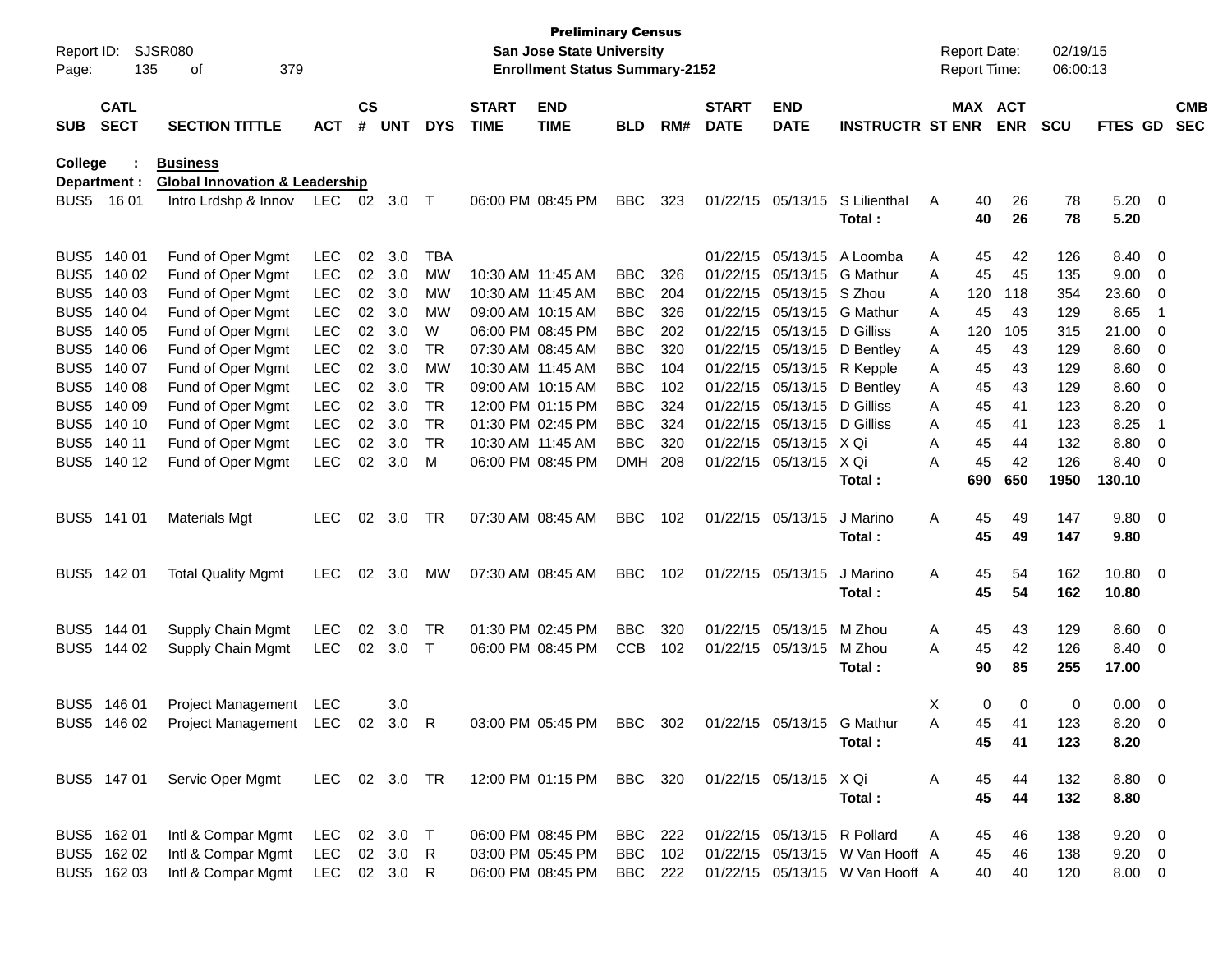| Report ID:<br>Page: | SJSR080<br>136             | 379<br>οf                                            |                   |                    |               |            |                             | <b>Preliminary Census</b><br><b>San Jose State University</b><br><b>Enrollment Status Summary-2152</b> |                          |            |                             |                                                          |                                |        | <b>Report Date:</b><br><b>Report Time:</b> |                | 02/19/15<br>06:00:13 |                                       |                          |                          |
|---------------------|----------------------------|------------------------------------------------------|-------------------|--------------------|---------------|------------|-----------------------------|--------------------------------------------------------------------------------------------------------|--------------------------|------------|-----------------------------|----------------------------------------------------------|--------------------------------|--------|--------------------------------------------|----------------|----------------------|---------------------------------------|--------------------------|--------------------------|
| <b>SUB</b>          | <b>CATL</b><br><b>SECT</b> | <b>SECTION TITTLE</b>                                | <b>ACT</b>        | $\mathsf{cs}$<br># | <b>UNT</b>    | <b>DYS</b> | <b>START</b><br><b>TIME</b> | <b>END</b><br><b>TIME</b>                                                                              | <b>BLD</b>               | RM#        | <b>START</b><br><b>DATE</b> | <b>END</b><br><b>DATE</b>                                | <b>INSTRUCTR ST ENR</b>        |        | MAX ACT                                    | <b>ENR</b>     | <b>SCU</b>           | <b>FTES GD</b>                        |                          | <b>CMB</b><br><b>SEC</b> |
|                     |                            |                                                      |                   |                    |               |            |                             |                                                                                                        |                          |            |                             |                                                          | Total:                         |        |                                            | 130 132        | 396                  | 26.40                                 |                          |                          |
| BUS5                | 165A 01                    | Global Leadership                                    | <b>LEC</b>        | 02                 | 3.0           | W          |                             | 03:00 PM 05:45 PM                                                                                      | <b>BBC</b>               | 323        |                             | 01/22/15 05/13/15                                        | <b>G</b> Lester<br>Total :     | Α      | 40<br>40                                   | 31<br>31       | 93<br>93             | $6.20 \quad 0$<br>6.20                |                          |                          |
| BUS5                | 169B 01                    | <b>Honors Seminar</b>                                | <b>LEC</b>        | 02                 | 3.0           | M          |                             | 04:30 PM 07:15 PM                                                                                      | <b>BBC</b>               | 302        |                             | 01/22/15 05/13/15                                        | A Basu<br>Total :              | Α      | 40<br>40                                   | 14<br>14       | 42<br>42             | $2.80 \ 0$<br>2.80                    |                          |                          |
| BUS <sub>5</sub>    | 181 01<br>BUS5 181 02      | Intro to Entrepreneu<br>Intro to Entrepreneu         | LEC<br><b>LEC</b> | 02                 | 3.0<br>02 3.0 | TR<br>TR   | 10:30 AM 11:45 AM           | 01:30 PM 02:45 PM                                                                                      | <b>BBC</b><br><b>BBC</b> | 102<br>102 |                             | 01/22/15 05/13/15 X Quan<br>01/22/15 05/13/15 X Quan     | Total :                        | A<br>A | 45<br>45<br>90                             | 43<br>45<br>88 | 129<br>135<br>264    | $8.60$ 0<br>$9.00 \t 0$<br>17.60      |                          |                          |
|                     | BUS5 182 01                | Bus Plan for New Ven LEC                             |                   | 02                 | 3.0           | W          |                             | 03:00 PM 05:45 PM                                                                                      | <b>BBC</b>               | 302        |                             | 01/22/15 05/13/15                                        | A Basu<br>Total :              | Α      | 45<br>45                                   | 37<br>37       | 111<br>111           | $7.40 \quad 0$<br>7.40                |                          |                          |
| BUS <sub>5</sub>    | 18301<br>BUS5 183 02       | Global Entreneurship LEC<br>Global Entreneurship LEC |                   | 02                 | 3.0<br>02 3.0 | MW<br>МW   | 10:30 AM 11:45 AM           | 12:00 PM 01:15 PM                                                                                      | <b>BBC</b><br><b>BBC</b> | 102<br>102 |                             | 01/22/15 05/13/15 S Pruthi<br>01/22/15 05/13/15 S Pruthi | Total :                        | A<br>A | 45<br>45<br>90                             | 27<br>41<br>68 | 81<br>123<br>204     | $5.40 \quad 0$<br>$8.20 \ 0$<br>13.60 |                          |                          |
| BUS <sub>5</sub>    | 186H 01 E-Lab              |                                                      | SEM               | 05                 | 3.0           | W          |                             | 06:00 PM 08:45 PM                                                                                      | <b>BBC</b>               | 102        |                             | 01/22/15 05/13/15                                        | S Bennet<br>Total:             | Α      | 35<br>35                                   | 10<br>10       | 30<br>30             | $2.00 \t 0$<br>2.00                   |                          |                          |
| BUS <sub>5</sub>    | 18701                      | <b>Global Dimensn Bus</b>                            | <b>LEC</b>        | 02                 | 3.0           | T          |                             | 03:00 PM 05:45 PM                                                                                      | <b>BBC</b>               | 302        |                             | 01/22/15 05/13/15 T Kothari                              |                                | Α      | 45                                         | 44             | 132                  | $8.80\ 0$                             |                          |                          |
| BUS <sub>5</sub>    | 18702                      | <b>Global Dimensn Bus</b>                            | <b>LEC</b>        | 02                 | 3.0           | MW         | 10:30 AM 11:45 AM           |                                                                                                        | DH.                      | 415        |                             | 01/22/15 05/13/15 T Shirley                              |                                | Α      | 45                                         | 44             | 132                  | 8.80 0                                |                          |                          |
| BUS <sub>5</sub>    | 18703                      | <b>Global Dimensn Bus</b>                            | <b>LEC</b>        | 02                 | 3.0           | мw         |                             | 12:00 PM 01:15 PM                                                                                      | <b>BBC</b>               | 324        |                             | 01/22/15 05/13/15                                        | T Shirley                      | A      | 45                                         | 45             | 135                  | $9.00 \t 0$                           |                          |                          |
| BUS <sub>5</sub>    | 18704                      | <b>Global Dimensn Bus</b>                            | <b>LEC</b>        |                    | 02 3.0        | MW         |                             | 01:30 PM 02:45 PM                                                                                      | <b>BBC</b>               | 324        |                             | 01/22/15 05/13/15                                        | I Yang                         | A      | 45                                         | 43             | 129                  | $8.60 \quad 0$                        |                          |                          |
| BUS <sub>5</sub>    | 18705                      | <b>Global Dimensn Bus</b>                            | LEC               | 02                 | 3.0           | TBA        |                             |                                                                                                        |                          |            |                             | 01/22/15 05/13/15 I Yang                                 |                                | A      | 45                                         | 44             | 132                  | 8.80                                  | $\overline{\phantom{0}}$ |                          |
| BUS <sub>5</sub>    | 18706                      | <b>Global Dimensn Bus</b>                            | <b>LEC</b>        | 02                 | 3.0           | TR         |                             | 07:30 AM 08:45 AM                                                                                      | <b>BBC</b>               | 326        |                             |                                                          | 01/22/15 05/13/15 S Francis    | A      | 45                                         | 44             | 132                  | 8.80                                  | $\overline{\phantom{0}}$ |                          |
| BUS <sub>5</sub>    | 18707                      | <b>Global Dimensn Bus</b>                            | <b>LEC</b>        | 02 <sub>2</sub>    | 3.0           | TR         |                             | 09:00 AM 10:15 AM                                                                                      | <b>BBC</b>               | 204        |                             |                                                          | 01/22/15 05/13/15 S Francis    | A      | 120                                        | 119            | 357                  | 23.80                                 | - 0                      |                          |
| BUS5                | 18708                      | Global Dimensn Bus                                   | <b>LEC</b>        |                    | 02 3.0        | TR         | 10:30 AM 11:45 AM           |                                                                                                        | <b>BBC</b>               | 022        |                             | 01/22/15 05/13/15 l Yang                                 |                                | Α      | 45                                         | 42             | 126                  | 8.40                                  | $\overline{\phantom{0}}$ |                          |
|                     | BUS5 187 09                | Global Dimensn Bus LEC 02 3.0                        |                   |                    |               | W          |                             | 06:00 PM 08:45 PM                                                                                      | <b>BBC</b>               | 205        |                             | 01/22/15 05/13/15 K Perry                                |                                | A      | 45                                         | 45             | 135                  | $9.00 \t 0$                           |                          |                          |
|                     | BUS5 187 10                | Global Dimensn Bus                                   | LEC               |                    | 02 3.0        | TBA        |                             |                                                                                                        |                          |            |                             | 01/22/15 05/13/15 A Rao                                  |                                | A      | 120                                        | 118            | 354                  | 23.60 0                               |                          |                          |
|                     | BUS5 187 11                | Global Dimensn Bus                                   | LEC               |                    | 02 3.0        | TBA        |                             |                                                                                                        |                          |            |                             | 01/22/15 05/13/15 A Rao                                  |                                | A      | 45                                         | 45             | 135                  | $9.00 \t 0$                           |                          |                          |
|                     | BUS5 187 12                | Global Dimensn Bus                                   | LEC               |                    | 02 3.0        | TBA        |                             |                                                                                                        |                          |            |                             | 01/22/15 05/13/15 I Yang                                 |                                | A      | 45                                         | 44             | 132                  | 8.85 1                                |                          |                          |
|                     | BUS5 187 13                | Global Dimensn Bus                                   | LEC               |                    | 02 3.0        | F.         |                             | 09:00 AM 11:45 AM BBC 102                                                                              |                          |            |                             |                                                          | 01/22/15 05/13/15 A Osland     | A      | 45                                         | 41             | 123                  | 8.20 0                                |                          |                          |
|                     | BUS5 187 14                | <b>Global Dimensn Bus</b>                            | LEC               |                    | 3.0           |            |                             |                                                                                                        |                          |            |                             |                                                          |                                | X.     | 0                                          | $\overline{0}$ | 0                    | $0.00 \t 0$                           |                          |                          |
|                     | BUS5 187 15                | Global Dimensn Bus                                   | LEC               |                    | 02 3.0        | TR.        |                             | 09:00 AM 10:15 AM                                                                                      | BBC 320                  |            |                             |                                                          | 01/22/15 05/13/15 A Musgrave   | A      | 45                                         | 43             | 129                  | 8.60 0                                |                          |                          |
|                     | BUS5 187 16                | <b>Global Dimensn Bus</b>                            | LEC               |                    | 02 3.0        | W.         |                             | 03:00 PM 05:45 PM                                                                                      | <b>BBC</b> 105           |            |                             | 01/22/15 05/13/15 A Osland                               |                                | A      | 45                                         | 43             | 129                  | 8.60 0                                |                          |                          |
|                     | BUS5 187 17                | Global Dimensn Bus LEC 02 3.0 T                      |                   |                    |               |            |                             | 06:00 PM 08:45 PM CL                                                                                   |                          |            |                             |                                                          | 224 01/22/15 05/13/15 A Osland | A      |                                            | 45 41          | 123                  | 8.20 0                                |                          |                          |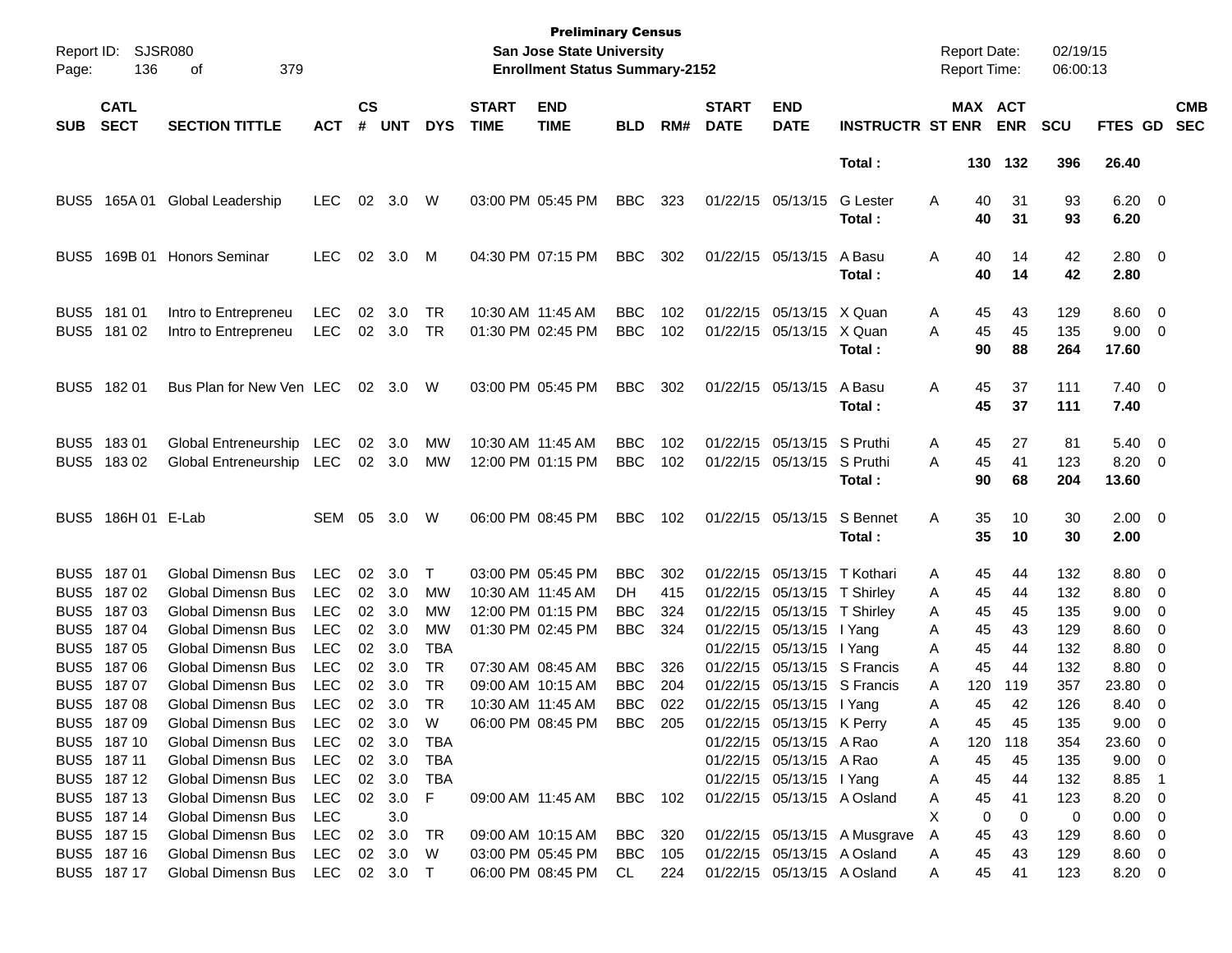| Report ID:<br>Page: |                            | SJSR080<br>137<br>оf                      | 379 |     |                |            |            |                             |                    | <b>Preliminary Census</b><br><b>San Jose State University</b><br><b>Enrollment Status Summary-2152</b> |     |                             |                           |                                                                                                           | <b>Report Date:</b><br><b>Report Time:</b> |                                | 02/19/15<br>06:00:13    |                                  |                   |
|---------------------|----------------------------|-------------------------------------------|-----|-----|----------------|------------|------------|-----------------------------|--------------------|--------------------------------------------------------------------------------------------------------|-----|-----------------------------|---------------------------|-----------------------------------------------------------------------------------------------------------|--------------------------------------------|--------------------------------|-------------------------|----------------------------------|-------------------|
| <b>SUB</b>          | <b>CATL</b><br><b>SECT</b> | <b>SECTION TITTLE</b>                     |     | ACT | <b>CS</b><br># | <b>UNT</b> | <b>DYS</b> | <b>START</b><br><b>TIME</b> | <b>END</b><br>TIME | <b>BLD</b>                                                                                             | RM# | <b>START</b><br><b>DATE</b> | <b>END</b><br><b>DATE</b> | <b>INSTRUCTR ST ENR</b>                                                                                   | MAX                                        | <b>ACT</b><br><b>ENR</b>       | <b>SCU</b>              | <b>FTES GD</b>                   | <b>CMB</b><br>SEC |
|                     |                            |                                           |     |     |                |            |            |                             |                    |                                                                                                        |     |                             |                           | Total:                                                                                                    | 870                                        | 845                            | 2535                    | 169.05                           |                   |
| Department :        |                            | <b>Global Innovation &amp; Leadership</b> |     |     |                |            |            |                             |                    |                                                                                                        |     |                             |                           | <b>Department Total:</b><br><b>Lower Division:</b><br><b>Upper Division:</b><br><b>Graduate Division:</b> | 2340<br>40<br>2300<br>0                    | 2174<br>26<br>2148<br>$\bf{0}$ | 6522<br>78<br>6444<br>0 | 434.95<br>5.20<br>429.75<br>0.00 |                   |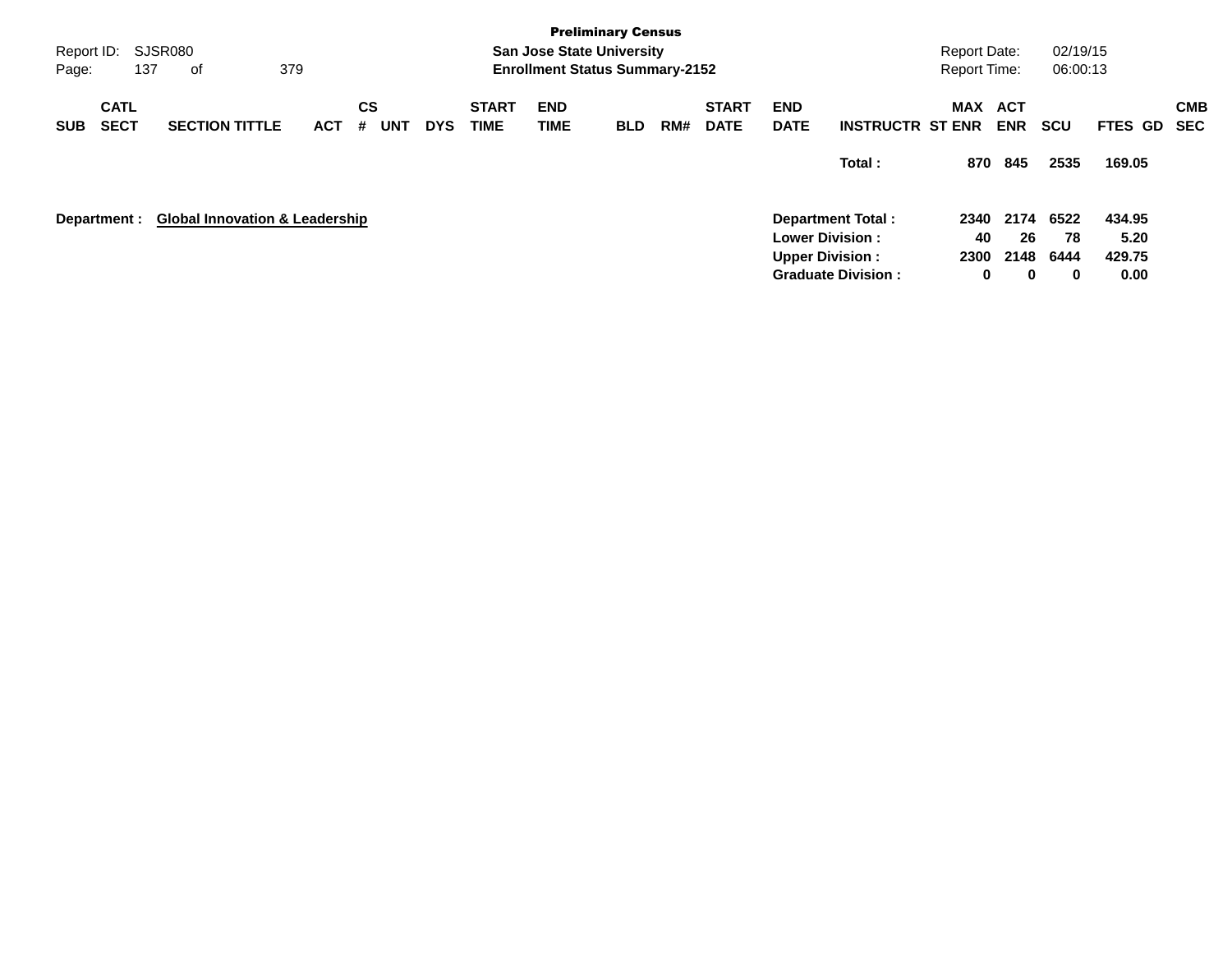| Report ID:<br>Page: | 138                        | SJSR080<br>379<br>οf                                    |               |                    |            |            |                             | <b>Preliminary Census</b><br><b>San Jose State University</b><br><b>Enrollment Status Summary-2152</b> |            |     |                             |                           |                                                                                 |          | <b>Report Date:</b><br>Report Time: |            | 02/19/15<br>06:00:13 |                        |                          |                          |
|---------------------|----------------------------|---------------------------------------------------------|---------------|--------------------|------------|------------|-----------------------------|--------------------------------------------------------------------------------------------------------|------------|-----|-----------------------------|---------------------------|---------------------------------------------------------------------------------|----------|-------------------------------------|------------|----------------------|------------------------|--------------------------|--------------------------|
| <b>SUB</b>          | <b>CATL</b><br><b>SECT</b> | <b>SECTION TITTLE</b>                                   | <b>ACT</b>    | $\mathsf{cs}$<br># | <b>UNT</b> | <b>DYS</b> | <b>START</b><br><b>TIME</b> | <b>END</b><br><b>TIME</b>                                                                              | <b>BLD</b> | RM# | <b>START</b><br><b>DATE</b> | <b>END</b><br><b>DATE</b> | <b>INSTRUCTR ST ENR</b>                                                         |          | MAX ACT                             | <b>ENR</b> | <b>SCU</b>           | FTES GD                |                          | <b>CMB</b><br><b>SEC</b> |
| College             | Department :               | <b>Business</b><br><b>Organization &amp; Management</b> |               |                    |            |            |                             |                                                                                                        |            |     |                             |                           |                                                                                 |          |                                     |            |                      |                        |                          |                          |
| BUS3                | 10 01                      | <b>Discover Business</b>                                | <b>LEC</b>    | 02                 | 3.0        | MW         |                             | 09:00 AM 10:15 AM                                                                                      | MD         | 101 | 01/22/15                    | 05/13/15                  | R Kepple                                                                        | A        | 240                                 | 167        | 501                  | 33.40                  | - 0                      |                          |
| BUS3                | 10 02                      | <b>Discover Business</b>                                | <b>LEC</b>    | 02                 | 3.0        | F          |                             | 11:00 AM 01:45 PM                                                                                      | <b>BBC</b> | 107 |                             | 01/22/15 05/13/15         | R Kepple<br>Total:                                                              | A        | 45<br>285                           | 41<br>208  | 123<br>624           | 8.20<br>41.60          | $\overline{\mathbf{0}}$  |                          |
| BUS3                | 12 01                      | <b>Money Matters</b>                                    | <b>LEC</b>    | 05                 | 0.0        | <b>TBA</b> |                             |                                                                                                        |            |     | 01/22/15                    | 05/13/15                  | R Okumoto                                                                       | A        | 120                                 | 118        | 177                  | 0.00                   | $\overline{\mathbf{0}}$  |                          |
| BUS3                | 12 02                      | <b>Money Matters</b>                                    | <b>SEM</b>    | 05                 | 3.0        | <b>TBA</b> |                             |                                                                                                        |            |     |                             | 01/22/15 05/13/15         | R Okumoto<br>Total:                                                             | A        | 120<br>240                          | 118<br>236 | 177<br>354           | 23.60<br>23.60         | $\overline{\mathbf{0}}$  |                          |
| BUS3                | 80 01                      | Legal Environment of LEC                                |               | 03                 | 3.0        | MW         | 10:30 AM 11:45 AM           |                                                                                                        | <b>BBC</b> | 202 | 01/22/15                    | 05/13/15                  | N Clinch                                                                        | A        | 120                                 | 116        | 348                  | 23.20                  | $\overline{0}$           |                          |
| BUS3                | 80 02                      | Legal Environment of LEC                                |               | 03                 | 3.0        | <b>TR</b>  |                             | 07:30 AM 08:45 AM                                                                                      | <b>BBC</b> | 226 | 01/22/15                    | 05/13/15                  | J Dworak                                                                        | A        | 45                                  | 44         | 132                  | 8.80                   | $\overline{0}$           |                          |
| BUS3                | 80 03                      | Legal Environment of LEC                                |               | 03                 | 3.0        | W          |                             | 06:00 PM 08:45 PM                                                                                      | <b>BBC</b> | 104 | 01/22/15                    | 05/13/15                  | J Dworak                                                                        | A        | 45                                  | 44         | 132                  | 8.80                   | $\overline{0}$           |                          |
| BUS3                | 80 04                      | Legal Environment of LEC                                |               | 03                 | 3.0        | МW         |                             | 09:00 AM 10:15 AM                                                                                      | <b>BBC</b> | 226 | 01/22/15                    | 05/13/15                  | N Clinch                                                                        | A        | 45                                  | 41         | 123                  | 8.20                   | 0                        |                          |
| BUS3                | 80 05                      | Legal Environment of LEC                                |               | 03                 | 3.0        | M          |                             | 06:00 PM 08:45 PM                                                                                      | <b>BBC</b> | 226 |                             | 01/22/15 05/13/15         | A Casey                                                                         | A        | 45                                  | 43         | 129                  | 8.60                   | 0                        |                          |
| BUS3                | 80 06                      | Legal Environment of LEC                                |               | 03                 | 3.0        | <b>MW</b>  |                             | 07:30 AM 08:45 AM                                                                                      | <b>BBC</b> | 226 | 01/22/15                    | 05/13/15                  | N Clinch                                                                        | A        | 45                                  | 43         | 129                  | 8.60                   | 0                        |                          |
| BUS3                | 80 07                      | Legal Environment of LEC                                |               | 03                 | 3.0        | W          |                             | 03:00 PM 05:45 PM                                                                                      | <b>BBC</b> | 204 |                             | 01/22/15 05/13/15         | C Silberman<br>Total:                                                           | A        | 120<br>465                          | 116<br>447 | 348<br>1341          | 23.20<br>89.40         | 0                        |                          |
| BUS3                | 149 01                     | Negotn & Cnflct Reso LEC                                |               | 02                 | 3.0        | -F         |                             | 09:30 AM 12:15 PM                                                                                      | <b>BBC</b> | 103 |                             | 01/22/15 05/13/15         | K Bryant<br>Total:                                                              | A        | 45<br>45                            | 44<br>44   | 132<br>132           | 8.80<br>8.80           | $\overline{\phantom{0}}$ |                          |
| BUS3                | 150 01                     | Fund of HR Mgmt                                         | <b>LEC</b>    | 02                 | 3.0        | MW         |                             | 12:00 PM 01:15 PM                                                                                      | <b>BBC</b> | 104 | 01/22/15                    | 05/13/15                  | R Partridge                                                                     | A        | 45                                  | 45         | 135                  | 9.00                   | - 0                      |                          |
| BUS3                | 150 02                     | Fund of HR Mgmt                                         | <b>LEC</b>    | 02                 | 3.0        | <b>MW</b>  |                             | 01:30 PM 02:45 PM                                                                                      | <b>BBC</b> | 104 | 01/22/15                    | 05/13/15                  | R Partridge                                                                     | A        | 45                                  | 45         | 135                  | 9.00                   | - 0                      |                          |
|                     | BUS3 150 03                | Fund of HR Mgmt                                         | <b>LEC</b>    | 02                 | 3.0        | $\top$     |                             | 06:00 PM 08:45 PM                                                                                      | <b>BBC</b> | 226 | 01/22/15 05/13/15           |                           | D Fairchild<br>Total:                                                           | A        | 45<br>135                           | 52<br>142  | 156<br>426           | 10.40<br>28.40         | - 0                      |                          |
|                     | BUS3 151 01                | <b>Labor Relations</b>                                  | <b>LEC</b>    | 02                 | 3.0        | R          |                             | 06:00 PM 08:45 PM                                                                                      | <b>BBC</b> | 003 |                             | 01/22/15 05/13/15         | N Long<br>Total:                                                                | Α        | 45<br>45                            | 38<br>38   | 114<br>114           | 7.60<br>7.60           | $\overline{\phantom{0}}$ |                          |
|                     |                            | BUS3 152 01 HR Info Systems                             | SEM 05 3.0 TR |                    |            |            |                             | 10:30 AM 11:45 AM BBC                                                                                  |            | 305 |                             |                           | 01/22/15 05/13/15 N Da Silva<br>Total:                                          | A        | 45.<br>45                           | 40<br>40   | 120<br>120           | $8.00 \t 0$<br>8.00    |                          |                          |
|                     |                            | BUS3 153 01 Mgmt of Diversity                           |               |                    |            |            |                             |                                                                                                        |            |     |                             |                           | LEC 02 3.0 MW 03:00 PM 04:15 PM BBC 104 01/22/15 05/13/15 R Partridge<br>Total: | <b>A</b> | 45<br>45                            | 35<br>35   | 105<br>105           | $7.00 \t 0$<br>7.00    |                          |                          |
|                     |                            | BUS3 154 01 Wkfrce Plan Staff & LEC 02 3.0 W            |               |                    |            |            |                             | 06:00 PM 08:45 PM BBC 222 01/22/15 05/13/15 N Long                                                     |            |     |                             |                           | Total:                                                                          | A        | 45<br>45                            | 47<br>47   | 141<br>141           | $9.40 \quad 0$<br>9.40 |                          |                          |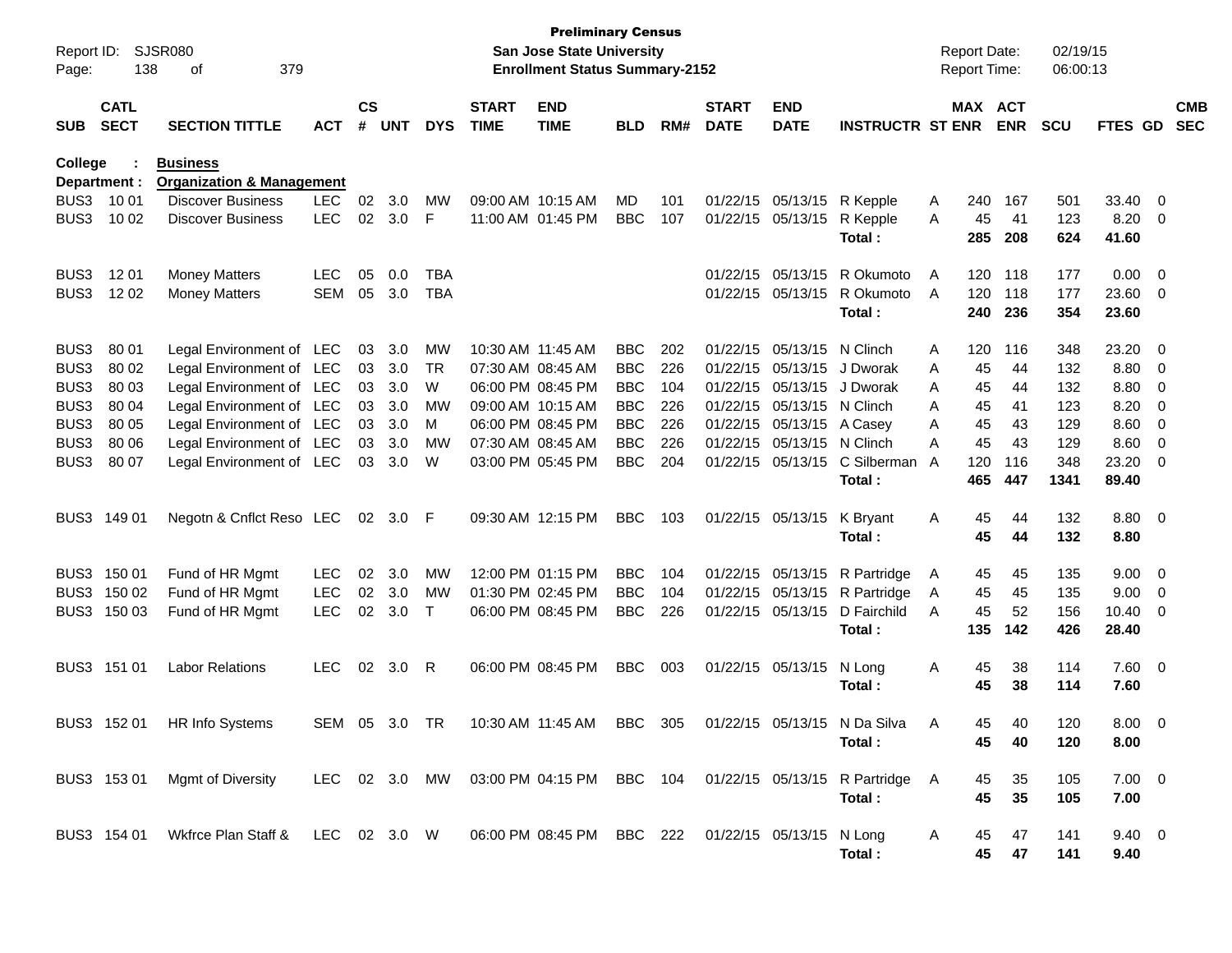| Page:      | Report ID: SJSR080<br>139  | 379<br>οf                                      |            |                    |                |              |                             | <b>Preliminary Census</b><br>San Jose State University<br><b>Enrollment Status Summary-2152</b> |                |     |                             |                             |                              |   | <b>Report Date:</b><br><b>Report Time:</b> |            | 02/19/15<br>06:00:13 |                     |                          |                          |
|------------|----------------------------|------------------------------------------------|------------|--------------------|----------------|--------------|-----------------------------|-------------------------------------------------------------------------------------------------|----------------|-----|-----------------------------|-----------------------------|------------------------------|---|--------------------------------------------|------------|----------------------|---------------------|--------------------------|--------------------------|
| <b>SUB</b> | <b>CATL</b><br><b>SECT</b> | <b>SECTION TITTLE</b>                          | <b>ACT</b> | $\mathsf{cs}$<br># | <b>UNT</b>     | <b>DYS</b>   | <b>START</b><br><b>TIME</b> | <b>END</b><br><b>TIME</b>                                                                       | <b>BLD</b>     | RM# | <b>START</b><br><b>DATE</b> | <b>END</b><br><b>DATE</b>   | <b>INSTRUCTR ST ENR</b>      |   | MAX ACT                                    | <b>ENR</b> | <b>SCU</b>           | <b>FTES GD</b>      |                          | <b>CMB</b><br><b>SEC</b> |
|            | BUS3 157 01                | Legal Issues in Hrm                            | <b>LEC</b> | 02                 | 3.0            | M            |                             | 06:00 PM 08:45 PM                                                                               | <b>BBC</b>     | 003 |                             | 01/22/15 05/13/15           | S Malos<br>Total:            | Α | 45<br>45                                   | 35<br>35   | 105<br>105           | 7.00 0<br>7.00      |                          |                          |
|            | BUS3 158 01                | Compensatn & Rewd SyEC                         |            |                    | 02 3.0 R       |              |                             | 03:00 PM 05:45 PM                                                                               | <b>BBC</b>     | 226 |                             | 01/22/15 05/13/15           | T Brown<br>Total:            | Α | 45<br>45                                   | 44<br>44   | 132<br>132           | 8.95 3<br>8.95      |                          |                          |
|            | BUS3 159 01                | Senior Sem in HRM                              | SEM        | 05                 | 3.0            | T            |                             | 06:00 PM 08:45 PM                                                                               | <b>BBC</b>     | 003 |                             | 01/22/15 05/13/15           | S Malos<br>Total:            | Α | 45<br>45                                   | 45<br>45   | 135<br>135           | $9.00 \t 0$<br>9.00 |                          |                          |
|            | BUS3 160 01                | Fund Mgmt & Org Beh LEC                        |            | 02                 | 3.0            | TR           |                             | 12:00 PM 01:15 PM                                                                               | <b>BBC</b>     | 104 |                             |                             | 01/22/15 05/13/15 A Musgrave | A | 45                                         | 45         | 135                  | $9.00 \t 0$         |                          |                          |
|            | BUS3 160 02                | Fund Mgmt & Org Beh LEC                        |            | 02                 | 3.0            | M            |                             | 06:00 PM 08:45 PM                                                                               | <b>BBC</b>     | 102 |                             |                             | 01/22/15 05/13/15 N Bussani  | A | 45                                         | 45         | 135                  | $9.00 \t 0$         |                          |                          |
| BUS3       | 160 03                     | Fund Mgmt & Org Beh LEC                        |            |                    | 02 3.0         | T            |                             | 06:00 PM 08:45 PM                                                                               | <b>BBC</b>     | 205 |                             | 01/22/15 05/13/15 R Blitzer |                              | A | 45                                         | 43         | 129                  | $8.60$ 0            |                          |                          |
| BUS3       | 160 04                     | Fund Mgmt & Org Beh LEC                        |            |                    | 02 3.0         | MW           |                             | 01:30 PM 02:45 PM                                                                               | <b>BBC</b>     | 226 |                             |                             | 01/22/15 05/13/15 R Roman    | A | 45                                         | 43         | 129                  | $8.60$ 0            |                          |                          |
| BUS3       | 160 05                     | Fund Mgmt & Org Beh LEC                        |            | 02 <sub>2</sub>    | 3.0            | F            |                             | 10:00 AM 12:45 PM                                                                               | <b>BBC</b>     | 226 |                             | 01/22/15 05/13/15 P Wells   |                              | Α | 45                                         | 42         | 126                  | 8.40 0              |                          |                          |
| BUS3       | 160 06                     | Fund Mgmt & Org Beh LEC                        |            | 02 <sub>2</sub>    | 3.0            | W            |                             | 06:00 PM 08:45 PM                                                                               | <b>BBC</b>     | 323 |                             | 01/22/15 05/13/15 R Blitzer |                              | A | 45                                         | 44         | 132                  | 8.80                | $\overline{\phantom{0}}$ |                          |
| BUS3       | 160 07                     | Fund Mgmt & Org Beh LEC                        |            |                    | $02 \quad 3.0$ | T            |                             | 03:00 PM 05:45 PM                                                                               | <b>BBC</b>     | 226 |                             |                             | 01/22/15 05/13/15 A Musgrave | A | 45                                         | 42         | 126                  | 8.40 0              |                          |                          |
| BUS3       | 160 08                     | Fund Mgmt & Org Beh LEC                        |            | 02 <sub>2</sub>    | 3.0            | MW           |                             | 10:30 AM 11:45 AM                                                                               | <b>BBC</b>     | 226 |                             |                             | 01/22/15 05/13/15 R Roman    | A | 45                                         | 44         | 132                  | 8.80                | $\overline{\phantom{0}}$ |                          |
| BUS3       | 160 09                     | Fund Mgmt & Org Beh LEC                        |            |                    | 02 3.0         | W            |                             | 06:00 PM 08:45 PM                                                                               | <b>BBC</b>     | 220 |                             | 01/22/15 05/13/15           | M Hill                       | Α | 45                                         | 40         | 120                  | 8.00                | $\overline{\phantom{0}}$ |                          |
| BUS3       | 160 10                     | Fund Mgmt & Org Beh LEC                        |            |                    | 02 3.0         | $\mathsf{T}$ |                             | 06:00 PM 08:45 PM                                                                               | <b>BBC</b>     | 220 |                             | 01/22/15 05/13/15 P Wells   |                              | A | 45                                         | 46         | 138                  | 9.20                | $\overline{\phantom{0}}$ |                          |
|            | BUS3 160 11                | Fund Mgmt & Org Beh LEC                        |            | 02                 | 3.0            | TR           |                             | 09:00 AM 10:15 AM                                                                               | <b>BBC</b>     | 004 |                             |                             | 01/22/15 05/13/15 N Da Silva | A | 110                                        | 107        | 321                  | 21.45               | - 1                      |                          |
|            | BUS3 160 12                | Fund Mgmt & Org Beh LEC                        |            |                    | 02 3.0         | -R           |                             | 06:00 PM 08:45 PM                                                                               | <b>BBC</b>     | 202 |                             | 01/22/15 05/13/15 P Wells   |                              | A | 120                                        | 107        | 321                  | 21.40 0             |                          |                          |
|            |                            |                                                |            |                    |                |              |                             |                                                                                                 |                |     |                             |                             | Total:                       |   | 680                                        | 648        | 1944                 | 129.65              |                          |                          |
| BUS3       |                            | 161A 01 Applied Org Behavr                     | <b>SEM</b> | 05                 | 3.0            | TR           |                             | 10:30 AM 11:45 AM                                                                               | <b>BBC</b>     | 323 |                             | 01/22/15 05/13/15 C Phipps  |                              | A | 45                                         | 42         | 126                  | 8.40 0              |                          |                          |
| BUS3       |                            | 161A 02 Applied Org Behavr                     | <b>SEM</b> | 05                 | 3.0            | TR           |                             | 01:30 PM 02:45 PM                                                                               | <b>BBC</b>     | 226 |                             | 01/22/15 05/13/15 C Phipps  |                              | Α | 45                                         | 44         | 132                  | 8.80 0              |                          |                          |
| BUS3       |                            | 161A 03 Applied Org Behavr                     | SEM        | 05                 | 3.0            | R            |                             | 06:00 PM 08:45 PM                                                                               | <b>BBC</b>     | 103 |                             | 01/22/15 05/13/15           | A Musgrave                   | A | 45                                         | 16         | 48                   | $3.20 \ 0$          |                          |                          |
|            |                            |                                                |            |                    |                |              |                             |                                                                                                 |                |     |                             |                             | Total:                       |   | 135                                        | 102        | 306                  | 20.40               |                          |                          |
| BUS3       |                            | 161B 01 Org Theory, Design & LEC               |            | 02                 | 3.0            | R            |                             | 06:00 PM 08:45 PM                                                                               | <b>BBC</b>     | 104 |                             | 01/22/15 05/13/15 R Pollard |                              | A | 45                                         | 44         | 132                  | 8.80 0              |                          |                          |
|            |                            | BUS3 161B 02 Org Theory, Design & LEC          |            |                    | 02 3.0         | M            |                             | 03:00 PM 05:45 PM                                                                               | <b>BBC</b>     | 220 |                             | 01/22/15 05/13/15 R Pollard |                              | Α | 45                                         | 46         | 138                  | 9.20                | $\overline{\phantom{0}}$ |                          |
|            |                            | BUS3 161B 03 Org Theory, Design & LEC 02 3.0 M |            |                    |                |              |                             | 06:00 PM 08:45 PM                                                                               | BBC            | 220 |                             |                             | 01/22/15 05/13/15 R Pollard  | А | 45                                         | 45         | 135                  | $9.00 \quad 0$      |                          |                          |
|            |                            |                                                |            |                    |                |              |                             |                                                                                                 |                |     |                             |                             | Total:                       |   |                                            | 135 135    | 405                  | 27.00               |                          |                          |
|            | BUS3 166 01                | Bus, Govt, Society                             | LEC.       |                    | 02 3.0         | TR           |                             | 10:30 AM 11:45 AM                                                                               | <b>BBC</b> 104 |     |                             |                             | 01/22/15 05/13/15 A Lawrence | A | 45                                         | 46         | 138                  | $9.20 \ 0$          |                          |                          |
|            | BUS3 166 02                | Bus, Govt, Society                             | <b>LEC</b> |                    | 02 3.0         | TBA          |                             |                                                                                                 |                |     |                             | 01/22/15 05/13/15 R Stross  |                              | Α | 45                                         | 40         | 120                  | $8.00 \t 0$         |                          |                          |
|            | BUS3 166 03                | Bus, Govt, Society                             | <b>LEC</b> |                    | 02 3.0         | МW           |                             | 10:30 AM 11:45 AM                                                                               | <b>BBC</b> 220 |     |                             | 01/22/15 05/13/15 R Stross  |                              | Α | 45                                         | 42         | 126                  | 8.40 0              |                          |                          |
|            | BUS3 166 04                | Bus, Govt, Society                             | <b>LEC</b> |                    | 02 3.0         | MW           |                             | 09:00 AM 10:15 AM                                                                               | <b>BBC</b>     | 104 |                             |                             | 01/22/15 05/13/15 R Roman    | Α | 45                                         | 44         | 132                  | 8.80 0              |                          |                          |
|            |                            |                                                |            |                    |                |              |                             |                                                                                                 |                |     |                             |                             | Total:                       |   |                                            | 180 172    | 516                  | 34.40               |                          |                          |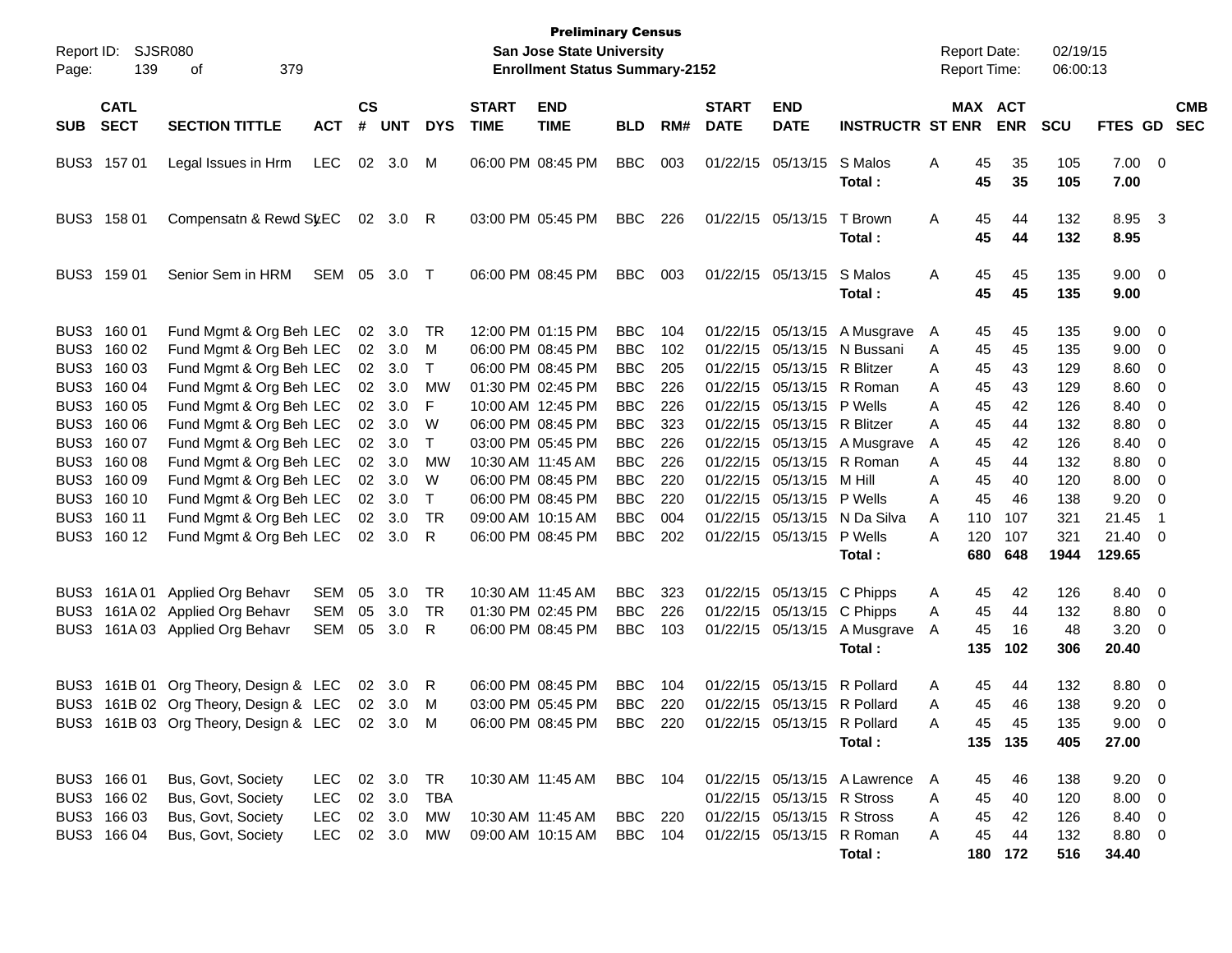| Page:            | <b>Preliminary Census</b><br>SJSR080<br>02/19/15<br><b>San Jose State University</b><br><b>Report Date:</b><br>Report ID:<br>140<br>379<br><b>Enrollment Status Summary-2152</b><br><b>Report Time:</b><br>06:00:13<br>οf |                           |            |                |            |              |                             |                           |            |     |                             |                           |                         |   |             |                          |            |         |                          |
|------------------|---------------------------------------------------------------------------------------------------------------------------------------------------------------------------------------------------------------------------|---------------------------|------------|----------------|------------|--------------|-----------------------------|---------------------------|------------|-----|-----------------------------|---------------------------|-------------------------|---|-------------|--------------------------|------------|---------|--------------------------|
| <b>SUB</b>       | <b>CATL</b><br><b>SECT</b>                                                                                                                                                                                                | <b>SECTION TITTLE</b>     | <b>ACT</b> | <b>CS</b><br># | <b>UNT</b> | <b>DYS</b>   | <b>START</b><br><b>TIME</b> | <b>END</b><br><b>TIME</b> | BLD        | RM# | <b>START</b><br><b>DATE</b> | <b>END</b><br><b>DATE</b> | <b>INSTRUCTR ST ENR</b> |   | <b>MAX</b>  | <b>ACT</b><br><b>ENR</b> | <b>SCU</b> | FTES GD | <b>CMB</b><br><b>SEC</b> |
| BUS3             |                                                                                                                                                                                                                           | 180D 01 Indiv St Org Mgmt | <b>SUP</b> | 36             | 3.0        | <b>TBA</b>   |                             |                           |            |     | 01/22/15                    | 05/13/15                  | W Jiang                 | A | $\mathbf 0$ | 0                        | 0          | 0.00    | 0                        |
| BUS3             |                                                                                                                                                                                                                           | 180D 02 Indiv St Org Mgmt | <b>SUP</b> | 36             | 1.0        | <b>TBA</b>   |                             |                           |            |     | 01/22/15                    | 05/13/15                  | A Osland                | A | 10          | 1                        | 1          | 0.07    | 0                        |
| BUS <sub>3</sub> |                                                                                                                                                                                                                           | 180D 03 Indiv St Org Mgmt | <b>SUP</b> | 36             | 1.0        | <b>TBA</b>   |                             |                           |            |     | 01/22/15                    | 05/13/15                  | J Marino                | A | 10          | 1                        | 1          | 0.07    | 0                        |
| BUS3             |                                                                                                                                                                                                                           | 180D 04 Indiv St Org Mgmt | <b>SUP</b> | 36             | 1.0        | <b>TBA</b>   |                             |                           |            |     | 01/22/15                    | 05/13/15                  | W Jiang                 | A | 10          | 0                        | 0          | 0.00    | 0                        |
| BUS <sub>3</sub> |                                                                                                                                                                                                                           | 180D 05 Indiv St Org Mgmt | <b>SUP</b> | 36             | 1.0        | <b>TBA</b>   |                             |                           |            |     | 01/22/15                    | 05/13/15                  | W Jiang                 | A | 10          | 0                        | 0          | 0.00    | 0                        |
| BUS3             |                                                                                                                                                                                                                           | 180D 06 Indiv St Org Mgmt | <b>SUP</b> | 36             | 3.0        | <b>TBA</b>   |                             |                           |            |     | 01/22/15                    | 05/13/15                  | S Rodan                 | A | 10          | 6                        | 18         | 1.20    | 0                        |
| BUS3             |                                                                                                                                                                                                                           | 180D 07 Indiv St Org Mgmt | <b>SUP</b> | 36             | 3.0        | <b>TBA</b>   |                             |                           |            |     | 01/22/15                    | 05/13/15                  | R Pollard               | Α | 10          | 6                        | 18         | 1.20    | 0                        |
| BUS <sub>3</sub> |                                                                                                                                                                                                                           | 180D 08 Indiv St Org Mgmt | <b>SUP</b> | 36             | 2.0        | <b>TBA</b>   |                             |                           |            |     | 01/22/15                    | 05/13/15                  | W Jiang                 | А | 5           | $\mathbf 0$              | 0          | 0.00    | $\Omega$                 |
|                  |                                                                                                                                                                                                                           |                           |            |                |            |              |                             |                           |            |     |                             |                           | Total:                  |   | 65          | 14                       | 38         | 2.53    |                          |
| BUS3             | 18901                                                                                                                                                                                                                     | <b>Strategic Mgmt</b>     | <b>SEM</b> | 05             | 3.0        | $\mathsf{T}$ |                             | 06:00 PM 08:45 PM         | BBC        | 104 | 01/22/15                    | 05/13/15                  | L Dunn-Jense A          |   | 30          | 35                       | 105        | 7.00    | 0                        |
| BUS3             | 18902                                                                                                                                                                                                                     | <b>Strategic Mgmt</b>     | SEM        | 05             | 3.0        | <b>TR</b>    |                             | 01:30 PM 02:45 PM         | <b>BBC</b> | 104 | 01/22/15                    | 05/13/15                  | L Dunn-Jense A          |   | 30          | 38                       | 114        | 7.60    | 0                        |
| BUS <sub>3</sub> | 18903                                                                                                                                                                                                                     | <b>Strategic Mgmt</b>     | <b>SEM</b> | 05             | 3.0        | <b>TR</b>    |                             | 03:00 PM 04:15 PM         | <b>BBC</b> | 104 | 01/22/15                    | 05/13/15                  | L Dunn-Jense A          |   | 30          | 34                       | 102        | 6.80    | 0                        |
| BUS3             | 18904                                                                                                                                                                                                                     | <b>Strategic Mgmt</b>     | <b>SEM</b> | 05             | 3.0        | <b>MW</b>    |                             | 01:30 PM 02:45 PM         | <b>BBC</b> | 021 | 01/22/15                    | 05/13/15                  | T Shirley               | Α | 30          | 31                       | 93         | 6.20    | 0                        |
| BUS3             | 18905                                                                                                                                                                                                                     | <b>Strategic Mgmt</b>     | <b>SEM</b> | 05             | 3.0        | W            |                             | 06:00 PM 08:45 PM         | <b>BBC</b> | 003 | 01/22/15                    | 05/13/15                  | R Wood                  | A | 30          | 29                       | 87         | 5.80    | 0                        |
| BUS3             | 18906                                                                                                                                                                                                                     | <b>Strategic Mgmt</b>     | <b>SEM</b> | 05             | 3.0        | <b>TR</b>    |                             | 10:30 AM 11:45 AM         | <b>BBC</b> | 226 | 01/22/15                    | 05/13/15                  | C Wang                  | Α | 30          | 32                       | 96         | 6.40    | 0                        |
| BUS <sub>3</sub> | 18907                                                                                                                                                                                                                     | <b>Strategic Mgmt</b>     | <b>SEM</b> | 05             | 3.0        | R            |                             | 06:00 PM 08:45 PM         | <b>BBC</b> | 130 | 01/22/15                    | 05/13/15 K Perry          |                         | A | 30          | 25                       | 75         | 5.00    | 0                        |
| BUS <sub>3</sub> | 18908                                                                                                                                                                                                                     | <b>Strategic Mgmt</b>     | SEM        | 05             | 3.0        | R            |                             | 06:00 PM 08:45 PM         | BBC        | 226 | 01/22/15                    | 05/13/15                  | L Gee                   | A | 30          | 31                       | 93         | 6.20    | 0                        |
| BUS3             | 18909                                                                                                                                                                                                                     | <b>Strategic Mgmt</b>     | <b>SEM</b> | 05             | 3.0        | <b>MW</b>    |                             | 03:00 PM 04:15 PM         | <b>BBC</b> | 021 | 01/22/15                    | 05/13/15                  | T Shirley               | Α | 30          | 31                       | 93         | 6.20    | 0                        |
| BUS <sub>3</sub> | 189 10                                                                                                                                                                                                                    | <b>Strategic Mgmt</b>     | <b>SEM</b> | 05             | 3.0        | <b>TR</b>    |                             | 12:00 PM 01:15 PM         | <b>BBC</b> | 226 | 01/22/15                    | 05/13/15                  | C Wang                  | A | 30          | 32                       | 96         | 6.40    | 0                        |
| BUS3             | 189 11                                                                                                                                                                                                                    | <b>Strategic Mgmt</b>     | <b>SEM</b> | 05             | 3.0        | W            |                             | 06:00 PM 08:45 PM         | <b>BBC</b> | 130 | 01/22/15                    | 05/13/15 W Fruin          |                         | A | 30          | 33                       | 99         | 6.60    | 0                        |
| BUS <sub>3</sub> | 189 12                                                                                                                                                                                                                    | <b>Strategic Mgmt</b>     | <b>SEM</b> | 05             | 3.0        | F            |                             | 01:00 PM 03:45 PM         | <b>BBC</b> | 226 | 01/22/15                    | 05/13/15 L Gee            |                         | A | 30          | 31                       | 93         | 6.20    | 0                        |
| BUS3             | 189 13                                                                                                                                                                                                                    | <b>Strategic Mgmt</b>     | <b>SEM</b> | 05             | 3.0        | W            |                             | 06:00 PM 08:45 PM         | <b>BBC</b> | 226 | 01/22/15                    | 05/13/15 C Wang           |                         | A | 30          | 30                       | 90         | 6.00    | 0                        |
| BUS <sub>3</sub> | 189 14                                                                                                                                                                                                                    | <b>Strategic Mgmt</b>     | <b>SEM</b> | 05             | 3.0        | м            |                             | 06:00 PM 08:45 PM         | <b>BBC</b> | 130 | 01/22/15                    | 05/13/15 W Fruin          |                         | A | 30          | 32                       | 96         | 6.40    | $\Omega$                 |
| BUS <sub>3</sub> | 189 15                                                                                                                                                                                                                    | <b>Strategic Mgmt</b>     | SEM        | 05             | 3.0        | МW           |                             | 10:30 AM 11:45 AM         | <b>BBC</b> | 302 | 01/22/15                    | 05/13/15                  | <b>G</b> Lester         | A | 30          | 28                       | 84         | 5.60    | 0                        |
| BUS3             | 189 16                                                                                                                                                                                                                    | <b>Strategic Mgmt</b>     | <b>SEM</b> | 05             | 3.0        | <b>MW</b>    |                             | 12:00 PM 01:15 PM         | <b>BBC</b> | 302 | 01/22/15                    | 05/13/15                  | <b>G</b> Lester         | Α | 30          | 30                       | 90         | 6.00    | 0                        |
| BUS <sub>3</sub> | 189 17                                                                                                                                                                                                                    | <b>Strategic Mgmt</b>     | <b>SEM</b> | 05             | 3.0        | м            |                             | 06:00 PM 08:45 PM         | <b>BBC</b> | 104 | 01/22/15                    | 05/13/15 T Shirley        |                         | A | 30          | 30                       | 90         | 6.00    | 0                        |
| BUS3             | 189 18                                                                                                                                                                                                                    | <b>Strategic Mgmt</b>     | <b>SEM</b> | 05             | 3.0        | <b>TR</b>    |                             | 03:00 PM 04:15 PM         | <b>BBC</b> | 021 | 01/22/15                    | 05/13/15                  | R Wood                  | Α | 30          | 34                       | 102        | 6.80    | 0                        |
| BUS <sub>3</sub> | 189 19                                                                                                                                                                                                                    | <b>Strategic Mgmt</b>     | <b>SEM</b> | 05             | 3.0        | T            |                             | 06:00 PM 08:45 PM         | <b>BBC</b> | 130 | 01/22/15                    | 05/13/15                  | M Kayhan                | A | 30          | 32                       | 96         | 6.40    | 0                        |
| BUS3             | 189 20                                                                                                                                                                                                                    | <b>Strategic Mgmt</b>     | <b>SEM</b> | 05             | 3.0        | R            |                             | 06:00 PM 08:45 PM         | <b>BBC</b> | 124 | 01/22/15                    | 05/13/15                  | M Kayhan                | A | 30          | 21                       | 63         | 4.20    | $\Omega$                 |
|                  |                                                                                                                                                                                                                           |                           |            |                |            |              |                             |                           |            |     |                             |                           | Total :                 |   | 600         | 619                      | 1857       | 123.80  |                          |

**Department : Organization & Management** 

| Department Total:         |     | 3280 3051 8795 |          | 586.53 |
|---------------------------|-----|----------------|----------|--------|
| <b>Lower Division:</b>    | 990 |                | 891 2319 | 154.60 |
| <b>Upper Division:</b>    |     | 2290 2160      | 6476     | 431.93 |
| <b>Graduate Division:</b> | n   | n              | o        | 0.00   |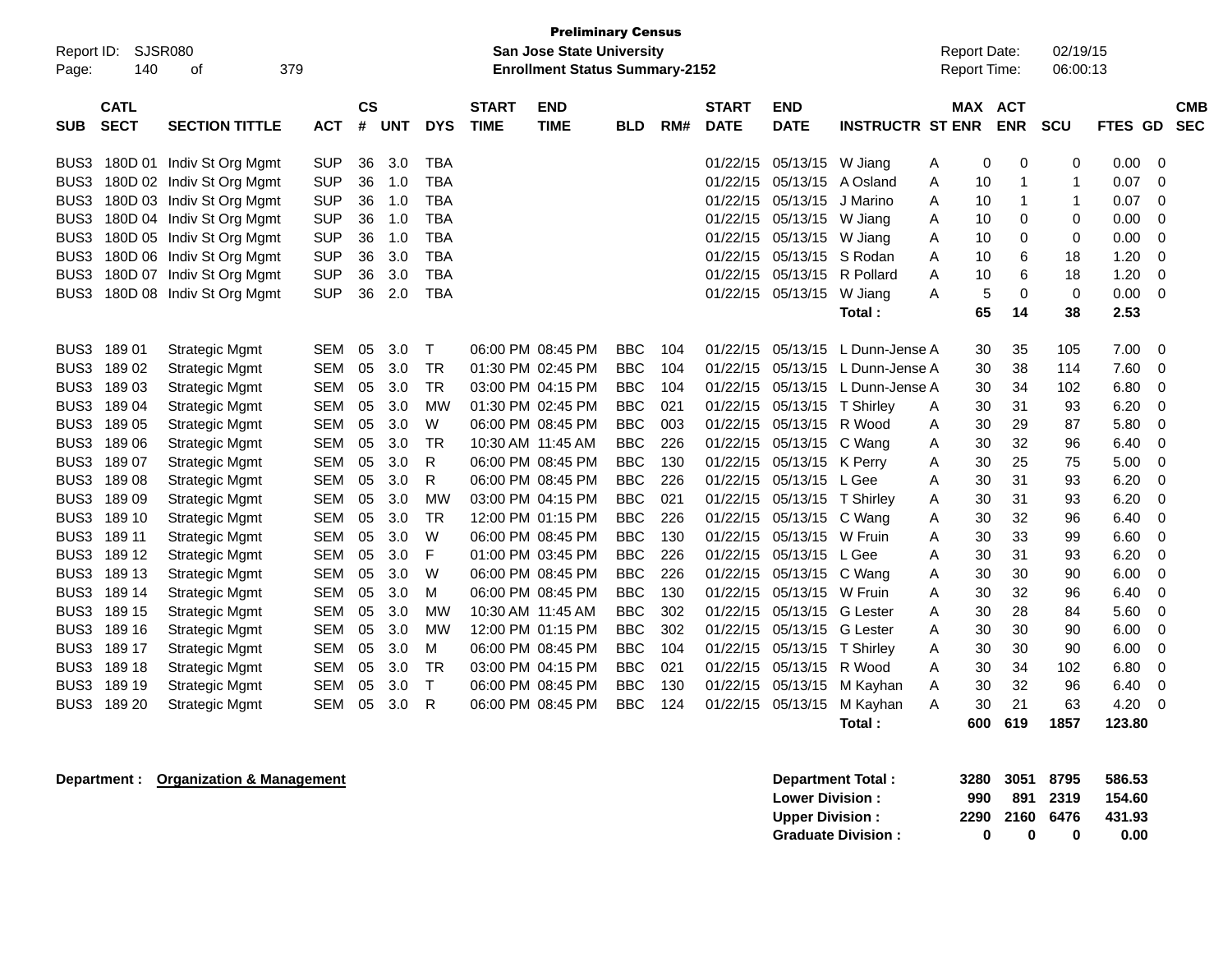|                | <b>Preliminary Census</b><br>Report ID:<br>SJSR080<br>San Jose State University |                                       |            |               |            |            |              |                                       |                |       |              |                             |                                  | <b>Report Date:</b> |              | 02/19/15   |            |                          |                |            |
|----------------|---------------------------------------------------------------------------------|---------------------------------------|------------|---------------|------------|------------|--------------|---------------------------------------|----------------|-------|--------------|-----------------------------|----------------------------------|---------------------|--------------|------------|------------|--------------------------|----------------|------------|
| Page:          | 141                                                                             | 379<br>οf                             |            |               |            |            |              | <b>Enrollment Status Summary-2152</b> |                |       |              |                             |                                  |                     | Report Time: |            | 06:00:13   |                          |                |            |
|                | <b>CATL</b>                                                                     |                                       |            | $\mathsf{cs}$ |            |            | <b>START</b> | <b>END</b>                            |                |       | <b>START</b> | <b>END</b>                  |                                  |                     | MAX ACT      |            |            |                          |                | <b>CMB</b> |
| <b>SUB</b>     | <b>SECT</b>                                                                     | <b>SECTION TITTLE</b>                 | <b>ACT</b> | #             | <b>UNT</b> | <b>DYS</b> | <b>TIME</b>  | <b>TIME</b>                           | <b>BLD</b>     | RM#   | <b>DATE</b>  | <b>DATE</b>                 | <b>INSTRUCTR ST ENR</b>          |                     |              | <b>ENR</b> | <b>SCU</b> | FTES GD                  |                | <b>SEC</b> |
| <b>College</b> |                                                                                 | <b>Business</b>                       |            |               |            |            |              |                                       |                |       |              |                             |                                  |                     |              |            |            |                          |                |            |
|                | Department :                                                                    | <b>Management Information Systems</b> |            |               |            |            |              |                                       |                |       |              |                             |                                  |                     |              |            |            |                          |                |            |
| BUS4           | 91L01                                                                           | Comp Tools for Bus                    | <b>LEC</b> | 01            | 1.0        | $\top$     |              | 06:00 PM 07:15 PM                     | <b>BBC</b>     | 305   |              | 02/10/15 04/28/15           | P Kwan                           | Α                   | 45           | 46         | 46         | 3.07                     | $\overline{0}$ |            |
| BUS4           | 91L02                                                                           | Comp Tools for Bus                    | <b>LEC</b> | 01            | 1.0        | Τ          |              | 07:30 PM 08:45 PM                     | <b>BBC</b>     | 305   |              | 02/10/15 04/28/15           | P Kwan                           | Α                   | 45           | 41         | 41         | 2.73                     | 0              |            |
| BUS4           | 91L03                                                                           | Comp Tools for Bus                    | <b>LEC</b> | 01            | 1.0        | М          |              | 09:00 AM 10:15 AM                     | <b>BBC</b>     | 305   |              | 02/09/15 04/20/15           | M Splane                         | A                   | 45           | 44         | 44         | 2.93                     | 0              |            |
| BUS4           | 91L04                                                                           | Comp Tools for Bus                    | <b>LEC</b> | 01            | 1.0        | М          |              | 10:30 AM 11:45 AM                     | <b>BBC</b>     | 305   |              | 02/09/15 04/20/15           | M Splane                         | A                   | 45           | 40         | 40         | 2.67                     | 0              |            |
| BUS4           | 91L05                                                                           | Comp Tools for Bus                    | <b>LEC</b> | 01            | 1.0        | М          |              | 01:30 PM 02:45 PM                     | <b>BBC</b>     | 305   |              | 02/09/15 04/20/15           | M Splane                         | Α                   | 45           | 43         | 43         | 2.87                     | 0              |            |
| BUS4           | 91L06                                                                           | Comp Tools for Bus                    | <b>LEC</b> | 01            | 1.0        | М          |              | 03:00 PM 04:15 PM                     | <b>BBC</b>     | 305   |              | 02/09/15 04/20/15           | M Splane                         | Α                   | 45           | 44         | 44         | 2.93                     | 0              |            |
| BUS4           | 91L 07                                                                          | Comp Tools for Bus                    | <b>LEC</b> | 01            | 1.0        | W          |              | 09:00 AM 10:15 AM                     | <b>BBC</b>     | 305   |              | 02/11/15 04/22/15           | M Splane                         | A                   | 45           | 45         | 45         | 3.00                     | 0              |            |
| BUS4           | 91L08                                                                           | Comp Tools for Bus                    | <b>LEC</b> | 01            | 1.0        | W          |              | 10:30 AM 11:45 AM                     | <b>BBC</b>     | 305   |              | 02/11/15 04/22/15           | M Splane                         | A                   | 45           | 43         | 43         | 2.87                     | 0              |            |
| BUS4           | 91L09                                                                           | Comp Tools for Bus                    | <b>LEC</b> | 01            | 1.0        | W          |              | 01:30 PM 02:45 PM                     | <b>BBC</b>     | 305   |              | 02/11/15 04/22/15           | M Splane                         | A                   | 45           | 42         | 42         | 2.80                     | 0              |            |
| BUS4           | 91L 10                                                                          | Comp Tools for Bus                    | <b>LEC</b> | 01            | 1.0        | W          |              | 03:00 PM 04:15 PM                     | <b>BBC</b>     | 305   |              | 02/11/15 04/22/15           | M Splane                         | A                   | 45           | 42         | 42         | 2.80                     | 0              |            |
|                |                                                                                 |                                       |            |               |            |            |              |                                       |                |       |              |                             | Total:                           |                     | 450          | 430        | 430        | 28.67                    |                |            |
| BUS4           | 92 01                                                                           | Intro Bus Prog                        | <b>SEM</b> | 04            | 3.0        | MW         |              | 01:30 PM 02:45 PM                     | <b>BBC</b>     | 304   |              | 01/22/15 05/13/15           | N Aggarwal                       | A                   | 45           | 43         | 129        | 8.60                     | 0              |            |
| BUS4           | 92 02                                                                           | Intro Bus Prog                        | <b>SEM</b> | 04            | 3.0        | MW         |              | 03:00 PM 04:15 PM                     | <b>BBC</b>     | 304   |              | 01/22/15 05/13/15           | N Aggarwal                       | A                   | 45           | 42         | 126        | 8.40                     | 0              |            |
|                |                                                                                 |                                       |            |               |            |            |              |                                       |                |       |              |                             | Total:                           |                     | 90           | 85         | 255        | 17.00                    |                |            |
|                |                                                                                 |                                       |            |               |            |            |              |                                       |                |       |              |                             |                                  |                     |              |            |            |                          |                |            |
| BUS4           | 110A 01                                                                         | Fund Mgmt Info Sys                    | <b>SEM</b> | 04            | 3.0        | TR         |              | 09:00 AM 10:15 AM                     | <b>BBC</b>     | 305   |              | 01/22/15 05/13/15           | L Albert                         | A                   | 45           | 31         | 93         | 6.20                     | 0              |            |
| BUS4           | 110A 02                                                                         | Fund Mgmt Info Sys                    | <b>SEM</b> | 04            | 3.0        | TR         |              | 12:00 PM 01:15 PM                     | <b>BBC</b>     | 305   |              | 01/22/15 05/13/15           | L Albert                         | Α                   | 45           | 37         | 111        | 7.40                     | 0              |            |
| BUS4           |                                                                                 | 110A 03 Fund Mgmt Info Sys            | <b>SEM</b> | 04            | 3.0        | MW         |              | 12:00 PM 01:15 PM                     | <b>BBC</b>     | 305   |              | 01/22/15 05/13/15           | L Albert                         | Α                   | 45           | 43         | 129        | 8.60                     | 0              |            |
|                |                                                                                 |                                       |            |               |            |            |              |                                       |                |       |              |                             | Total:                           |                     | 135          | 111        | 333        | 22.20                    |                |            |
| BUS4           | 110B 01                                                                         | Sys Analysis & Desig                  | SEM        | 04            | 3.0        | MW         |              | 09:00 AM 10:15 AM                     | <b>BBC</b>     | 103   |              | 01/22/15 05/13/15           | R Burkhard                       | A                   | 45           | 30         | 90         | 6.00                     | 0              |            |
| BUS4           |                                                                                 | 110B 02 Sys Analysis & Desig          | SEM        | 04            | 3.0        | <b>MW</b>  |              | 10:30 AM 11:45 AM                     | <b>BBC</b>     | 320   |              | 01/22/15 05/13/15           | R Burkhard                       | A                   | 45           | 45         | 135        | 9.00                     | 0              |            |
| BUS4           |                                                                                 | 110B 03 Sys Analysis & Desig          | SEM        | 04            | 3.0        | $\top$     |              | 03:00 PM 05:45 PM                     | <b>BBC</b>     | 320   |              | 01/22/15 05/13/15           | R Burkhard                       | A                   | 45           | 22         | 66         | 4.40                     | 0              |            |
|                |                                                                                 |                                       |            |               |            |            |              |                                       |                |       |              |                             | Total:                           |                     | 135          | 97         | 291        | 19.40                    |                |            |
|                |                                                                                 |                                       |            |               |            |            |              |                                       |                |       |              |                             |                                  |                     |              |            |            |                          |                |            |
|                | BUS4 111 01                                                                     | Networking & Data Co SEM              |            | 04            | 3.0        | МW         |              | 12:00 PM 01:15 PM                     | <b>BBC</b>     | 320   |              | 01/22/15 05/13/15           | S Dhar                           | A                   | 45           | 45         | 135        | 9.00                     | 0              |            |
|                | BUS4 111 02                                                                     | Networking & Data Co SEM              |            | 04            | 3.0        | M          |              | 03:00 PM 05:45 PM                     | <b>BBC</b>     | 320   |              | 01/22/15 05/13/15 S Dhar    |                                  | Α                   | 45           | 37         | 111        | 7.40                     | 0              |            |
|                | BUS4 111 03                                                                     | Networking & Data Co SEM              |            |               | 3.0        |            |              |                                       |                |       |              |                             |                                  | x                   | 0            | $\Omega$   | 0          | 0.00                     | $\Omega$       |            |
|                | BUS4 111 04                                                                     | Networking & Data Co SEM 04 3.0 T     |            |               |            |            |              | 03:00 PM 05:45 PM                     | BBC 102        |       |              | 01/22/15 05/13/15 R Sridar  |                                  | Α                   | 45           | 44         | 132        | 8.80 0                   |                |            |
|                |                                                                                 |                                       |            |               |            |            |              |                                       |                |       |              |                             | Total:                           |                     | 135          | 126        | 378        | 25.20                    |                |            |
|                | BUS4 112 01                                                                     | Database ManagementSEM 04 3.0 T       |            |               |            |            |              | 03:00 PM 05:45 PM                     | BBC            | - 103 |              | 01/22/15 05/13/15 A Shirani |                                  |                     |              | 45         | 135        |                          |                |            |
|                | BUS4 112 02                                                                     | Database ManagementSEM                |            |               | 04 3.0     | $\top$     |              | 06:00 PM 08:45 PM                     | BBC            | 103   |              | 01/22/15 05/13/15 A Shirani |                                  | A<br>Α              | 45<br>45     | 40         | 120        | $9.00 \quad 0$<br>8.05 1 |                |            |
|                |                                                                                 | Database ManagementSEM 04 3.0 TR      |            |               |            |            |              |                                       | <b>BBC</b> 304 |       |              |                             | 01/22/15 05/13/15 S Venkatsubr A |                     |              |            |            |                          |                |            |
|                | BUS4 112 03                                                                     |                                       |            |               |            |            |              | 12:00 PM 01:15 PM                     |                |       |              |                             |                                  |                     | 45           | 45         | 135        | $9.00 \t 0$              |                |            |
|                |                                                                                 |                                       |            |               |            |            |              |                                       |                |       |              |                             | Total:                           |                     | 135          | 130        | 390        | 26.05                    |                |            |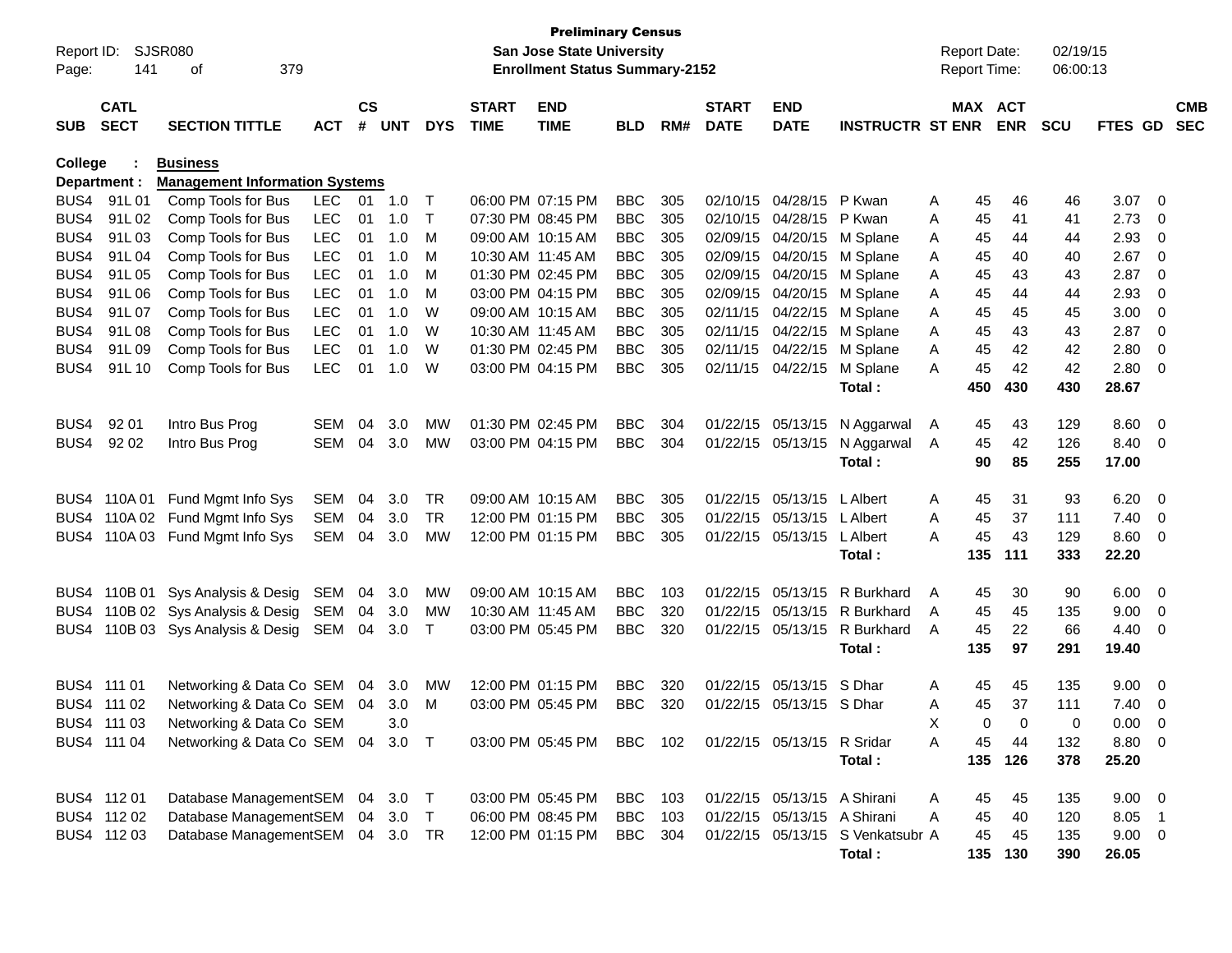| Page:      | <b>Preliminary Census</b><br>Report ID:<br>SJSR080<br>San Jose State University<br>142<br>379<br><b>Enrollment Status Summary-2152</b><br>οf |                                                                                                                                                                |                                                                                  |                      |                                                            |                                                      |                             |                                                                                                                            |                                                                                  |                                        |                             |                                                                                                               | <b>Report Date:</b><br>Report Time:                                            |                                                                 | 02/19/15<br>06:00:13              |                                        |                                                                  |                                                                                                              |
|------------|----------------------------------------------------------------------------------------------------------------------------------------------|----------------------------------------------------------------------------------------------------------------------------------------------------------------|----------------------------------------------------------------------------------|----------------------|------------------------------------------------------------|------------------------------------------------------|-----------------------------|----------------------------------------------------------------------------------------------------------------------------|----------------------------------------------------------------------------------|----------------------------------------|-----------------------------|---------------------------------------------------------------------------------------------------------------|--------------------------------------------------------------------------------|-----------------------------------------------------------------|-----------------------------------|----------------------------------------|------------------------------------------------------------------|--------------------------------------------------------------------------------------------------------------|
| <b>SUB</b> | <b>CATL</b><br><b>SECT</b>                                                                                                                   | <b>SECTION TITTLE</b>                                                                                                                                          | АСТ                                                                              | $\mathsf{cs}$<br>#   | <b>UNT</b>                                                 | <b>DYS</b>                                           | <b>START</b><br><b>TIME</b> | <b>END</b><br><b>TIME</b>                                                                                                  | <b>BLD</b>                                                                       | RM#                                    | <b>START</b><br><b>DATE</b> | <b>END</b><br><b>DATE</b>                                                                                     | <b>INSTRUCTR ST ENR</b>                                                        |                                                                 | MAX ACT<br><b>ENR</b>             | <b>SCU</b>                             | FTES GD SEC                                                      | <b>CMB</b>                                                                                                   |
|            | BUS4 115 01                                                                                                                                  | Advanced Ntwrkng & DSEM 04 3.0                                                                                                                                 |                                                                                  |                      |                                                            | W                                                    |                             | 03:00 PM 05:45 PM                                                                                                          | <b>BBC</b>                                                                       | 103                                    |                             | 01/22/15 05/13/15 S Dhar                                                                                      | Total:                                                                         | 45<br>Α<br>45                                                   | 42<br>42                          | 126<br>126                             | 8.40 0<br>8.40                                                   |                                                                                                              |
|            | BUS4 116 01                                                                                                                                  | Adv DB Mgmt Sys                                                                                                                                                | SEM 04 3.0                                                                       |                      |                                                            | R                                                    |                             | 03:00 PM 05:45 PM                                                                                                          | <b>BBC</b>                                                                       | 305                                    |                             | 01/22/15 05/13/15                                                                                             | A Shirani<br>Total:                                                            | 45<br>A<br>45                                                   | 36<br>36                          | 108<br>108                             | $7.20 \t 0$<br>7.20                                              |                                                                                                              |
|            | BUS4 118S 01                                                                                                                                 | <b>Special Topics MIS</b><br>BUS4 118S 02 Special Topics MIS                                                                                                   | SEM<br>SEM                                                                       | 02<br>02             | 3.0<br>3.0                                                 | W<br>M                                               |                             | 06:00 PM 08:45 PM<br>03:00 PM 05:45 PM                                                                                     | <b>BBC</b><br><b>BBC</b>                                                         | 320<br>103                             |                             | 01/22/15 05/13/15 S Jensen<br>01/22/15 05/13/15                                                               | J Sawyer<br>Total:                                                             | 45<br>A<br>A<br>20<br>65                                        | 20<br>15<br>35                    | 60<br>45<br>105                        | $4.00 \ 0$<br>$3.00 \ 0$<br>7.00                                 |                                                                                                              |
|            |                                                                                                                                              | BUS4 118W 01 Web Based Computing SEM 04 3.0<br>BUS4 118W 02 Web Based Computing SEM 04 3.0 TR                                                                  |                                                                                  |                      |                                                            | TR                                                   |                             | 09:00 AM 10:15 AM<br>10:30 AM 11:45 AM                                                                                     | <b>BBC</b><br><b>BBC</b>                                                         | 304<br>304                             |                             |                                                                                                               | 01/22/15 05/13/15 S Venkatsubr A<br>01/22/15 05/13/15 S Venkatsubr A<br>Total: | 45<br>45<br>90                                                  | 27<br>46<br>73                    | 81<br>138<br>219                       | $5.40 \ 0$<br>$9.20 \ 0$<br>14.60                                |                                                                                                              |
|            | BUS4 119A 01                                                                                                                                 | <b>Practicum in MIS</b><br>BUS4 119A 02 Practicum in MIS                                                                                                       | SEM<br>SEM                                                                       | 05<br>05             | 3.0<br>3.0                                                 | M<br><b>W</b>                                        |                             | 06:00 PM 08:45 PM<br>03:00 PM 05:45 PM                                                                                     | <b>BBC</b><br><b>BBC</b>                                                         | 103<br>320                             |                             | 01/22/15 05/13/15 L Gee<br>01/22/15 05/13/15 R Sridar                                                         | Total:                                                                         | 45<br>Α<br>45<br>A<br>90                                        | 36<br>42<br>78                    | 108<br>126<br>234                      | $7.20 \t 0$<br>8.40 0<br>15.60                                   |                                                                                                              |
|            | BUS4 119B 01                                                                                                                                 | <b>Bus Strat Info Sys</b><br>BUS4 119B 02 Bus Strat Info Sys                                                                                                   | SEM<br>SEM                                                                       | 05<br>05             | 3.0<br>3.0                                                 | МW<br>W                                              |                             | 01:30 PM 02:45 PM<br>06:00 PM 08:45 PM                                                                                     | <b>BBC</b><br><b>BBC</b>                                                         | 103<br>103                             |                             | 01/22/15 05/13/15                                                                                             | 01/22/15 05/13/15 R Sessions<br>L Gee<br>Total:                                | 45<br>A<br>45<br>A<br>90                                        | 47<br>44<br>91                    | 141<br>132<br>273                      | $9.40 \quad 0$<br>8.80 0<br>18.20                                |                                                                                                              |
|            | BUS4 180 01<br>BUS4 180 02<br>BUS4 180 03<br>BUS4 180 04                                                                                     | Ind Studies MIS<br>Ind Studies MIS<br>Ind Studies MIS<br>Ind Studies MIS                                                                                       | SUP<br><b>SUP</b><br><b>SUP</b><br><b>SUP</b>                                    | 36<br>36<br>36<br>36 | 3.0<br>1.0<br>2.0<br>3.0                                   | <b>TBA</b><br><b>TBA</b><br><b>TBA</b><br><b>TBA</b> |                             |                                                                                                                            |                                                                                  |                                        |                             | 01/22/15 05/13/15<br>01/22/15 05/13/15 T Hill<br>01/22/15 05/13/15 T Hill<br>01/22/15 05/13/15 T Hill         | Total:                                                                         | 0<br>Α<br>Α<br>10<br>10<br>Α<br>Α<br>10<br>30                   | 0<br>0<br>0<br>0<br>$\bf{0}$      | 0<br>0<br>0<br>0<br>0                  | $0.00 \t 0$<br>$0.00 \t 0$<br>$0.00 \t 0$<br>$0.00 \t 0$<br>0.00 |                                                                                                              |
|            | BUS4 188 01<br>BUS4 188 02<br>BUS4 188 03<br>BUS4 188 04<br>BUS4 188 05                                                                      | <b>Business Systems</b><br><b>Business Systems</b><br><b>Business Systems</b><br><b>Business Systems</b><br><b>Business Systems</b>                            | <b>LEC</b><br><b>LEC</b><br><b>LEC</b><br>LEC<br><b>LEC</b>                      | 02<br>02<br>02       | 3.0<br>02 3.0<br>3.0<br>3.0<br>02 3.0                      | МW<br>МW<br>МW<br>M<br>M                             |                             | 09:00 AM 10:15 AM<br>10:30 AM 11:45 AM<br>01:30 PM 02:45 PM<br>03:00 PM 05:45 PM<br>06:00 PM 08:45 PM                      | <b>BBC</b><br><b>BBC</b><br><b>BBC</b><br><b>BBC</b><br><b>BBC</b>               | 220<br>103<br>320<br>102<br>320        | 01/22/15                    | 05/13/15<br>01/22/15 05/13/15 W Nance<br>01/22/15 05/13/15 R Sridar<br>01/22/15 05/13/15 S Jensen             | W Nance<br>01/22/15 05/13/15 N Aggarwal                                        | 45<br>A<br>45<br>A<br>45<br>Α<br>45<br>Α<br>45<br>Α             | 45<br>44<br>45<br>42<br>41        | 135<br>132<br>135<br>126<br>123        | $9.00 \t 0$<br>8.80 0<br>9.00<br>8.40<br>8.20                    | $\overline{\mathbf{0}}$<br>$\overline{\phantom{0}}$<br>$\overline{\phantom{0}}$                              |
|            | BUS4 188 06<br>BUS4 188 07<br>BUS4 188 08<br>BUS4 188 09<br>BUS4 188 10<br>BUS4 188 11                                                       | <b>Business Systems</b><br><b>Business Systems</b><br><b>Business Systems</b><br><b>Business Systems</b><br><b>Business Systems</b><br><b>Business Systems</b> | <b>LEC</b><br><b>LEC</b><br><b>LEC</b><br><b>LEC</b><br><b>LEC</b><br><b>LEC</b> |                      | 02 3.0<br>02 3.0<br>02 3.0<br>02 3.0<br>02 3.0<br>02 3.0 R | TR<br>TR<br>$\top$<br>W<br>R                         |                             | 10:30 AM 11:45 AM<br>01:30 PM 02:45 PM<br>06:00 PM 08:45 PM<br>03:00 PM 05:45 PM<br>03:00 PM 05:45 PM<br>06:00 PM 08:45 PM | <b>BBC</b><br><b>BBC</b><br><b>BBC</b><br><b>BBC</b><br><b>BBC</b><br><b>BBC</b> | 103<br>103<br>320<br>202<br>320<br>320 |                             | 01/22/15 05/13/15 L Gee<br>01/22/15 05/13/15 G Webb<br>01/22/15 05/13/15 G Webb<br>01/22/15 05/13/15 S Jensen | 01/22/15 05/13/15 R Sessions<br>01/22/15 05/13/15 R Sessions                   | 45<br>Α<br>45<br>A<br>45<br>Α<br>119<br>Α<br>45<br>Α<br>45<br>Α | 46<br>45<br>42<br>117<br>45<br>45 | 138<br>135<br>126<br>351<br>135<br>135 | 9.20<br>9.00<br>8.40<br>23.40<br>$9.00 \t 0$<br>$9.00 \t 0$      | $\overline{\phantom{0}}$<br>$\overline{\phantom{0}}$<br>$\overline{\phantom{0}}$<br>$\overline{\phantom{0}}$ |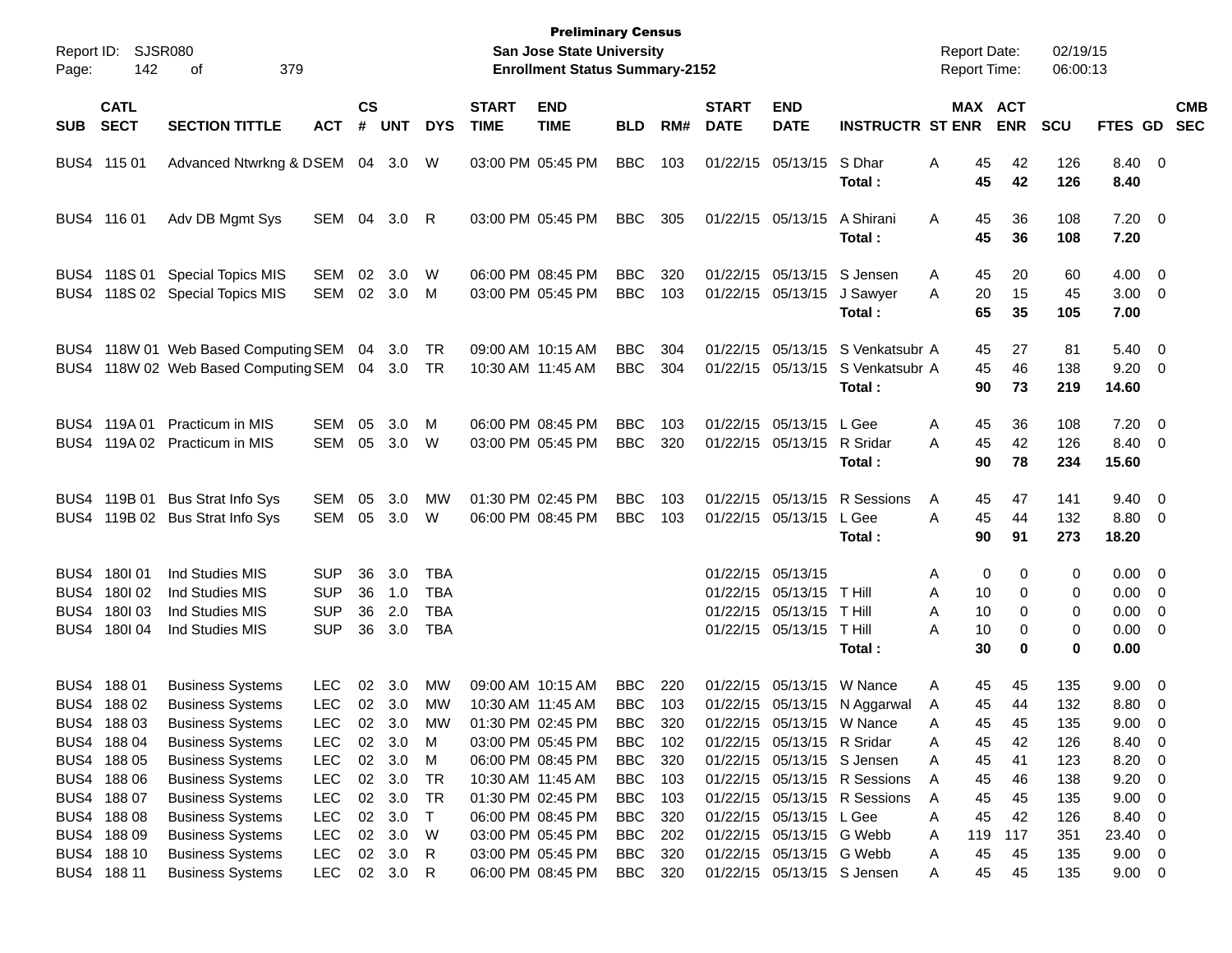| <b>Preliminary Census</b>                                                                                                                                                                                                                                                               |                                 |                            |                                     |
|-----------------------------------------------------------------------------------------------------------------------------------------------------------------------------------------------------------------------------------------------------------------------------------------|---------------------------------|----------------------------|-------------------------------------|
| SJSR080<br>Report ID:<br><b>San Jose State University</b>                                                                                                                                                                                                                               | <b>Report Date:</b>             | 02/19/15                   |                                     |
| 379<br><b>Enrollment Status Summary-2152</b><br>143<br>Page:<br>оf                                                                                                                                                                                                                      | <b>Report Time:</b>             | 06:00:13                   |                                     |
| <b>CATL</b><br>CS<br><b>START</b><br><b>END</b><br><b>END</b><br><b>START</b><br><b>SECT</b><br><b>SECTION TITTLE</b><br><b>TIME</b><br>TIME<br><b>DATE</b><br><b>UNT</b><br><b>DATE</b><br><b>INSTRUCTR ST ENR</b><br><b>ACT</b><br><b>DYS</b><br>RM#<br>#<br><b>SUB</b><br><b>BLD</b> | <b>MAX</b><br>ACT<br><b>ENR</b> | <b>SCU</b>                 | <b>CMB</b><br>FTES GD<br><b>SEC</b> |
| Total:                                                                                                                                                                                                                                                                                  | 557<br>569                      | 1671                       | 111.40                              |
| <b>Management Information Systems</b><br>Department Total:<br>Department :<br><b>Lower Division:</b>                                                                                                                                                                                    | 2104<br>540                     | 1891<br>4813<br>515<br>685 | 320.92<br>45.67                     |
| <b>Upper Division:</b>                                                                                                                                                                                                                                                                  | 1564                            | 1376<br>4128               | 275.25                              |
| <b>Graduate Division:</b>                                                                                                                                                                                                                                                               | 0                               | 0<br>0                     | 0.00                                |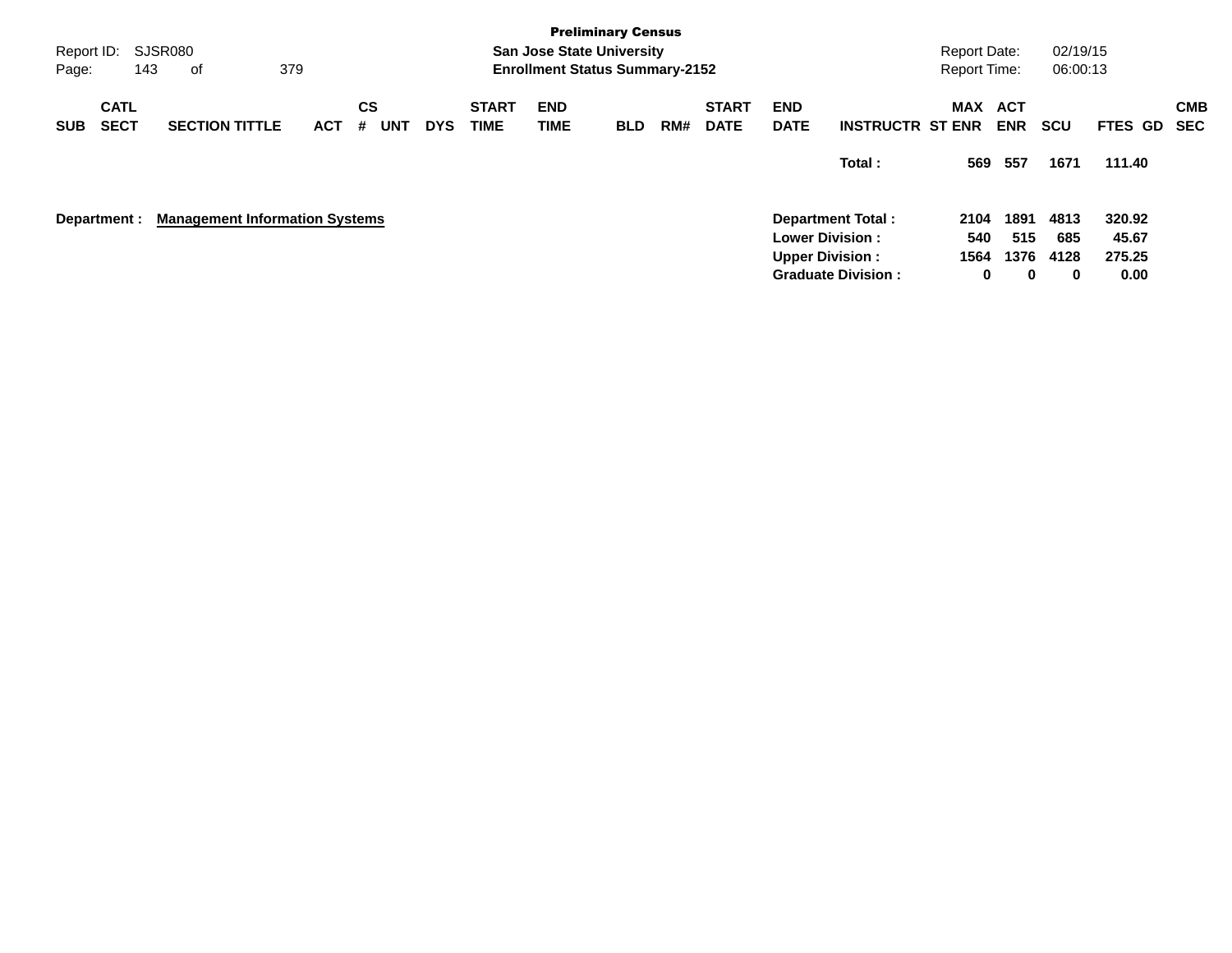| Page:            | <b>Preliminary Census</b><br>SJSR080<br>Report ID:<br><b>San Jose State University</b><br>379<br><b>Enrollment Status Summary-2152</b><br>144<br>οf |                                             |            |                    |            |               |                             |                           |            |     |                             |                            | <b>Report Date:</b><br><b>Report Time:</b>                              |          | 02/19/15<br>06:00:13 |             |            |                |                         |                          |
|------------------|-----------------------------------------------------------------------------------------------------------------------------------------------------|---------------------------------------------|------------|--------------------|------------|---------------|-----------------------------|---------------------------|------------|-----|-----------------------------|----------------------------|-------------------------------------------------------------------------|----------|----------------------|-------------|------------|----------------|-------------------------|--------------------------|
| <b>SUB</b>       | <b>CATL</b><br><b>SECT</b>                                                                                                                          | <b>SECTION TITTLE</b>                       | <b>ACT</b> | $\mathsf{cs}$<br># | <b>UNT</b> | <b>DYS</b>    | <b>START</b><br><b>TIME</b> | <b>END</b><br><b>TIME</b> | <b>BLD</b> | RM# | <b>START</b><br><b>DATE</b> | <b>END</b><br><b>DATE</b>  | <b>INSTRUCTR ST ENR</b>                                                 |          | MAX ACT              | <b>ENR</b>  | <b>SCU</b> | FTES GD        |                         | <b>CMB</b><br><b>SEC</b> |
| College          |                                                                                                                                                     | <b>Business</b>                             |            |                    |            |               |                             |                           |            |     |                             |                            |                                                                         |          |                      |             |            |                |                         |                          |
|                  | Department :                                                                                                                                        | <b>Marketing</b>                            |            |                    |            |               |                             |                           |            |     |                             |                            |                                                                         |          |                      |             |            |                |                         |                          |
| BUS <sub>2</sub> | 90 03                                                                                                                                               | <b>Bus Statistics</b>                       | <b>SEM</b> | 04                 | 3.0        | МW            |                             | 12:00 PM 01:15 PM         | <b>BBC</b> | 105 | 01/22/15                    | 05/13/15                   | A Kalinowski A                                                          |          | 45                   | 43          | 129        | 8.60           | 0                       |                          |
| BUS <sub>2</sub> | 90 04                                                                                                                                               | <b>Bus Statistics</b>                       | <b>SEM</b> | 04                 | 3.0        | МW            |                             | 01:30 PM 02:45 PM         | <b>BBC</b> | 105 | 01/22/15                    | 05/13/15                   | A Kalinowski A                                                          |          | 45                   | 42          | 126        | 8.40           | 0                       |                          |
| BUS <sub>2</sub> | 90 05                                                                                                                                               | <b>Bus Statistics</b>                       | <b>SEM</b> | 04                 | 3.0        | м             |                             | 06:00 PM 08:45 PM         | <b>BBC</b> | 105 | 01/22/15                    | 05/13/15                   | Y Ahuia                                                                 | A        | 45                   | 43          | 129        | 8.60           | 0                       |                          |
| BUS <sub>2</sub> | 90 06                                                                                                                                               | <b>Bus Statistics</b>                       | <b>SEM</b> | 04                 | 3.0        | <b>TR</b>     |                             | 09:00 AM 10:15 AM         | <b>BBC</b> | 105 | 01/22/15                    | 05/13/15                   | Y Ahuja                                                                 | A        | 45                   | 44          | 132        | 8.80           | 0                       |                          |
| BUS <sub>2</sub> | 90 07                                                                                                                                               | <b>Bus Statistics</b>                       | <b>SEM</b> | 04                 | 3.0        | <b>TR</b>     |                             | 10:30 AM 11:45 AM         | <b>BBC</b> | 105 |                             | 01/22/15 05/13/15          | Y Ahuja                                                                 | A        | 45                   | 44          | 132        | 8.80           | 0                       |                          |
|                  |                                                                                                                                                     |                                             |            |                    |            |               |                             |                           |            |     |                             |                            | Total:                                                                  |          | 225                  | 216         | 648        | 43.20          |                         |                          |
| BUS <sub>2</sub> | 130 01                                                                                                                                              | Intro to Marketing                          | <b>LEC</b> | 02                 | 3.0        | МW            |                             | 10:30 AM 11:45 AM         | <b>BBC</b> | 224 |                             | 01/22/15 05/13/15 M Rajan  |                                                                         | A        | 45                   | 45          | 135        | 9.00           | 0                       |                          |
| BUS <sub>2</sub> | 130 02                                                                                                                                              | Intro to Marketing                          | <b>LEC</b> | 02                 | 3.0        | МW            |                             | 01:30 PM 02:45 PM         | <b>BBC</b> | 224 | 01/22/15                    | 05/13/15                   | M Rajan                                                                 | A        | 45                   | 45          | 135        | 9.00           | 0                       |                          |
| BUS <sub>2</sub> | 130 03                                                                                                                                              | Intro to Marketing                          | <b>LEC</b> | 02                 | 3.0        | м             |                             | 06:00 PM 08:45 PM         | <b>BBC</b> | 324 | 01/22/15                    | 05/13/15                   | G Castro                                                                | A        | 45                   | 44          | 132        | 8.80           | 0                       |                          |
| BUS <sub>2</sub> | 130 04                                                                                                                                              | Intro to Marketing                          | <b>LEC</b> | 02                 | 3.0        | <b>TR</b>     |                             | 09:00 AM 10:15 AM         | <b>BBC</b> | 022 | 01/22/15                    | 05/13/15                   | S Lilienthal                                                            | A        | 45                   | 44          | 132        | 8.80           | 0                       |                          |
| BUS <sub>2</sub> | 130 07                                                                                                                                              | Intro to Marketing                          | <b>LEC</b> | 02                 | 3.0        | <b>TR</b>     |                             | 03:00 PM 04:15 PM         | <b>BBC</b> | 224 | 01/22/15                    | 05/13/15                   | S Lilienthal                                                            | A        | 45                   | 44          | 132        | 8.85           | -1                      |                          |
| BUS <sub>2</sub> | 130 08                                                                                                                                              | Intro to Marketing                          | <b>LEC</b> | 02                 | 3.0        | $\mathsf{T}$  |                             | 03:00 PM 05:45 PM         | <b>BBC</b> | 204 | 01/22/15                    | 05/13/15                   | T Louie                                                                 | A        | 120                  | 93          | 279        | 18.60          | 0                       |                          |
| BUS <sub>2</sub> | 130 09                                                                                                                                              | Intro to Marketing                          | <b>LEC</b> | 02                 | 3.0        | $\mathsf T$   |                             | 06:00 PM 08:45 PM         | <b>BBC</b> | 224 | 01/22/15                    | 05/13/15                   | <b>G</b> Castro                                                         | A        | 45                   | 43          | 129        | 8.60           | 0                       |                          |
| BUS <sub>2</sub> | 130 10                                                                                                                                              | Intro to Marketing                          | <b>LEC</b> | 02                 | 3.0        | W             |                             | 06:00 PM 08:45 PM         | <b>BBC</b> | 204 | 01/22/15                    | 05/13/15 M Kallis          |                                                                         | A        | 120                  | 14          | 42         | 2.80           | 0                       |                          |
| BUS <sub>2</sub> | 130 11                                                                                                                                              | Intro to Marketing                          | <b>LEC</b> | 02                 | 3.0        | R             |                             | 06:00 PM 08:45 PM         | <b>BBC</b> | 324 | 01/22/15                    | 05/13/15                   | G Castro                                                                | A        | 45                   | 20          | 60         | 4.00           | 0                       |                          |
| BUS <sub>2</sub> | 130 12                                                                                                                                              | Intro to Marketing                          | <b>LEC</b> | 02                 | 3.0        | R             |                             | 06:00 PM 08:45 PM         | <b>BBC</b> | 204 | 01/22/15                    | 05/13/15                   | <b>B</b> Boveda                                                         | A        | 120                  | 112         | 336        | 22.40          | 0                       |                          |
| BUS <sub>2</sub> | 130 13                                                                                                                                              | Intro to Marketing                          | <b>LEC</b> | 02                 | 3.0        | W             |                             | 03:00 PM 05:45 PM         | <b>BBC</b> | 102 | 01/22/15                    | 05/13/15                   | M Kallis                                                                | A        | 45                   | 6           | 18         | 1.20           | 0                       |                          |
| BUS <sub>2</sub> | 13080                                                                                                                                               | Intro to Marketing                          | <b>LEC</b> | 02                 | 3.0        | <b>TBA</b>    |                             |                           |            |     | 01/22/15                    | 05/13/15                   | M Easter                                                                | A        | 45                   | 43          | 129        | 8.65           | -1                      |                          |
| BUS <sub>2</sub> | 13081                                                                                                                                               | Intro to Marketing                          | <b>LEC</b> | 02                 | 3.0        | <b>TBA</b>    |                             |                           |            |     |                             | 01/22/15 05/13/15 M Easter |                                                                         | A        | 45                   | 41          | 123        | 8.20           | 0                       |                          |
| BUS <sub>2</sub> | 13082                                                                                                                                               | Intro to Marketing                          | <b>LEC</b> |                    | 3.0        |               |                             |                           |            |     |                             |                            |                                                                         | X        | 0                    | $\mathbf 0$ | 0          | 0.00           | 0                       |                          |
| BUS <sub>2</sub> | 13083                                                                                                                                               | Intro to Marketing                          | <b>LEC</b> | 02                 | 3.0        | <b>TBA</b>    |                             |                           |            |     | 01/22/15                    | 05/13/15                   | M Merz                                                                  | A        | 45                   | 42          | 126        | 8.40           | 0                       |                          |
| BUS <sub>2</sub> | 130 84                                                                                                                                              | Intro to Marketing                          | <b>LEC</b> | 02                 | 3.0        | <b>TBA</b>    |                             |                           |            |     | 01/22/15                    | 05/13/15                   | M Merz                                                                  | Α        | 45                   | 42          | 126        | 8.40           | 0                       |                          |
| BUS2             | 13085                                                                                                                                               | Intro to Marketing                          | <b>LEC</b> | 02                 | 3.0        | <b>TBA</b>    |                             |                           |            |     |                             | 01/22/15 05/13/15          | M Merz                                                                  | A        | 45                   | 44          | 132        | 8.80           | 0                       |                          |
|                  |                                                                                                                                                     |                                             |            |                    |            |               |                             |                           |            |     |                             |                            | Total:                                                                  |          | 945                  | 722         | 2166       | 144.50         |                         |                          |
| BUS2             | 131A 01                                                                                                                                             | Bus-to-Bus Mktg                             | <b>LEC</b> | 02                 | 3.0        | TR            |                             | 09:00 AM 10:15 AM         | <b>BBC</b> | 224 |                             | 01/22/15 05/13/15          | R Vitale                                                                | A        | 45                   | 40          | 120        | 8.00           | $\overline{\mathbf{0}}$ |                          |
|                  |                                                                                                                                                     |                                             |            |                    |            |               |                             |                           |            |     |                             |                            | Total :                                                                 |          | 45                   | 40          | 120        | 8.00           |                         |                          |
|                  |                                                                                                                                                     | BUS2 131D 01 Mkt in New Ventures LEC 01 3.0 |            |                    |            | TR            |                             | 10:30 AM 11:45 AM         | BBC 224    |     |                             |                            | 01/22/15 05/13/15 J Giglierano A                                        |          | 45                   | 44          | 132        | $8.80\ 0$      |                         |                          |
|                  |                                                                                                                                                     | BUS2 131D 02 Mkt in New Ventures LEC 01 3.0 |            |                    |            | <b>TR</b>     |                             | 12:00 PM 01:15 PM         | BBC 224    |     |                             |                            | 01/22/15 05/13/15 J Giglierano A                                        |          | 45                   | 44          | 132        | 8.80 0         |                         |                          |
|                  |                                                                                                                                                     |                                             |            |                    |            |               |                             |                           |            |     |                             |                            | Total:                                                                  |          | 90                   | 88          | 264        | 17.60          |                         |                          |
|                  |                                                                                                                                                     | BUS2 132B 01 Bus Logistics                  |            |                    |            | SEM 04 3.0 MW |                             | 10:30 AM 11:45 AM BBC 022 |            |     |                             | 01/22/15 05/13/15 X Yang   |                                                                         | A        | 45                   | 23          | 69         | $4.60 \quad 0$ |                         |                          |
|                  |                                                                                                                                                     |                                             |            |                    |            |               |                             |                           |            |     |                             |                            | Total:                                                                  |          | 45                   | 23          | 69         | 4.60           |                         |                          |
|                  |                                                                                                                                                     | BUS2 133A 01 Interntl Marketing             |            |                    |            |               |                             |                           |            |     |                             |                            | SEM 04 3.0 TR  01:30 PM 02:45 PM BBC 224  01/22/15  05/13/15  J Fadiman | <b>A</b> | 45                   | 44          | 132        | 8.80 0         |                         |                          |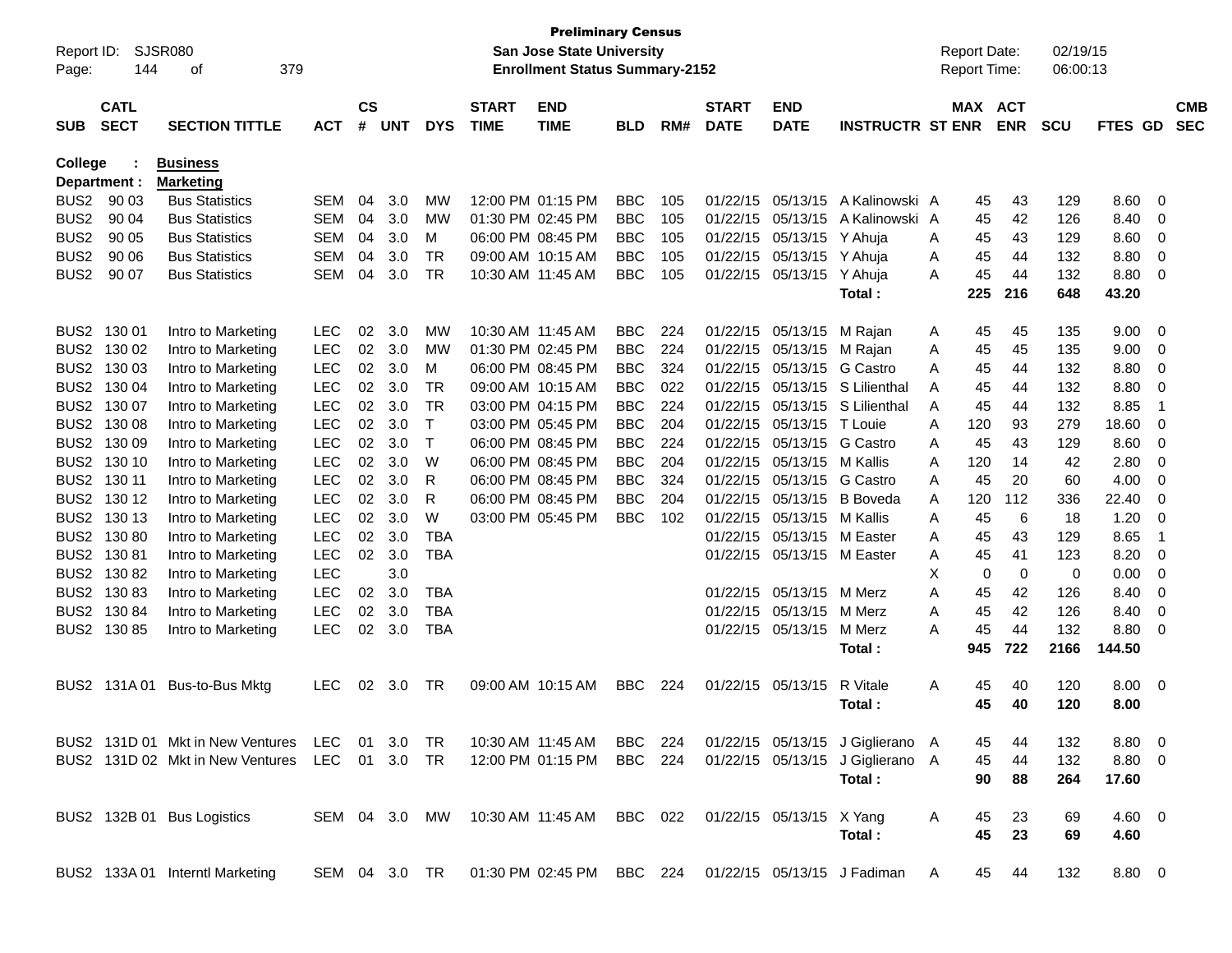| Page:                    | Report ID: SJSR080<br>145                 | 379<br>οf                                                                                |                                        |                    |                         |                               | <b>Preliminary Census</b><br>San Jose State University<br><b>Enrollment Status Summary-2152</b> |                                        |                          |            |                             |                                                                     | <b>Report Date:</b><br><b>Report Time:</b> |                                      | 02/19/15<br>06:00:13        |                          |                                                          |     |                          |
|--------------------------|-------------------------------------------|------------------------------------------------------------------------------------------|----------------------------------------|--------------------|-------------------------|-------------------------------|-------------------------------------------------------------------------------------------------|----------------------------------------|--------------------------|------------|-----------------------------|---------------------------------------------------------------------|--------------------------------------------|--------------------------------------|-----------------------------|--------------------------|----------------------------------------------------------|-----|--------------------------|
| <b>SUB</b>               | <b>CATL</b><br><b>SECT</b>                | <b>SECTION TITTLE</b>                                                                    | <b>ACT</b>                             | $\mathsf{cs}$<br># | <b>UNT</b>              | <b>DYS</b>                    | <b>START</b><br><b>TIME</b>                                                                     | <b>END</b><br><b>TIME</b>              | <b>BLD</b>               | RM#        | <b>START</b><br><b>DATE</b> | <b>END</b><br><b>DATE</b>                                           | <b>INSTRUCTR ST ENR</b>                    |                                      | MAX ACT<br><b>ENR</b>       | <b>SCU</b>               | <b>FTES GD</b>                                           |     | <b>CMB</b><br><b>SEC</b> |
| BUS <sub>2</sub>         |                                           | 133A 02 Interntl Marketing                                                               | SEM                                    | 04                 | 3.0                     | R                             |                                                                                                 | 06:00 PM 08:45 PM                      | <b>BBC</b>               | 326        |                             | 01/22/15 05/13/15                                                   | M Rajan<br>Total :                         | Α<br>90                              | 38<br>45<br>82              | 114<br>246               | 7.60 0<br>16.40                                          |     |                          |
| BUS2                     |                                           | 133E 01 Mkt East / West Euro                                                             | LEC                                    |                    | 02 3.0                  | W                             |                                                                                                 | 06:00 PM 08:45 PM                      | <b>BBC</b>               | 105        |                             | 01/22/15 05/13/15                                                   | J Fadiman<br>Total :                       | A<br>45                              | 27<br>45<br>27              | 81<br>81                 | $5.45$ 1<br>5.45                                         |     |                          |
| BUS2<br>BUS2.            |                                           | BUS2 134A 01 Consumer Behavior<br>134A 02 Consumer Behavior<br>134A 80 Consumer Behavior | SEM<br>SEM<br><b>SEM</b>               | 04<br>04<br>04     | 3.0<br>3.0<br>3.0       | TR<br><b>TR</b><br><b>TBA</b> |                                                                                                 | 10:30 AM 11:45 AM<br>12:00 PM 01:15 PM | <b>BBC</b><br><b>BBC</b> | 302<br>302 |                             | 01/22/15 05/13/15<br>01/22/15 05/13/15 J Zhang<br>01/22/15 05/13/15 | J Zhang<br>J Bechkoff<br>Total :           | 45<br>Α<br>45<br>A<br>45<br>A<br>135 | 43<br>43<br>40<br>126       | 129<br>129<br>120<br>378 | $8.60 \quad 0$<br>$8.60 \quad 0$<br>$8.00 \t 0$<br>25.20 |     |                          |
| BUS <sub>2</sub><br>BUS2 |                                           | BUS2 134B 01 Marketing Com<br>134B 02 Marketing Com<br>134B 70 Marketing Com             | <b>SEM</b><br><b>SEM</b><br><b>SEM</b> | 04<br>04<br>04     | 3.0<br>3.0<br>3.0       | TR<br><b>TR</b><br><b>TBA</b> |                                                                                                 | 12:00 PM 01:15 PM<br>01:30 PM 02:45 PM | <b>BBC</b><br><b>BBC</b> | 105<br>105 |                             | 01/22/15 05/13/15<br>01/22/15 05/13/15<br>01/22/15 05/13/15         | R Vitale<br>R Vitale<br>Total:             | A<br>45<br>A<br>45<br>A<br>135       | 46<br>45<br>43<br>30<br>119 | 138<br>129<br>90<br>357  | $9.20 \ 0$<br>$8.60 \quad 0$<br>6.05<br>23.85            | - 1 |                          |
|                          | BUS2 134C 01 SMM                          |                                                                                          | LEC.                                   | 02                 | 3.0                     | W                             |                                                                                                 | 06:00 PM 08:45 PM                      | <b>BBC</b>               | 224        |                             | 01/22/15 05/13/15                                                   | G Castro<br>Total :                        | 45<br>Α<br>45                        | 40<br>40                    | 120<br>120               | $8.00 \ 0$<br>8.00                                       |     |                          |
|                          | BUS2 135 01                               | Sales Management                                                                         | SEM                                    | 04                 | 3.0                     | W                             |                                                                                                 | 06:00 PM 08:45 PM                      | <b>BBC</b>               | 324        |                             | 01/22/15 05/13/15                                                   | <b>B</b> Boveda<br>Total:                  | 45<br>Α                              | 44<br>45<br>44              | 132<br>132               | $8.80\ 0$<br>8.80                                        |     |                          |
|                          |                                           | BUS2 137A 80 Soft Skills<br>BUS2 137A 81 Soft Skills                                     | LEC.<br><b>LEC</b>                     | 02                 | 3.0<br>02 3.0           | TBA<br>TBA                    |                                                                                                 |                                        |                          |            |                             | 01/22/15 05/13/15<br>01/22/15 05/13/15                              | J Bechkoff<br>J Bechkoff<br>Total :        | Α<br>45<br>A                         | 42<br>45<br>37<br>90<br>79  | 126<br>111<br>237        | 8.40 0<br>$7.50$ 2<br>15.90                              |     |                          |
|                          |                                           | BUS2 137H 01 Mkt Honors Practicum LEC                                                    |                                        |                    | 02 3.0 M                |                               |                                                                                                 | 06:00 PM 08:45 PM                      | BBC                      | 224        |                             | 01/22/15 05/13/15                                                   | R Vitale<br>Total :                        | Α<br>30<br>30                        | 19<br>19                    | 57<br>57                 | $3.80 \ 0$<br>3.80                                       |     |                          |
|                          |                                           | BUS2 137S 01 Mkt Special Topics                                                          | <b>LEC</b>                             |                    | 02 3.0                  | TR                            |                                                                                                 | 09:00 AM 10:15 AM                      | <b>BBC</b>               | 302        |                             | 01/22/15 05/13/15                                                   | D Czerwinski A<br>Total:                   | 45                                   | 22<br>45<br>22              | 66<br>66                 | $4.40 \ 0$<br>4.40                                       |     |                          |
|                          | BUS2 138 01<br>BUS2 138 02<br>BUS2 138 80 | Mktg Research<br><b>Mktg Research</b><br><b>Mktg Research</b>                            | SEM<br>SEM<br>SEM                      | 04                 | 04 3.0<br>3.0<br>04 3.0 | МW<br>W<br>TBA                |                                                                                                 | 09:00 AM 10:15 AM<br>03:00 PM 05:45 PM | BBC<br><b>BBC</b>        | 022<br>324 |                             | 01/22/15 05/13/15 R Sibley<br>01/22/15 05/13/15 J Zhang             | 01/22/15 05/13/15 A Kalinowski A<br>Total: | 45<br>A<br>45<br>A<br>135            | 42<br>45<br>43<br>44<br>129 | 126<br>129<br>132<br>387 | 8.40 0<br>8.60 0<br>8.80 0<br>25.80                      |     |                          |
|                          | BUS2 139 01<br>BUS2 139 02                | <b>Marketing Manage</b><br><b>Marketing Manage</b>                                       | SEM<br>SEM 04 3.0 T                    |                    | 04 3.0 T                |                               |                                                                                                 | 03:00 PM 05:45 PM<br>06:00 PM 08:45 PM | BBC<br><b>BBC</b>        | 324<br>324 |                             | 01/22/15 05/13/15 R Sibley<br>01/22/15 05/13/15 R Sibley            |                                            | 45<br>A<br>Α                         | 26<br>45<br>46              | 78<br>138                | $5.20 \ 0$<br>$9.20 \t 0$                                |     |                          |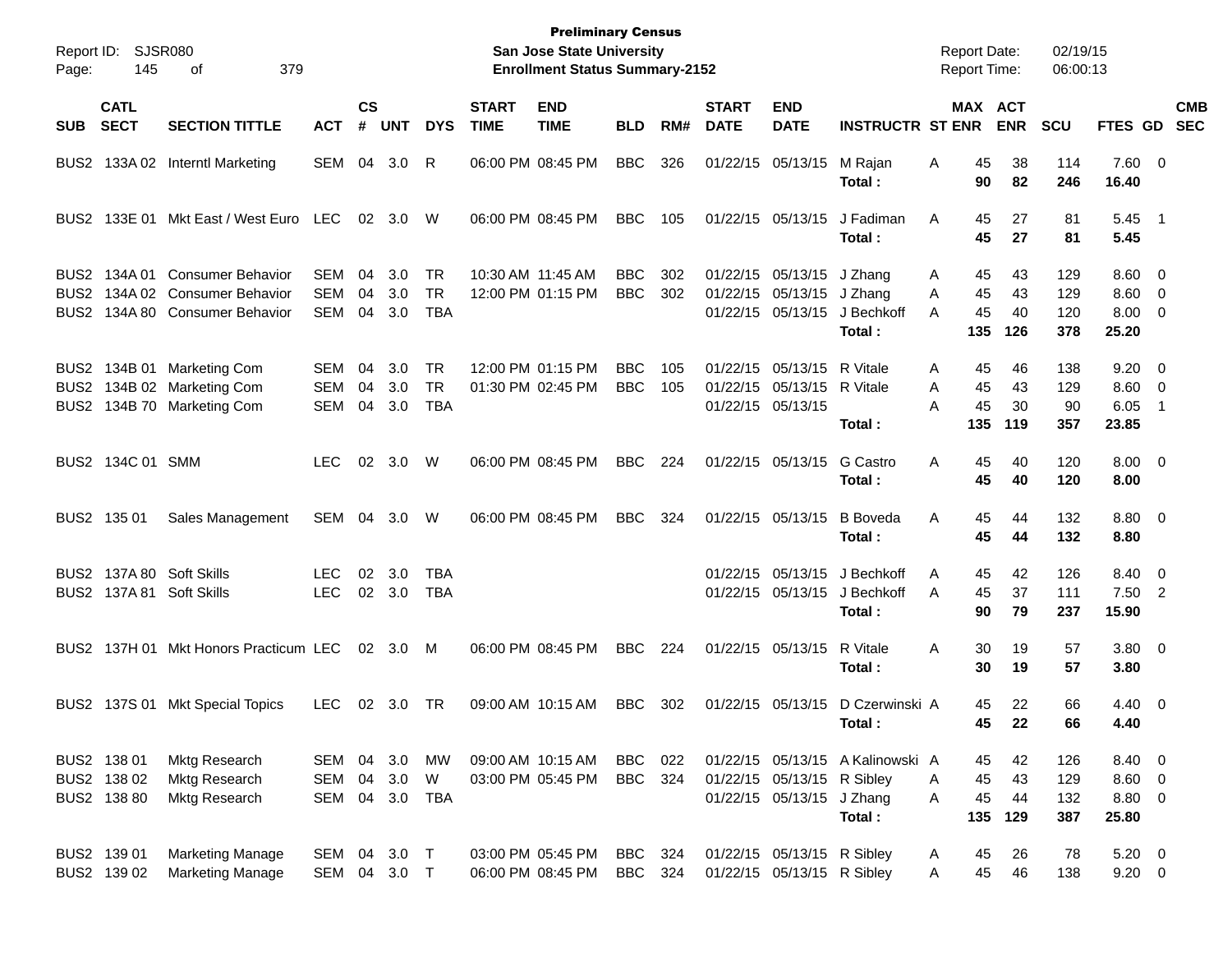| Report ID:<br>Page:                                                                                                                | 146                        | <b>SJSR080</b><br>379<br>οf                                                                                                                   |                                                                    |                            |                                 |                                                      |                             | <b>Preliminary Census</b><br>San Jose State University<br><b>Enrollment Status Summary-2152</b>       |                                                                    |                                 |                             |                                                                                                                                           |                                                              |                          | <b>Report Date:</b><br>Report Time: |                              | 02/19/15<br>06:00:13             |                                         |                       |
|------------------------------------------------------------------------------------------------------------------------------------|----------------------------|-----------------------------------------------------------------------------------------------------------------------------------------------|--------------------------------------------------------------------|----------------------------|---------------------------------|------------------------------------------------------|-----------------------------|-------------------------------------------------------------------------------------------------------|--------------------------------------------------------------------|---------------------------------|-----------------------------|-------------------------------------------------------------------------------------------------------------------------------------------|--------------------------------------------------------------|--------------------------|-------------------------------------|------------------------------|----------------------------------|-----------------------------------------|-----------------------|
| <b>SUB</b>                                                                                                                         | <b>CATL</b><br><b>SECT</b> | <b>SECTION TITTLE</b>                                                                                                                         | <b>ACT</b>                                                         | <b>CS</b><br>#             | <b>UNT</b>                      | <b>DYS</b>                                           | <b>START</b><br><b>TIME</b> | <b>END</b><br><b>TIME</b>                                                                             | <b>BLD</b>                                                         | RM#                             | <b>START</b><br><b>DATE</b> | <b>END</b><br><b>DATE</b>                                                                                                                 | <b>INSTRUCTR ST ENR</b>                                      |                          | MAX ACT<br><b>ENR</b>               |                              | <b>SCU</b>                       | FTES GD SEC                             | <b>CMB</b>            |
| BUS2 139 03                                                                                                                        |                            | <b>Marketing Manage</b>                                                                                                                       | SEM                                                                | 04                         | 3.0                             | М                                                    |                             | 03:00 PM 05:45 PM                                                                                     | <b>BBC</b>                                                         | 224                             |                             | 01/22/15 05/13/15                                                                                                                         | H Combs<br>Total:                                            | Α                        | 45<br>135                           | 39<br>111                    | 117<br>333                       | 7.80<br>22.20                           | - 0                   |
| BUS <sub>2</sub><br>BUS <sub>2</sub><br>BUS <sub>2</sub>                                                                           | BUS2 180F 01<br>180F 02    | Indiv Study Mktg<br>Indiv Study Mktg<br>180F 03 Indiv Study Mktg<br>180F 04 Indiv Study Mktg                                                  | <b>SUP</b><br><b>SUP</b><br><b>SUP</b><br><b>SUP</b>               | 36<br>36<br>36<br>36       | 3.0<br>1.0<br>1.0<br>1.0        | <b>TBA</b><br><b>TBA</b><br><b>TBA</b><br><b>TBA</b> |                             |                                                                                                       |                                                                    |                                 |                             | 01/22/15 05/13/15 K Gehrt<br>01/22/15 05/13/15 K Gehrt<br>01/22/15 05/13/15 K Gehrt<br>01/22/15 05/13/15 K Gehrt                          |                                                              | A<br>A<br>A<br>A         | 0<br>10<br>10<br>10                 | 0<br>1<br>0<br>0             | 0<br>$\mathbf{1}$<br>0<br>0      | 0.00<br>0.07<br>0.00<br>0.00            | 0<br>0<br>0<br>0      |
| BUS <sub>2</sub>                                                                                                                   |                            | BUS2 180F 05 Indiv Study Mktg<br>180F 06 Indiv Study Mktg<br>BUS2 180F 07 Indiv Study Mktg<br>BUS2 180F 08 Indiv Study Mktg                   | <b>SUP</b><br><b>SUP</b><br><b>SUP</b><br><b>SUP</b>               | 36<br>36<br>36<br>36       | 2.0<br>2.0<br>2.0<br>3.0        | <b>TBA</b><br><b>TBA</b><br><b>TBA</b><br><b>TBA</b> |                             |                                                                                                       |                                                                    |                                 |                             | 01/22/15 05/13/15 K Gehrt<br>01/22/15 05/13/15 K Gehrt<br>01/22/15 05/13/15 K Gehrt<br>01/22/15 05/13/15 K Gehrt                          |                                                              | A<br>A<br>A<br>A         | 10<br>10<br>10<br>10                | 0<br>0<br>0<br>0             | 0<br>0<br>0<br>0                 | 0.00<br>0.00<br>0.00<br>0.00            | 0<br>0<br>0<br>0      |
| BUS <sub>2</sub>                                                                                                                   |                            | 180F 09 Indiv Study Mktg<br>BUS2 180F 10 Indiv Study Mktg                                                                                     | <b>SUP</b><br><b>SUP</b>                                           | 36<br>36                   | 3.0<br>3.0                      | <b>TBA</b><br><b>TBA</b>                             |                             |                                                                                                       |                                                                    |                                 |                             | 01/22/15 05/13/15 K Gehrt<br>01/22/15 05/13/15 K Gehrt                                                                                    | Total:                                                       | A<br>Α                   | 10<br>10<br>90                      | 0<br>0<br>1                  | 0<br>0<br>$\mathbf{1}$           | 0.00<br>0.00<br>0.07                    | 0<br>0                |
| BUS2 190 01<br>BUS2 190 02<br>BUS2 190 03<br>BUS2 190 04<br>BUS2 190 05                                                            |                            | <b>Quant Bus Analysis</b><br><b>Quant Bus Analysis</b><br><b>Quant Bus Analysis</b><br><b>Quant Bus Analysis</b><br><b>Quant Bus Analysis</b> | SEM<br><b>SEM</b><br><b>SEM</b><br><b>SEM</b><br><b>SEM</b>        | 04<br>04<br>04<br>04<br>04 | 3.0<br>3.0<br>3.0<br>3.0<br>3.0 | МW<br>МW<br>МW<br>МW<br>МW                           |                             | 09:00 AM 10:15 AM<br>09:00 AM 10:15 AM<br>09:00 AM 10:15 AM<br>10:30 AM 11:45 AM<br>10:30 AM 11:45 AM | <b>BBC</b><br><b>BBC</b><br><b>BBC</b><br><b>BBC</b><br><b>BBC</b> | 324<br>202<br>105<br>324<br>105 |                             | 01/22/15 05/13/15 X Yang<br>01/22/15 05/13/15 R Murray<br>01/22/15 05/13/15 R Murray                                                      | 01/22/15 05/13/15 M Yetimyan<br>01/22/15 05/13/15 M Yetimyan | A<br>Α<br>Α<br>A<br>Α    | 45<br>120<br>45<br>45<br>45         | 42<br>35<br>44<br>42<br>43   | 126<br>105<br>132<br>126<br>129  | 8.40<br>7.00<br>8.80<br>8.40<br>8.60    | 0<br>0<br>0<br>0<br>0 |
| BUS2 190 06<br>BUS2 190 07<br>BUS2 190 08<br>BUS2 190 09<br>BUS2 190 10                                                            |                            | <b>Quant Bus Analysis</b><br><b>Quant Bus Analysis</b><br><b>Quant Bus Analysis</b><br><b>Quant Bus Analysis</b><br><b>Quant Bus Analysis</b> | <b>SEM</b><br><b>SEM</b><br><b>SEM</b><br><b>SEM</b><br><b>SEM</b> | 04<br>04<br>04<br>04<br>04 | 3.0<br>3.0<br>3.0<br>3.0<br>3.0 | МW<br>МW<br>TR<br><b>TR</b><br><b>TR</b>             |                             | 01:30 PM 02:45 PM<br>03:00 PM 04:15 PM<br>09:00 AM 10:15 AM<br>10:30 AM 11:45 AM<br>01:30 PM 02:45 PM | <b>BBC</b><br><b>BBC</b><br><b>BBC</b><br><b>BBC</b><br><b>BBC</b> | 022<br>022<br>324<br>324<br>022 |                             | 01/22/15 05/13/15 R Murray<br>01/22/15 05/13/15 R Murray<br>01/22/15 05/13/15 O Yu<br>01/22/15 05/13/15 O Yu<br>01/22/15 05/13/15 R Davis |                                                              | Α<br>Α<br>A<br>Α<br>A    | 45<br>45<br>45<br>45<br>45          | 45<br>43<br>37<br>44<br>41   | 135<br>129<br>111<br>132<br>123  | 9.00<br>8.60<br>7.40<br>8.80<br>8.20    | 0<br>0<br>0<br>0<br>0 |
| BUS2 190 11<br>BUS2 190 12<br>BUS2 190 80<br>BUS2 190 81                                                                           |                            | <b>Quant Bus Analysis</b><br><b>Quant Bus Analysis</b><br><b>Quant Bus Analysis</b><br><b>Quant Bus Analysis</b>                              | <b>SEM</b><br><b>SEM</b><br><b>SEM</b><br><b>SEM</b>               | 04<br>04<br>04<br>04       | 3.0<br>3.0<br>3.0<br>3.0        | <b>TR</b><br><b>TR</b><br><b>TBA</b><br><b>TBA</b>   |                             | 01:30 PM 02:45 PM<br>03:00 PM 04:15 PM                                                                | <b>BBC</b><br><b>BBC</b>                                           | 021<br>022                      |                             | 01/22/15 05/13/15<br>01/22/15 05/13/15 R Davis<br>01/22/15 05/13/15 H Chen                                                                | – O Yu<br>01/22/15 05/13/15 D Czerwinski<br>Total :          | Α<br>А<br>A<br>A         | 45<br>45<br>120<br>45<br>780        | 41<br>39<br>116<br>41<br>653 | 123<br>117<br>348<br>123<br>1959 | 8.20<br>7.80<br>23.20<br>8.20<br>130.60 | 0<br>0<br>0<br>0      |
| BUS2 191 01                                                                                                                        |                            | Dcsn Mkg Under UncerSEM 04 3.0 T                                                                                                              |                                                                    |                            |                                 |                                                      |                             | 06:00 PM 08:45 PM                                                                                     | BBC                                                                | 105                             |                             | 01/22/15 05/13/15 R Davis                                                                                                                 | Total:                                                       | A                        | 45<br>45                            | 15<br>15                     | 45<br>45                         | $3.00 \ 0$<br>3.00                      |                       |
| Department: Marketing<br><b>Department Total:</b><br><b>Lower Division:</b><br><b>Upper Division:</b><br><b>Graduate Division:</b> |                            |                                                                                                                                               |                                                                    |                            |                                 |                                                      |                             |                                                                                                       |                                                                    |                                 |                             | 3195<br>225<br>2970<br>0                                                                                                                  | 2556<br>216<br>2340<br>0                                     | 7666<br>648<br>7018<br>0 | 511.37<br>43.20<br>468.17<br>0.00   |                              |                                  |                                         |                       |